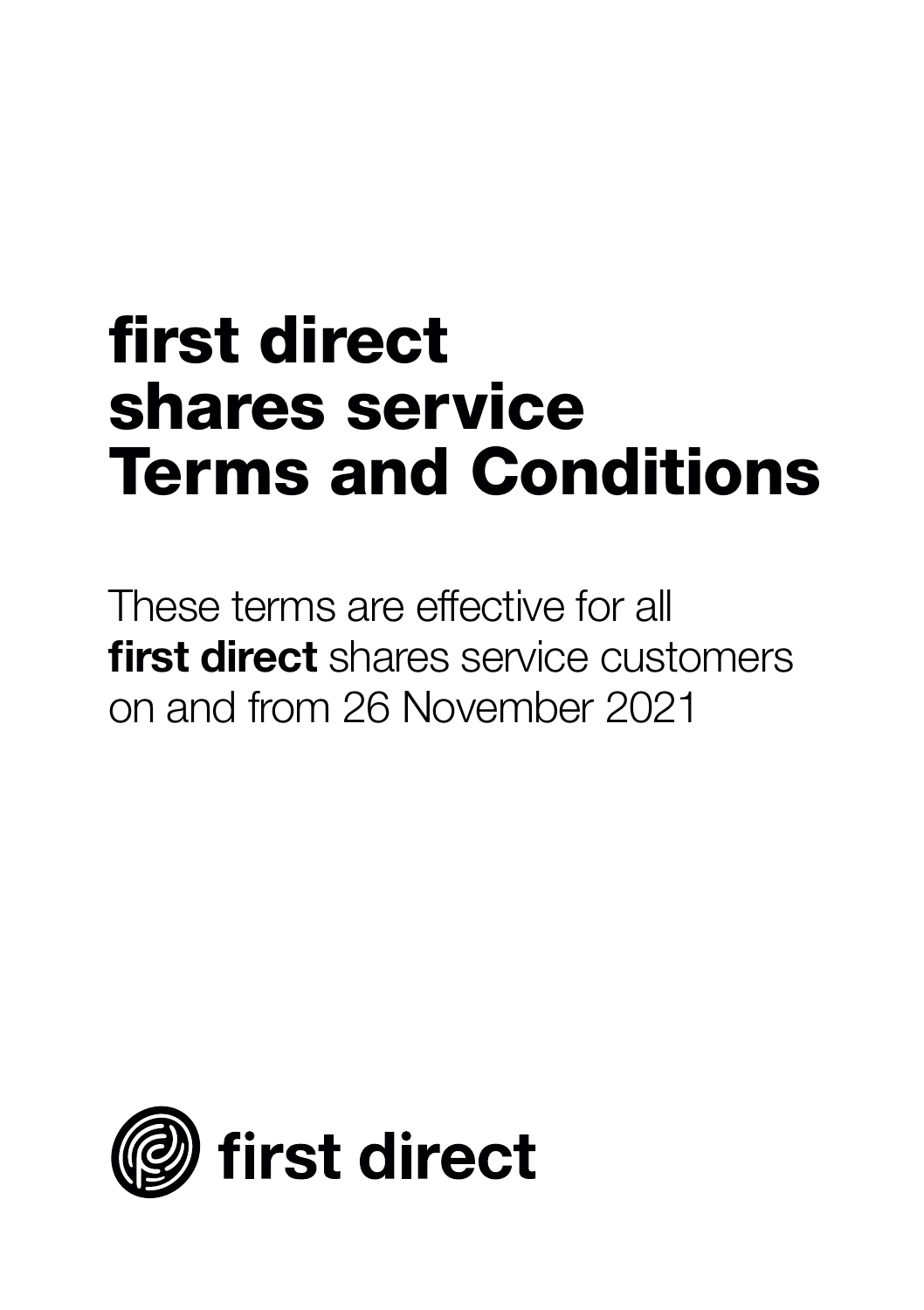## **Contents**

| Term | Section 1 - shares service Terms - Operation of the Portfolio |  |
|------|---------------------------------------------------------------|--|
| 1    | Opening and Maintaining a Portfolio                           |  |
| 2    | <b>Telephone Service</b>                                      |  |
| 3    | Important Security Information                                |  |
| 4    | When Trades will and will not be placed by us                 |  |
| 5    | Charges for services and for enquiries about an instruction   |  |
| 6    | Transferring investments into or out of your Portfolio        |  |
| 7    | Joint Portfolios                                              |  |
| 8    | Third party authority                                         |  |
| 9    | <b>Statements</b>                                             |  |
| 10   | Fraud prevention                                              |  |
| 11   | Responsibilities                                              |  |
| 12   | Changes to the Terms                                          |  |
| 13   | Ending this contract and closing your Portfolio               |  |
|      | Section 2 - shares service Terms - Miscellaneous              |  |
| 14   | Your information                                              |  |
| 15   | Bankruptcy                                                    |  |
| 16   | Our right of "set-off"                                        |  |
| 17   | Cancellation of your Portfolio                                |  |
| 18   | Contacting you                                                |  |
| 19   | Transferring rights and obligations                           |  |
| 20   | Not enforcing the Terms                                       |  |
| 21   | Your statutory rights                                         |  |
|      |                                                               |  |
| 22   | Governing law and language                                    |  |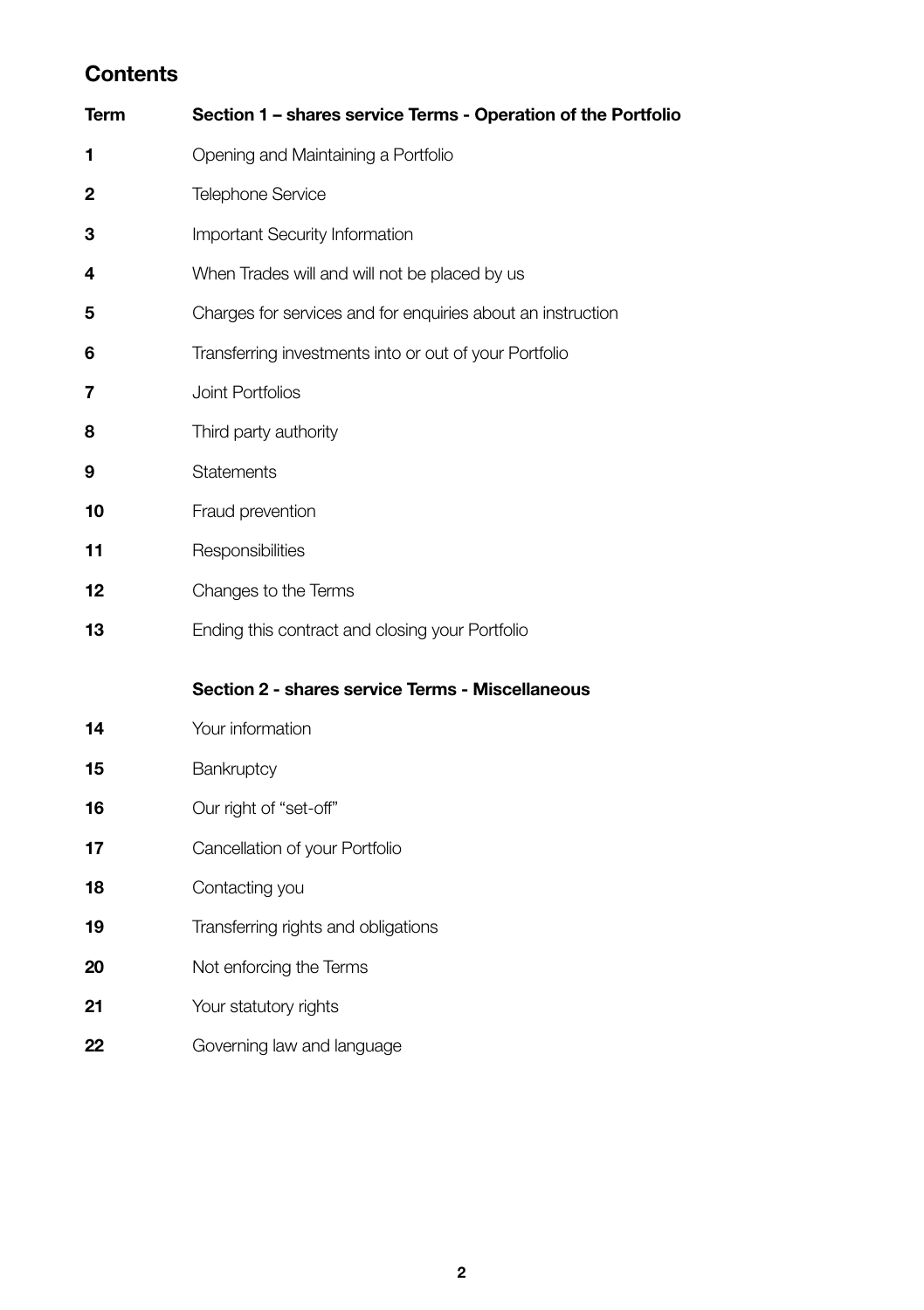## **Section 3 - Sharedealing Terms**

| 1  | Dealing and Foreign Exchange       |
|----|------------------------------------|
| 2  | <b>Trading Limit</b>               |
| 3  | Investment dealing service         |
| 4  | Stabilisation                      |
| 5  | Best execution                     |
| 6  | <b>Client Money</b>                |
| 7  | Settlement and custody             |
| 8  | Conflicts of interest              |
| 9  | Market Data Providers and Research |
| 10 | Charges over Investments           |
| 11 | Information and communication      |
| 12 | Your obligations                   |
| 13 | Liability                          |
| 14 | Entering into contracts            |
|    | Annex 1                            |
|    | Annex 2                            |
|    | Annex <sub>3</sub>                 |
|    | Annex 4                            |
|    | Annex <sub>5</sub>                 |
|    | Annex <sub>6</sub>                 |
|    |                                    |

General Information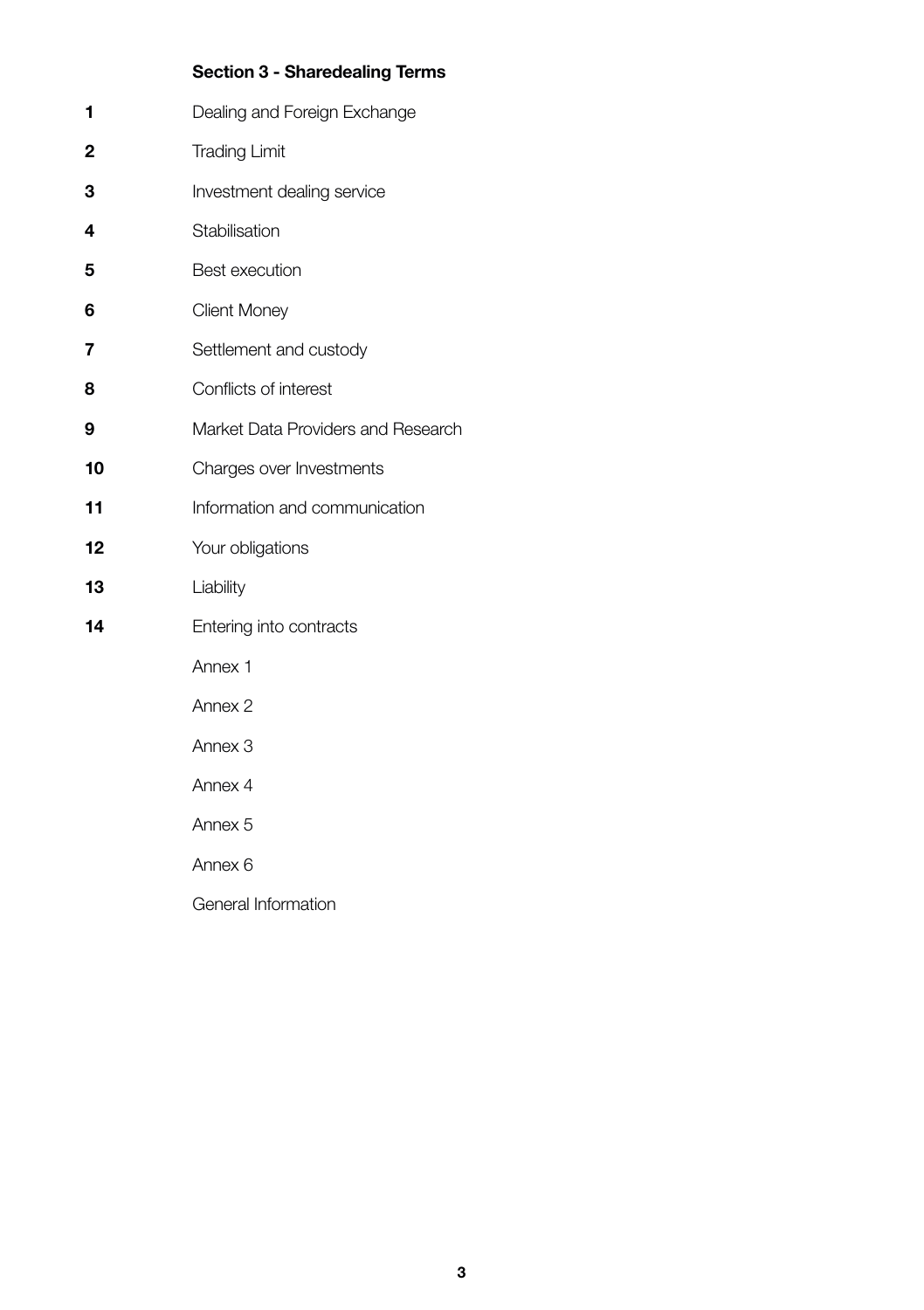## **How to contact us**

If you have any questions or need to contact us, you can phone or write to us by post or through e-message.

#### **Telephone**

Call us on **03 456 100 105** (Please dial +44 113 234 5678 from abroad). or by Textphone **03 456 08 88 77**. Our opening hours are: 7.30am - 9.30pm Monday to Friday excluding public holidays.

#### **Post**

**first direct**  40 Wakefield Road Leeds LS98 1FD

Transfer requests should be posted to:

Stockbroker Services PO Box 716 Forum 1 The Forum Parkway **Whiteley** Fareham  $POM4$  90D

Please note: always send valuable documents to us, such as share certificates, by recorded delivery.

#### **Online**

You can contact us by accessing your Portfolio on the Website via Internet Banking using your user ID, password and providing other security information. When you have logged on and accessed the Website, you can send an e-message to us.

## **Contacting You Personally**

In these Terms, when we say that we will "**contact you personally**", we may do this by post, telephone (including mobile phone), e-mail, e-message, a message on your Statement, or in any other way that will be sent to you individually unless there is a legal or regulatory requirement to contact you in a particular way.

## **Introduction**

The **first direct** shares service is an execution-only sharedealing and investment service provided by **first direct**.

This document (referred to as the "shares service Terms") is part of a wider agreement between you and us in relation to the **first direct** shares service. That agreement consists of:

- the shares service Terms:
- the "Additional Conditions" comprising:
	- the **first direct** shares Key Features Document;
	- all charges that apply to the Portfolio which are covered in the Interest Rates and Charges Document applicable to Portfolios (you will be given this as part of the Key Features Document when you take out the Portfolio with us and you can also find details of charges by telephoning us or by looking on the Website); and
	- the **first direct** Account Terms and Conditions that apply to your use of our Online Banking service to access the Website and to the use of our telephone service in connection with your Portfolio and any other terms and conditions that apply to the banking services we provide to you; and
- any Supplemental Terms.

The shares service Terms and the Additional Conditions are together the "Terms". If any Additional Conditions contradict the shares service Terms, then the Additional Conditions will apply.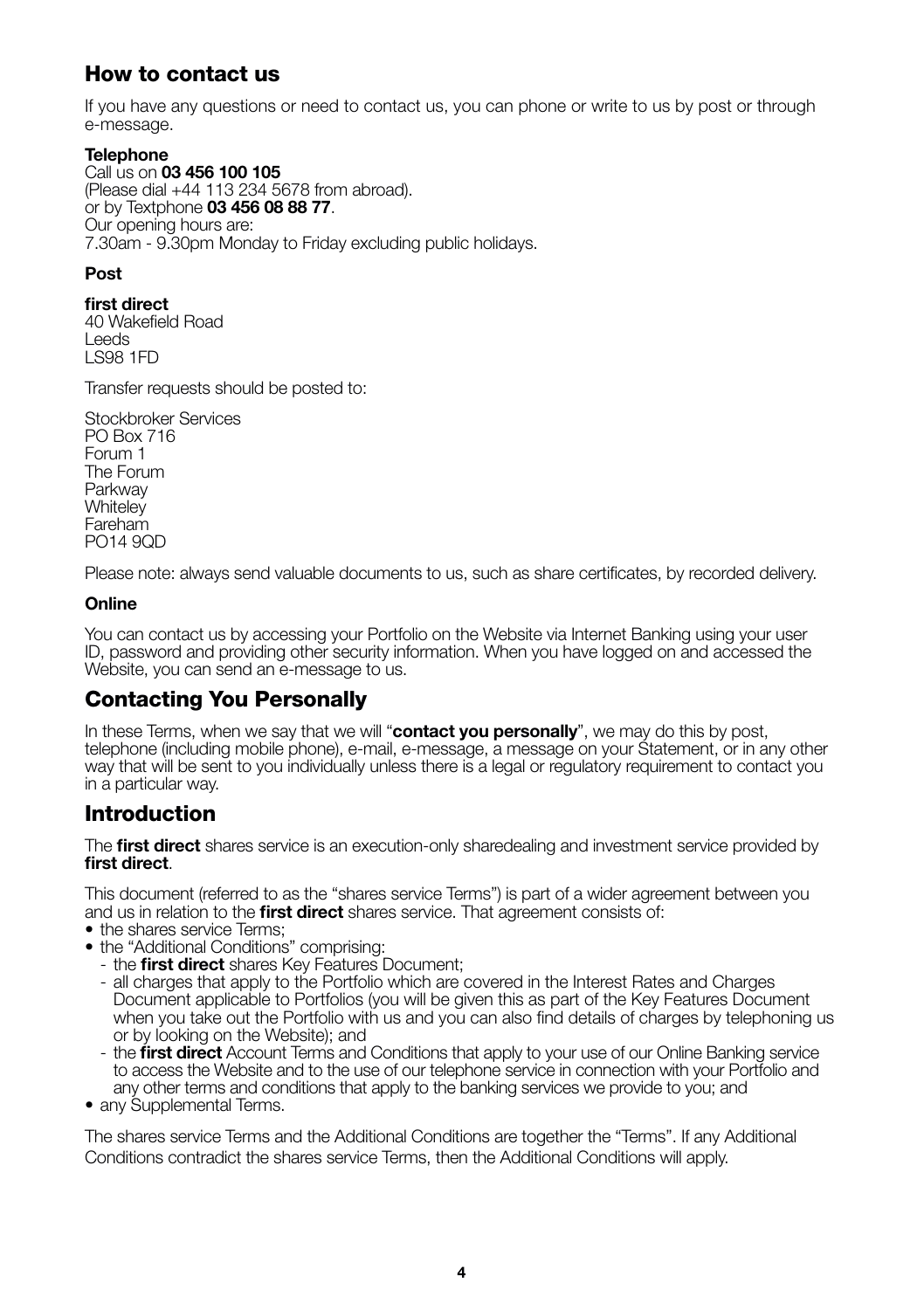#### **Execution-only service**

We are not able to advise you on your Investment dealings. The **first direct** shares service is an execution-only service. This means that we process the Investment dealings you ask us to and we do not provide you with any advice or personal recommendations. The only duty we owe you is to achieve the Best Possible Result for your orders in Financial Instruments and any other duties are expressly excluded from the **first direct** shares service.

You are solely responsible for your own Investment dealings when using the **first direct** shares service. We are not required to assess the suitability or appropriateness of any Investment or of the **first direct** shares service for you and the protection afforded by the FCA on assessing suitability and appropriateness does not apply. As a result, before deciding to deal in an Investment we suggest you consider whether you need to take independent financial advice on the particular Investment dealing and, where you think it is appropriate to do so, seek and act on that advice. You may be charged for any advice you receive.

In the Terms:

**Account Fee** means the account fee as set out in the Interest Rates and Charges Document which applies to each Investment Account (other than an Investment Account designated by us as a dormant Investment Account in accordance with clause 18.2 of Section 2);

**Additional Conditions** means (i) the Key Features Document; (ii) all charges that apply to the Portfolio which are covered in the Interest Rates and Charges Document; (iii) our Online Banking Terms and Conditions; and (iv) the terms and conditions that apply to the banking and internet services we provide to you;

**Administration Office** means **first direct**, 40 Wakefield Road, Leeds, LS98 1FD or such other address notified to you from time to time;

**Agent** means someone acting on your behalf to arrange the purchase or sale of Investments in the market. We will act as your Agent when placing trades on your account;

**Agreement(s)** means the Terms, Additional Conditions and any Supplemental Terms which we will communicate to you before we provide a product or service to you and the Application signed by you;

**Applicable Laws** means any applicable local or foreign law, regulation, judgment or court order, voluntary code, sanctions regime, agreement between any member of the HSBC Group and an Authority, or agreement or treaty between Authorities and applicable to us or a member of the HSBC Group;

**Application(s)** means the document and/or any other electronic registration process that we may require you to complete to open a Portfolio with us;

**Associate(s)** means any holding company of ours or a subsidiary of any such holding company;

**Authority** or **Authorities** includes any judicial, administrative, public or regulatory body, any government, any Tax Authority, court, central bank or law enforcement body, or any of their agents with jurisdiction over any part of the HSBC Group;

**Best Execution Disclosure Statement** means the disclosure statement in Annex 3 which sets out how we will deliver the Best Possible Result when executing Client Orders;

**Best Possible Result** means, when executing Client Orders, on a consistent basis, including in situations of market stress, we'll take into account a range of factors which include: price; cost; speed; likelihood of execution and settlement; size; nature or any other consideration relevant to the execution of the Client Order. Price and execution costs will be paramount although factors such as the type of Client Order, the type of Financial Instrument and the choice of Execution Venue will also be considered where necessary:

**Business Day(s)** means Monday to Friday, except for public holidays:

**Cleared Funds** means the amount of funds standing to the credit of the relevant account after deducting any sums due in settlement of payments of which we have notice or any sums that have been credited to your accounts (such as a cheque payment) which has not yet cleared (excluding payments in connection with a trade in investments which we have executed with or for you but not yet settled);

**Clearing System(s)** means CREST, DTC or any other market clearance facility, settlement system, centralised securities depository or similar facility, system or depository;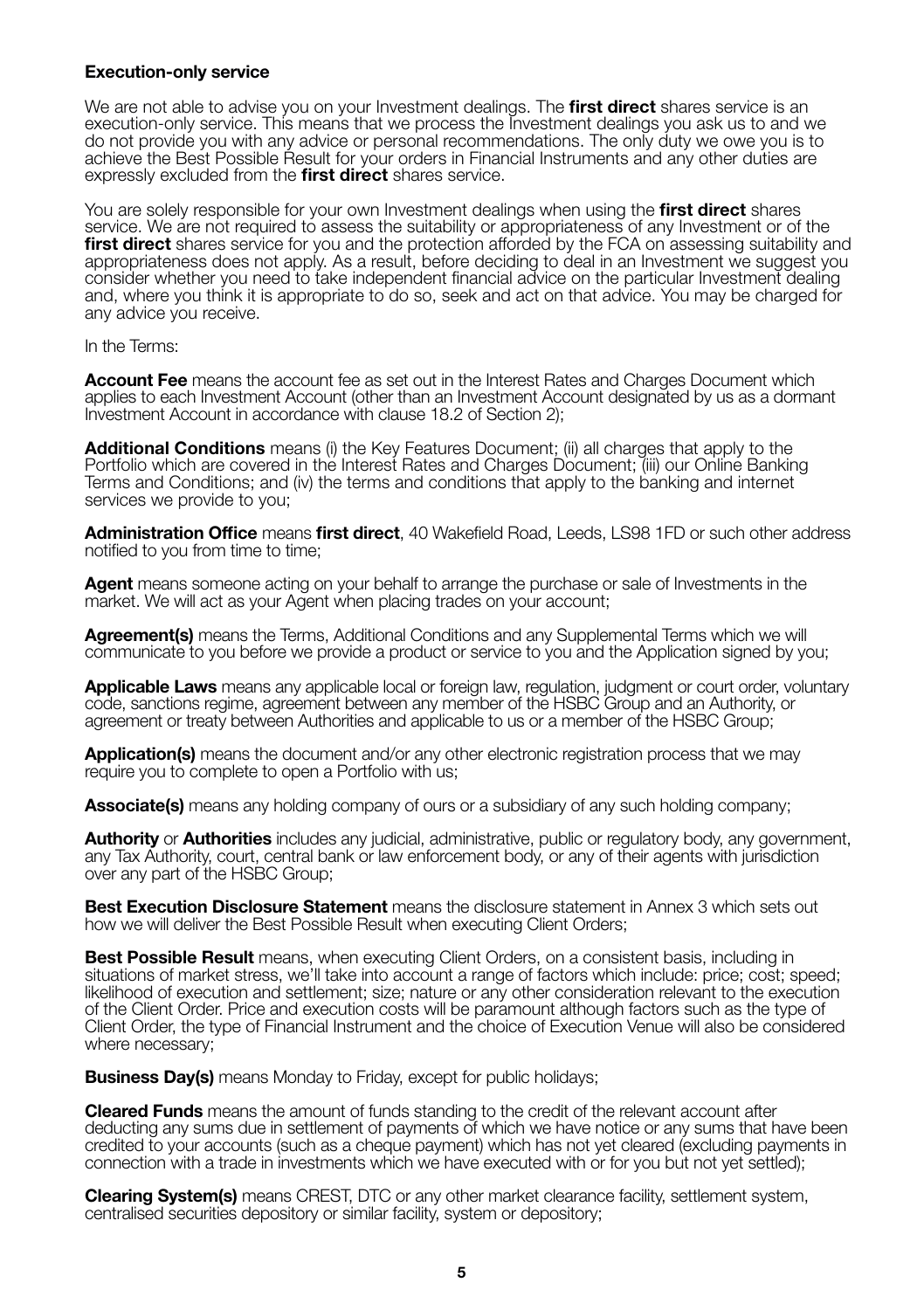**Client Order(s)** means an Instruction received and accepted by us to buy or sell a Financial Instrument;

**Communications** means all communications between us and you by post, telephone, text message or Secure e-message;

**Compliance Obligations** means obligations of the HSBC Group to comply with: (a) Applicable Laws or international guidance and internal policies or procedures, (b) any demand from Authorities or reporting, disclosure or other obligations under Applicable Laws, and (c) Applicable Laws requiring us to verify the identity of our customers;

**Connected Person** means any natural person or legal entity (other than you) whose information (including Personal Data or Tax Information) you provide, or which is provided on your behalf, to any member of the HSBC Group or which is otherwise received by any member of the HSBC Group in connection with the provision of the Services. A Connected Person may include any guarantor or any other persons or entities with whom you have a relationship that is relevant to your relationship with the HSBC Group. A Connected Person may include any guarantor or owner of a legal estate in land over which we are to take security, provider or recipient of a payment or any other persons or entities with whom you have a relationship that is relevant to your relationship with the HSBC Group;

**Consolidated Tax Certificate** or **CTC** means a document detailing the total income and or interest received on your investments held in your Portfolio during a tax year together with details of any tax deducted at source;

**Costs and Charges Disclosure Document** means the document that gives you important information about charges and the breakdown of costs you pay in respect of your Investments and the Service we provide to you;

**Costs and Charges Statement** means the document which we will provide to you annually that gives you important information about charges and the breakdown of costs you have paid in respect of your Investments and the related Service we provide to you;

**Crown Employee(s)** means non-UK residents working overseas and paid by the UK Government categorized as Crown employees, including diplomats or members of the armed forces, and the non-UK resident spouse or civil partner of such Crown employee;

**Customer Information** means your Personal Data, confidential information, and/or Tax Information or that of a Connected Person;

**Customer Service Centre** means our service centre which handles all telephone calls and e-message enquiries for services and products offered under the Agreement;

**Default** means where you do not have sufficient cleared funds in your Qualifying **first direct** Account to meet the costs of any settled Trades (including any associated charges and/or any outstanding Account Fees) and you do not reimburse us in full by the end of the Business Day following the day on which the Trade was made (or the day the Account Fee was due);

**e-message** means an electronic message sent via the Website relating to the **first direct** shares service;

**Execution Policy** means our internal policy setting out how we will deliver the Best Possible Result when executing Client Orders:

**Execution Venue** means a venue for transactions in Financial Instruments:

**Failed Trade(s)** means a Trade that hasn't settled in the market (for whatever reason) by the agreed settlement date in accordance with the contract note;

**FCA** means the Financial Conduct Authority (with its head office address at 12 Endeavour Square, London E20 1JN) a regulatory body in the United Kingdom, or any successor regulatory body;

**Financial Crime** means money laundering, terrorist financing, bribery, corruption, tax evasion, fraud, evasion of economic or trade sanctions, and/or any acts or attempts to circumvent or break any Applicable Laws relating to these matters.

**Financial Crime Risk Management Activity** means any action to meet Compliance Obligations relating to the detection, investigation and prevention of Financial Crime. This may include (a) screening, intercepting and investigating any communication, application for Services or any payment, whether sent to or by you or on your behalf, (b) investigating the source of or intended recipient of money, (c) combining Customer Information with other related information in the possession of the HSBC Group and/or (d) making further enquiries as to the status of a relevant person or entity (whether they are subject to a sanctions regime or confirming their identity or status);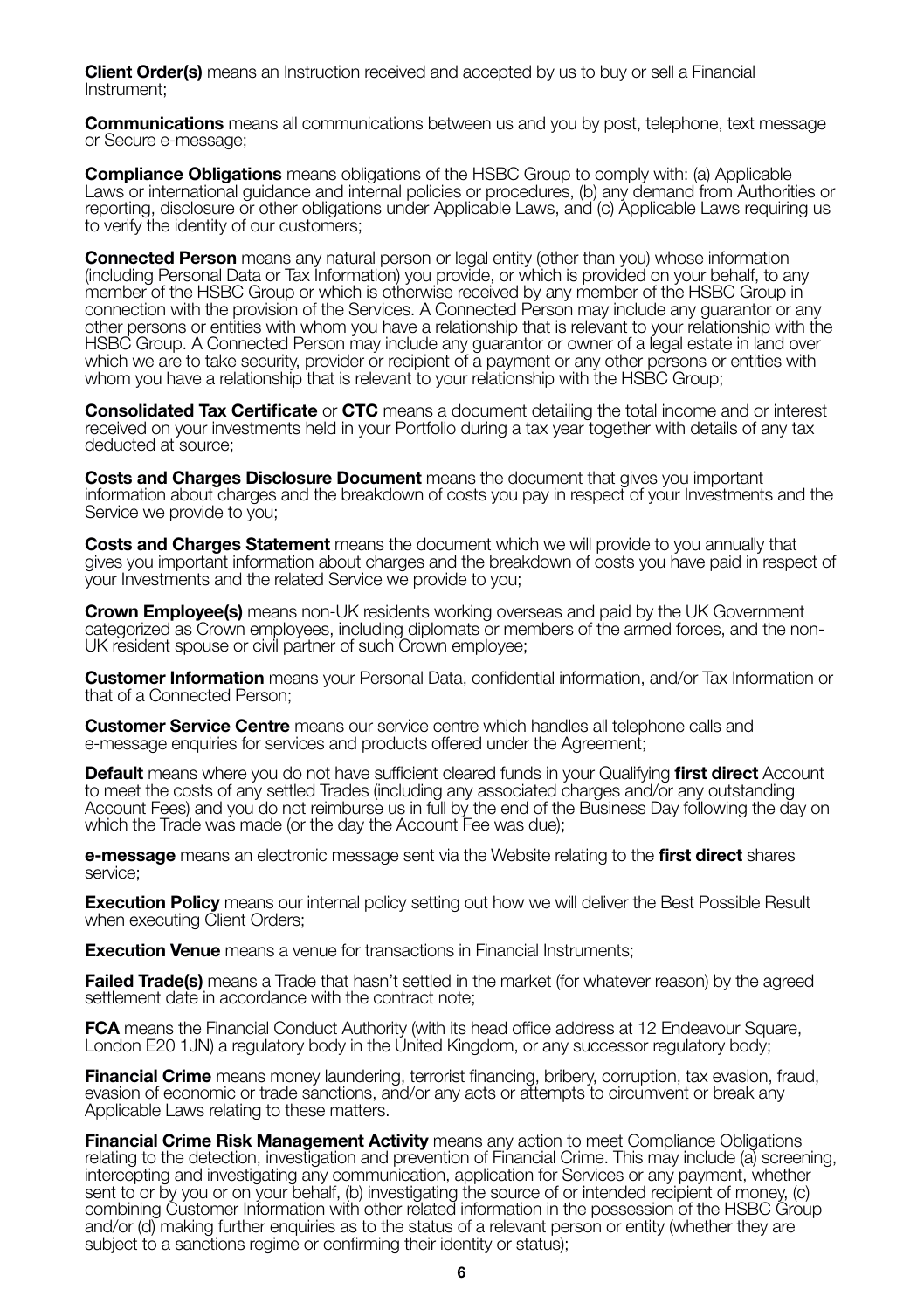**Financial Instrument(s)** means those financial instruments, as defined in the FCA rules, that are available to be held in the Portfolio;

**first direct**, a division of HSBC UK Bank plc;

first direct shares service means the execution-only sharedealing and investment service and all associated Services offered by **first direct** to you in accordance with the Agreement;

**Force Majeure** means any abnormal and/or unforeseeable circumstances beyond our control, the consequences of which would have been unavoidable despite reasonable efforts to the contrary;

**Fund Business Day** means a day upon which Funds deal in Fund Shares;

**Fund Dealing Hours** means the hours during which Fund Shares may be bought or sold in Funds;

**Fund Shares** means units or shares in Funds;

**Funds** means the range of individual unit trusts, OEICs, collective investment schemes, investment trusts and Exhange Traded Funds (or ETFs) offered by us from time to time;

**HSBC Group** and **any member of the HSBC Group** means HSBC Holdings plc, and/or any of its affiliates, subsidiaries, associated entities and any of their branches or offices and includes HSBC UK Bank plc;

**Instruction(s)** is any request to us from you given via the Website, telephone, or in writing including instructions to effect Trades which are conducted through the **first direct** shares service by use of your Security Details;

**Interest Rates and Charges Document** means the document on the Website or in paper format as amended and notified to you from time to time which displays all our current fees for the provision of the **first direct** shares service as well as details of certain levy and tax rates set by external bodies (over which we have no control);

**Investment Account** means an account in which your Investments will be held:

**Investment Exchange** means any exchange defined as a Recognised Investment Exchange in the FCA rules;

**Investments** means the investments that we allow you to buy and/or sell using the Service;

**Investor Information Document** means either a Key Information Document (KID), a Key Investor<br>Information Document (KIID), or a NURS-KIID (Non-UCITS Retail Scheme KIID), each of which is a document we are required to make available to you when you invest in certain types of Funds;

**ISA** means an Individual Savings Account;

**Limit Order(s)** means a Client Order to buy or sell a specified Financial Instrument at a fixed price or better and for a specified size;

**Market Data** means all securities prices, quotations, news (both financial and non-financial), company information and other information and facilities provided via the Website or Customer Service Centre by Market Data Providers;

**Market Data Providers** means various third party sources or any members of the HSBC Group who provide Market Data via our Website;

**Multilateral Trading Facility or MTF** means a computer system through which multiple parties can buy and sell certain types of Financial Instrument which is not a Regulated Market or Organised Trading Facility (OTF);

**Normal Market Hours** means, in respect of an Investment Exchange on a day on which it is open for trading, the hours between which it is open for trading, details of which can be found on the Website;

**OEIC** means an Open Ended Investment Company;

**Online Banking** means our internet banking service:

The **Opening Auction** takes place shortly before the market officially opens. The Opening Auction determines the opening price of an asset on an exchange, by matching buyers with sellers;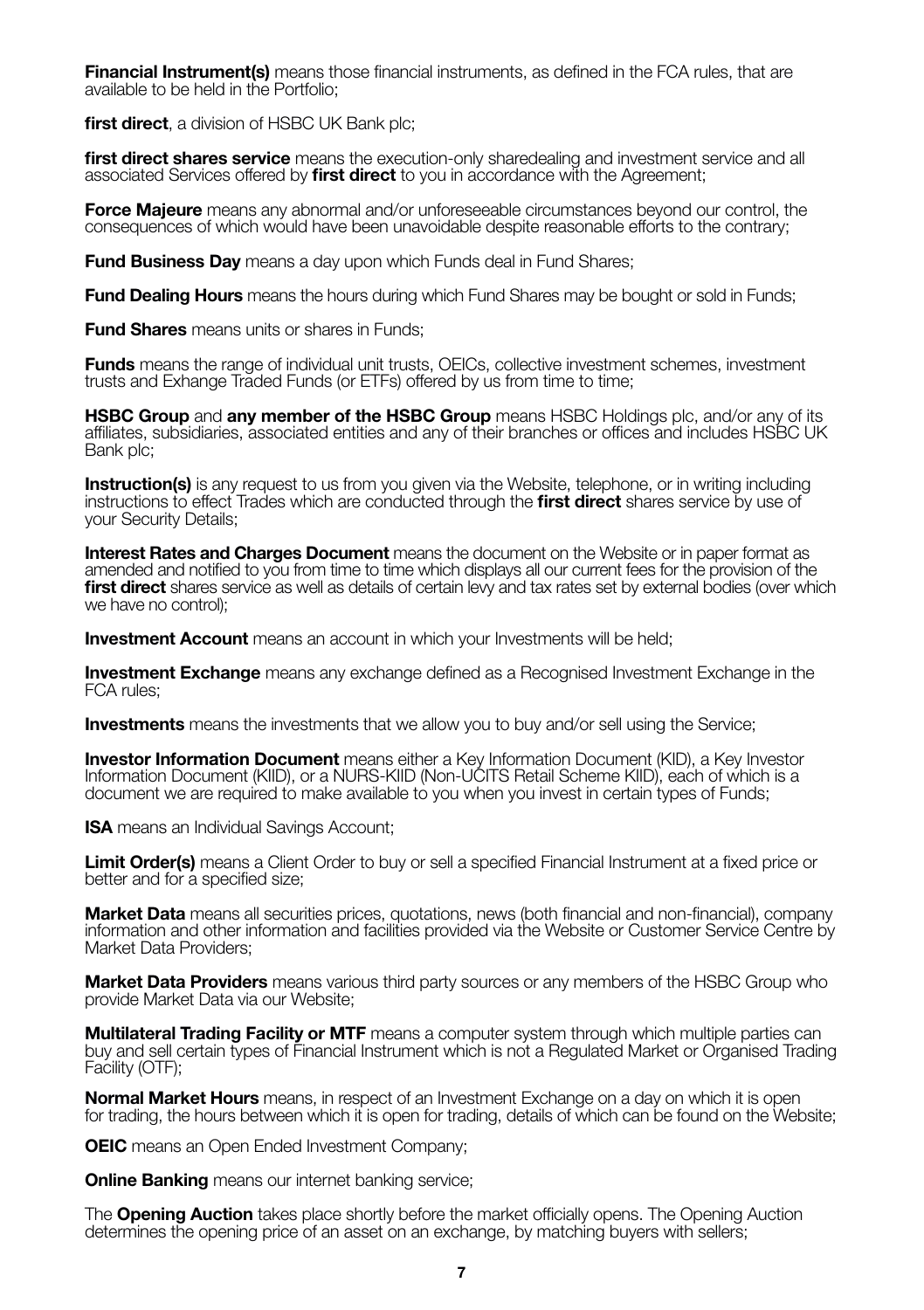**Operator(s)** means the person responsible for the management of the property held for or within a Fund which, for an authorised unit trust, will be the manager and for an OEIC will be the company or its authorised corporate director;

**Organised Trading Facility or OTF** is a computer system through which multiple parties can buy and sell certain types of Financial Instrument(s) and which is not a Regulated Market or MTF;

**Personal Data** means any information relating to an individual from which they can be identified;

**Personal Information** means all the information you give to us or any member of the HSBC Group or which we obtain about you personally in connection with the Agreement and account(s) you have with us;

**Portfolio** means the **first direct** shares service account offered by us which must comprise a Settlement Account and an Investment Account and may also include such other accounts and/or products as we may offer you from time to time, such as capital protected products and tax efficient products, for example ISAs;

**Prudential Regulation Authority** means the Prudential Regulation Authority with its registered address at 20 Moorgate, London EC2R 6DA, a regulatory body in the United Kingdom, or any successor regulatory body:

**Qualifying first direct Account** means a personal **first direct** current account in your name (including a joint account which you hold with someone else) as nominated by you in your Application or such other personal **first direct** current account as may be nominated by you from time to time;

**Quoted Market Size** means the number of shares a market maker will deal in at their advised prices;

**Regulated Market** means the computer systems of an authorised market through which multiple parties can buy and sell the types of Financial Instrument which are admitted to trading under the rules of the market and which is not an MTF or OTF;

**Retail Client** means a customer who we have categorised as a Retail Client for the purposes of the FCA rules;

**Rules** means the rules set out by the FCA and/or PRA;

**Security Details** means the information which enables us to authenticate your identity including your user ID, passwords or other details including those which allow you to use Internet Banking to access the Website and to use our telephone service;

**Services** means all services provided to you in connection with your Portfolio and these Terms and includes (a) the provision of online research tools, (b) Market Data, (c) access to UK securities and gilt trading, (d) a secure online trading platform, linked to your nominated account, (e) safe custody of your portfolio and cash, (f) the administration of all corporate actions and dividend payments on your behalf, (g) a UK based call centre with knowledgeable and helpful staff and also includes (h) the opening, maintaining and closing of your accounts with us, (i) providing you with credit facilities and other banking products and services, processing applications, credit and eligibility assessment, and (j) maintaining our overall relationship with you, including marketing services or products to you, market research, insurance, audit and administrative purposes;

**Settlement Account** means a sterling account held by us into which the proceeds of your Investments settle and into which proceeds of any dividends are paid;

**Settlement Date** means in relation to a sale transaction, the date the proceeds of sale are credited to your Settlement Account (which in the case of the sale of equity Investments will be two Business Days after the date of the Trade  $(T+2)$ ) and in relation to a purchase transaction, the date the purchase monies are debited from your Settlement Account;

**Settlement Period** means the period of time between the date your trade executes and the Settlement Date. This period is agreed prior to the trade executing and is normally quoted as T+1, T+2, T+3 etc. The buyer must make payment, and the seller must deliver stock within this settlement period;

**Sharegift** means the share donation charity known as Sharegift located at 4th Floor, 67-68 Jermyn Street, London SW1Y 6NY;

**Statements** means the pages on the Website and any Communications listing the cash and Investments in your Portfolio and relevant transactions;

**Supplemental Terms** means the various supplemental terms and conditions applicable to ISAs, or any other product or service that we may offer you from time to time which constitute part of the Agreement: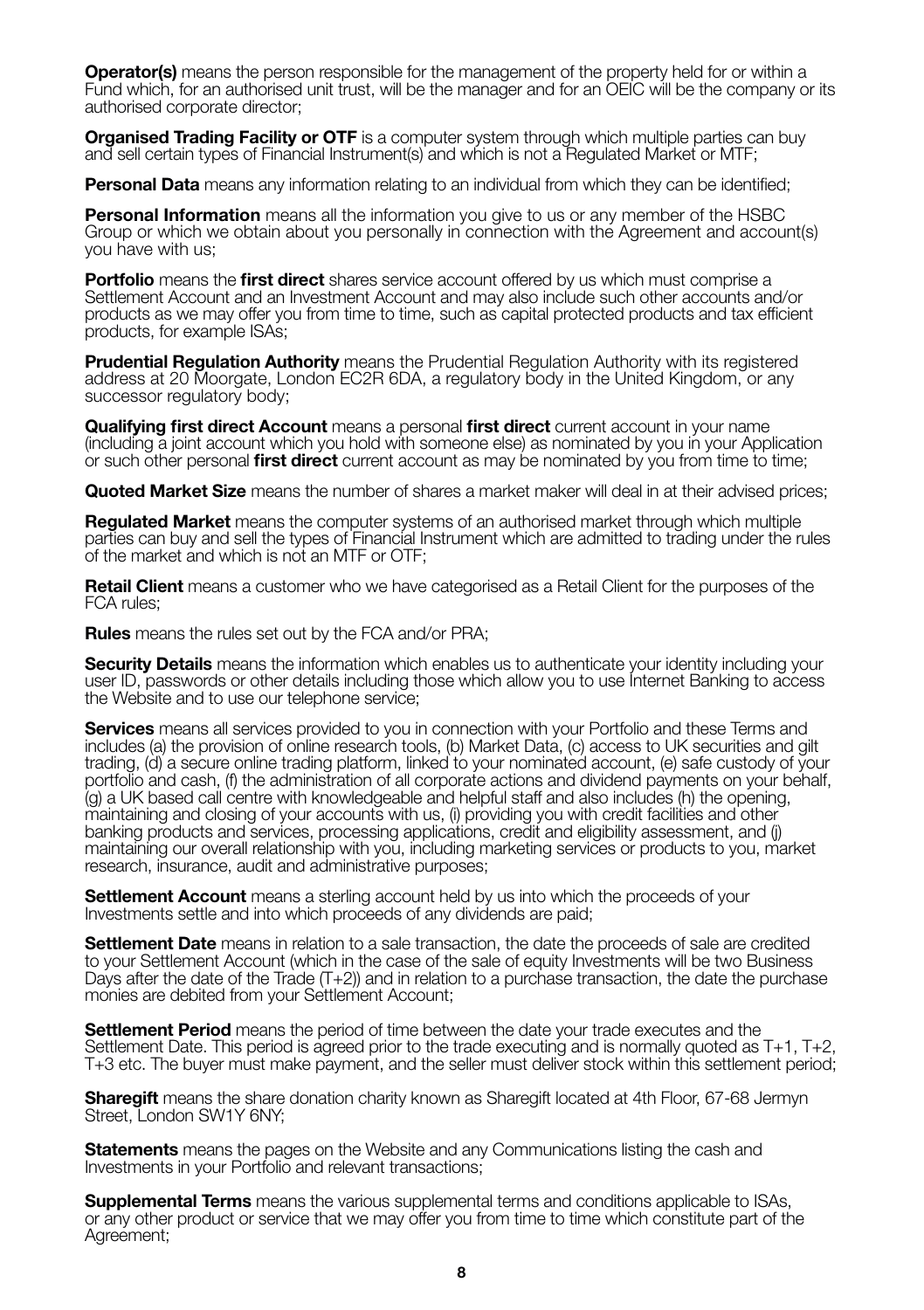**Tax Authorities** means UK or foreign tax, revenue or monetary authorities (for example, HMRC);

**Tax Information** means documentation or information about a person's tax status;

**Trade(s)** means the purchase or sale of an Investment:

**Trading Day** means a day on which a relevant market is open for trading:

**Trading Limit** means a financial limit that we determine and confirm to you in writing. Your trades (including any unsettled trades) may not exceed this limit at any time;

**Trading Venue**means a Regulated Market, Multilateral Trading Facility or Organised Trading Facility;

**US** means the United States of America, its territories and possessions, any state of the United States, the District of Columbia and all other areas subject to its jurisdiction;

#### **we**, **us**, and **our** means **first direct**;

**Web-Based Account** means a Portfolio in respect of which the Portfolio holder is able to issue Instructions and access Portfolio balances via the Website;

**Website** means the location within **firstdirect.com** accessed via Internet Banking and from which you can access the **first direct** shares service and give us Instructions in respect of your Portfolio;

**you** and **your** means the person who signed the Application or, if more than one person signed, one or both of them, including any joint Portfolio holder;

## **Use of the first direct shares service and Client Categorisation**

The Portfolio is provided to you for your personal use only and is not intended to be used for professional or business purposes.

You will be categorised as a Retail Client in relation to your Portfolio and your use of the Portfolio. Retail clients have the highest level of protection under the FCA rules.

If you are acting as Agent for someone else, we will treat you alone as our customer for the purposes of FCA rules and you will be liable, in addition to that person, in respect of any Trades entered into.

No third party will have any rights under the Terms except for Market Data Providers as set out in clause 9 of section 3 - Sharedealing Terms.

**Please read the Terms and keep them in a safe place. You can ask for a copy of the Terms at any time.**

**Your use of the Portfolio is subject to you complying with these Terms.**

## **Channel Island and Isle of Man customers only**

References to the Channel Islands mean Jersey and Guernsey (including Alderney and Sark). The telephone service is currently only available to some Channel Islands and Isle of Man customers. We would also draw your attention to the following sections for specific information relating to customers of the Channel Islands and the Isle of Man: 15 (Bankruptcy) and 13.12 (Probate).

**Please note that we no longer accept applications from persons resident in the Channel Islands or the Isle of Man. Any references to the Channel Islands or the Isle of Man in these Terms apply only to first direct customers resident in the Channel Islands or the Isle of Man who opened an account prior to 8 September 2014.**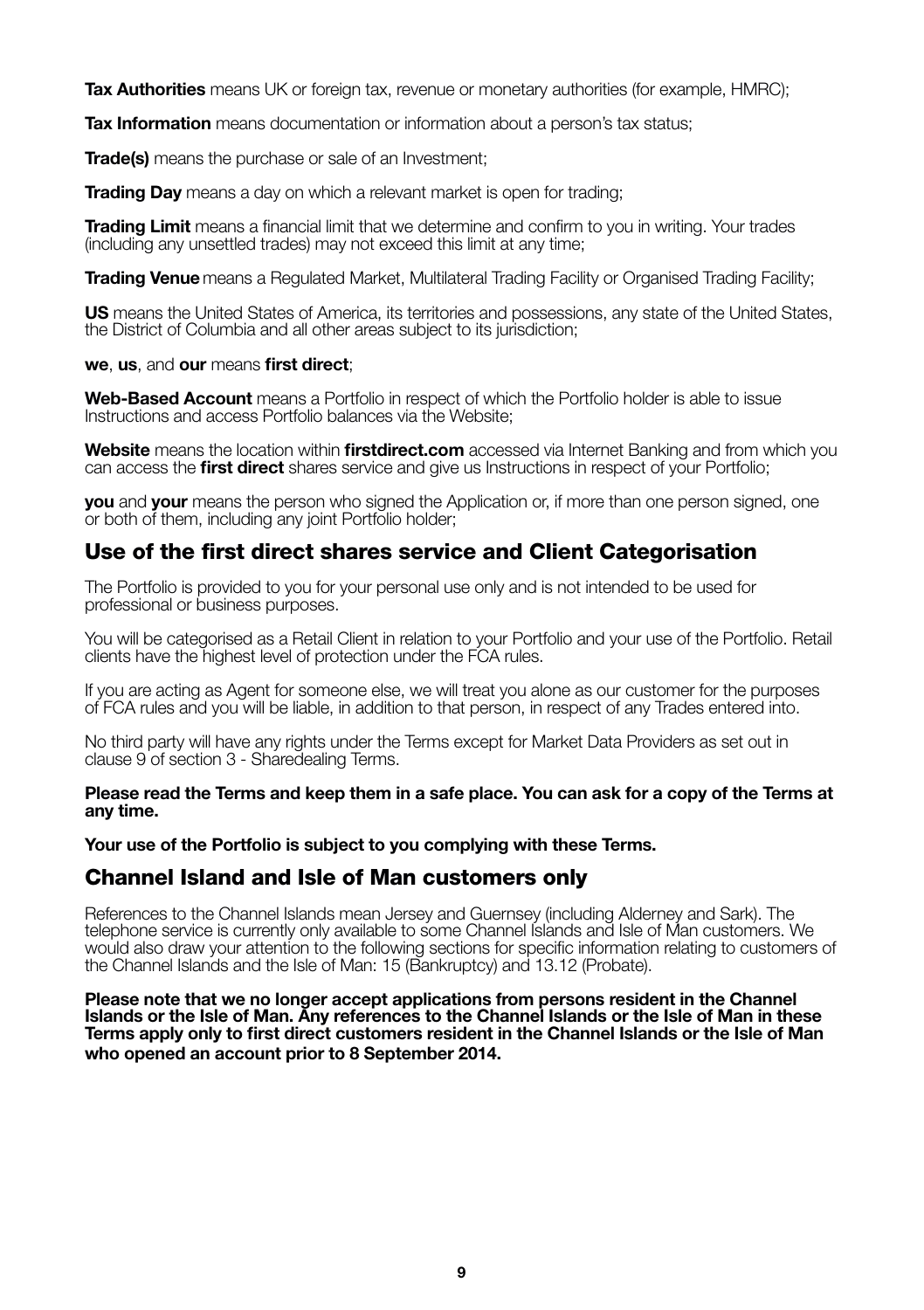## **Section 1 – shares service Terms – Operation of the Portfolio**

This Section 1 describes how you open a Portfolio, the information you must provide to us when you place a Client Order and the different ways in which you can ask us to place a Client Order and important security information.

Section 1 also contains terms relating to joint Portfolios, Statements, fraud prevention and responsibilities, changing the Terms, ending the Terms and closing your Portfolio.

## **1 Opening and Maintaining a Portfolio**

- **1.1** You may apply to open a Portfolio by completing an Application on our Website or through the Website by logging on to Internet Banking or by telephoning our Customer Service Centre. A Portfolio may be opened in your sole name or in joint names (please see clause 7 for more details).
- **1.2** To open and maintain a Portfolio you (and, in the case of a joint Portfolio, both joint Portfolio holders) must:
	- be resident in the UK, or a UK Crown Employee or, if you opened an account prior to 8 September 2014, resident in the Channel Islands or Isle of Man;
	- hold a Qualifying **first direct** Account;
	- be at least 18 years of age; and
	- provide us with any information including but not limited to Personal Information that we

may reasonably require in order to provide the Service However, even if you satisfy these criteria, we do not have to accept your application. If you cease to satisfy these criteria and, in particular, if you move and become resident outside the UK, we may end the Service or place restrictions on your use of the Service.

- **1.3** We will open a Settlement Account and an Investment Account for you when your Application has been accepted and our account opening processes have been completed, together with such other accounts as you may have requested. We will confirm to you in writing when our processes are complete and whether your Application has been accepted or not. We will notify you of your Trading Limit upon account opening as described in 2.1 of Section 3.
- **1.4** On opening your Portfolio, you must use your account in accordance with the security procedures set out in clause 3.
- **1.5** We reserve the right to refuse to accept your Application to open a Portfolio.

## **2 Telephone service**

#### **2.1 Making enquiries and placing Client Orders**

When you want to telephone us to raise an enquiry or place a Client Order please ring **03 456 100 105** (textphone 03 456 08 88 77). Lines are open 7.30am - 9.30pm Monday to<br>Friday, excluding public holidays. Please dial +44 113 234 5678 from abroad.

 To ensure we carry out your Instructions accurately, to help us to continually improve our service and in the interest of security, we may record and monitor and keep records of all conversations we have with you. We will keep records of all telephone calls that lead or may lead to Trades for seven years during which time you may ask for a copy of the record at any time.

**2.2** Our telephone service is available, provided that your identity can be verified, by speaking to a customer services representative or otherwise completing our security procedures.

#### **2.3 Your Instructions**

- 2.3.1 You can instruct us to place orders through our telephone service (once you have completed our security procedures). A customer service representative will take details of the Instructions and then confirm the details to you. You must confirm these details are correct before we place the Client Order. Your confirmation will be your agreement for us to place a Client Order.
- **2.3.2** On satisfactory completion of our security procedures, we will assume any Instructions given to us were given by you or with your authority and we will act on them.
- **2.4** Our telephone service and/or our Internet Banking service may be temporarily unavailable if we have to carry out routine or emergency maintenance. We will try to inform you in advance but it may not always be possible to do so.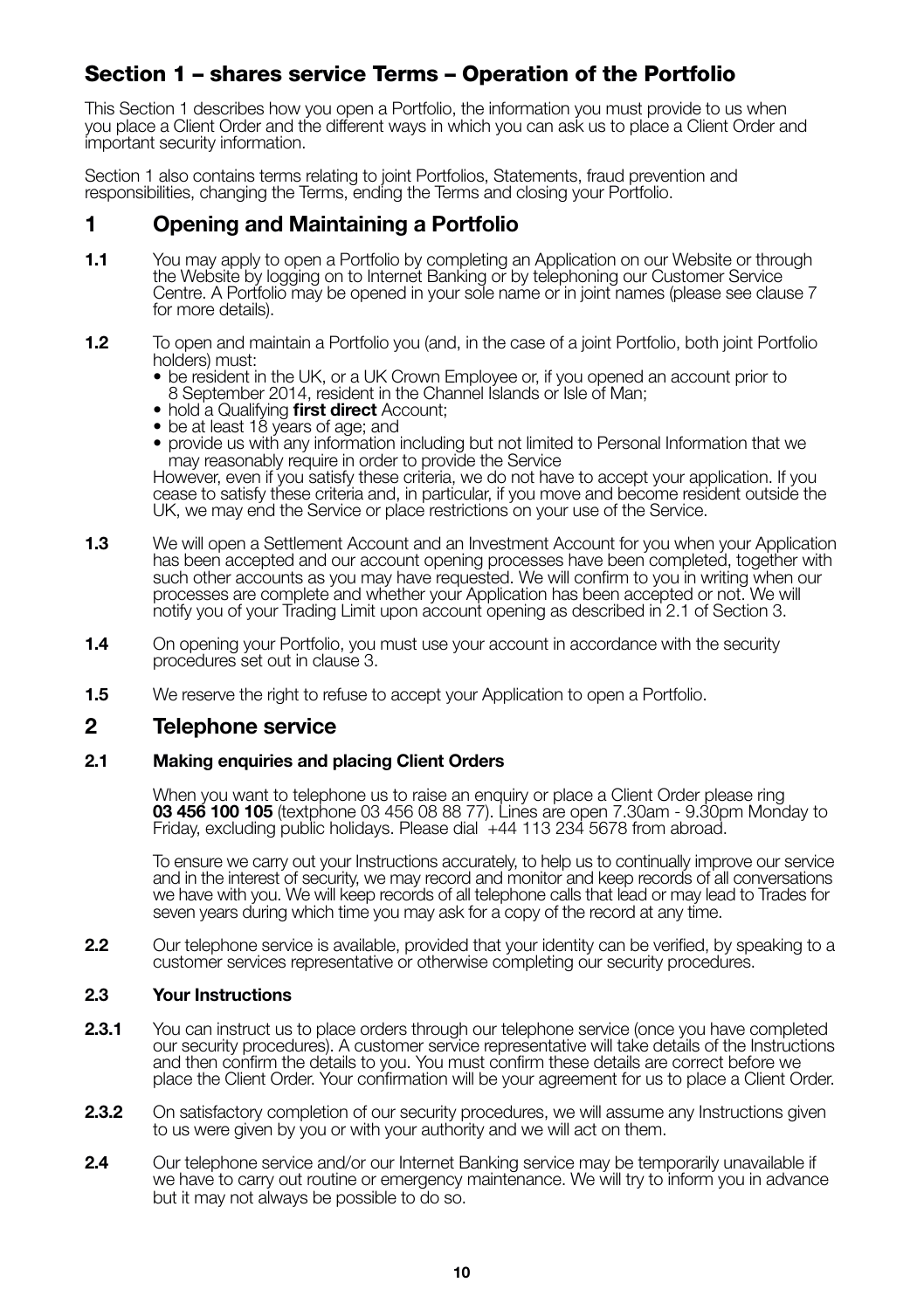## **3 Important Security Information**

- **3.1** You must use our telephone service, Internet Banking service and our Website in accordance with the Terms and your **first direct** Account Terms and Conditions which apply to your use of our telephone service and/or Internet Banking service.
- **3.2** You must take all reasonable precautions to keep safe and prevent fraudulent use of any Security Details.
- **3.3** These precautions include but are not limited to all of the following:

#### **General**

- never writing down your Security Details;
- not choosing Security Details that may be easy to quess:
- taking care to ensure that no one hears or sees your Security Details when you use them;
- keeping your Security Details unique to your accounts with **first direct**;
- not allowing anyone else to have or use your Security Details (including for our telephone service and Internet Banking service) and not disclosing them to anyone, including the police and us, except where we require Security Details to register for, or reset your telephone service and your Internet Banking Security Details;
- keeping information about your Portfolio containing personal details and your user ID (such as Statements) safe and disposing of them safely. People who commit fraud use many methods such as searching in dustbins to obtain this type of information. You should take simple precautions such as shredding paper containing such information;
- keeping your Security Details safe;
- telling us as soon as possible if you change address;
- telling us as soon as possible if you have forgotten your Security Details or you think that someone else is trying to use any of your accounts;
- telling us as soon as possible if you think your authentication details become known by another individual;
- if we give you software to help you to use the **first direct** shares service you must not change it or allow anyone else to use or copy it. You must carry out your own virus checks;
- you must tell us as soon as possible if you find any fault, failure, delay or error in your Portfolio, especially in the sending or receiving of Instructions. Our records of your Instructions will be conclusive unless there is an obvious error;
- changing your Security Details immediately and telling us as soon as possible in accordance with clause 3.4 if you know, or even suspect, that someone else knows any of those details, or if we ask you to.

#### **Telephone service**

- when you call us, we will confirm your identity using our current security procedures. We will never ask you for more than two digits of your telephone banking password. We may not be able to assist you if we are unable to identify you as our customer using our security procedures;
- when you contact us by telephone please ensure that you take necessary security precautions and we recommend that you use either a landline or a digital mobile telephone. We are not responsible for the security of your Portfolio if anyone intercepts or overhears you speaking to us on the telephone.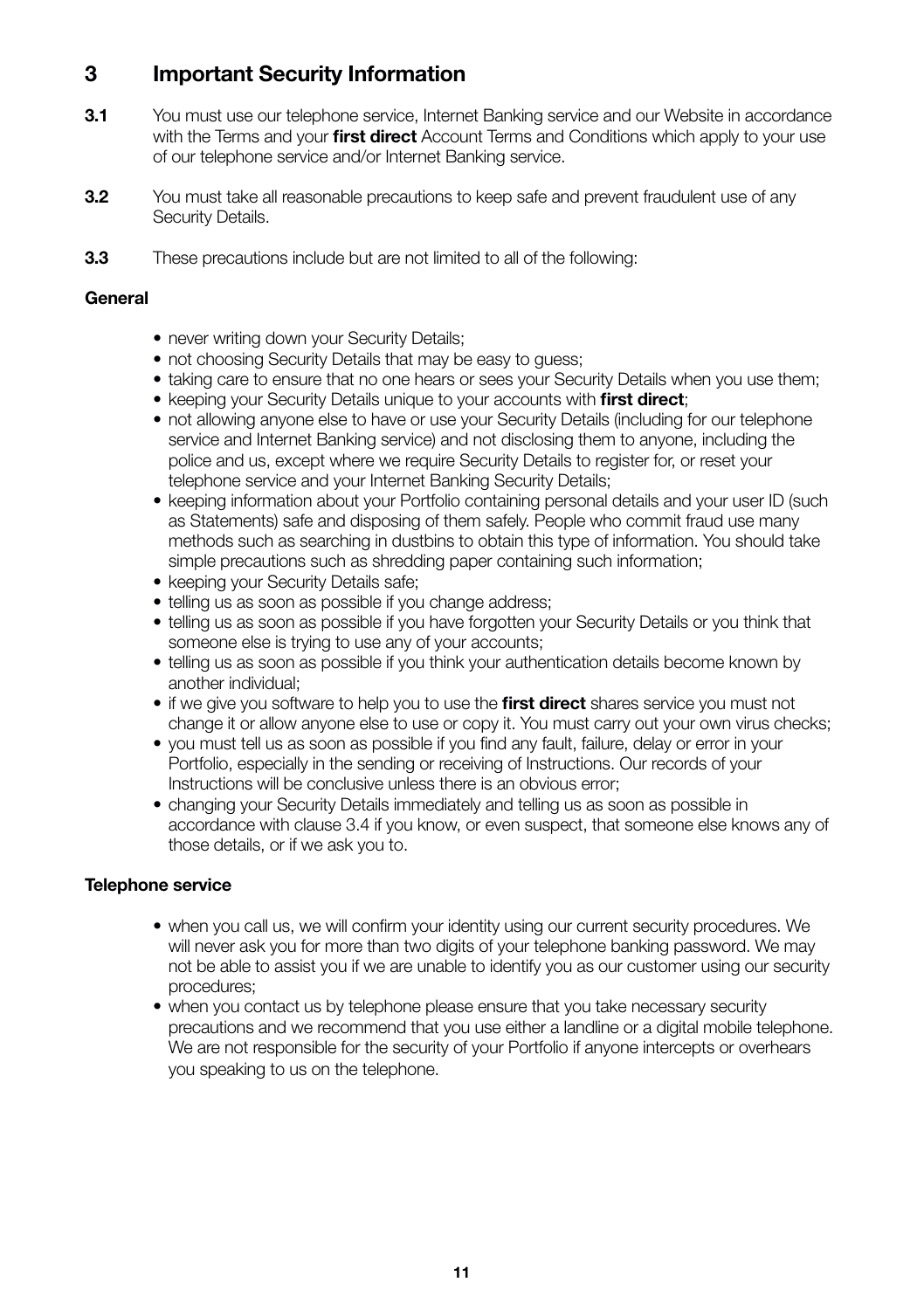#### **If using a textphone**

- it is your responsibility to always clear your textphone's memory after every conversation with us:
- ensure that you tear out and destroy any printed record of your personal Security Details from any printer attached to your textphone:
- keep your textphone properly operational.

#### **Website access**

- keep your personal computer secure by using anti-virus and anti-spyware software and a personal firewall;
- keep your passwords and other Security Details secret we will never ask you for your Online Banking security information in full;
- always access the Website by typing in the bank address to your web browser. Never go to an internet banking site from a link in an email and then enter personal details;
- never access the Website from any computer connected to a local area network (LAN) (this is usually the case for computers you use at work) or any public internet access device or access point (e.g. at an internet café) without first making sure that no one else will be able to observe or copy your Security Details, or get access to the Website by pretending to be you;
- never record any password or other Security Details on any software which retains it automatically (e.g. any computer screen prompts or 'save password' feature or your internet browser's address bar);
- once you have logged on to the Website, do not leave the device from which you have accessed it or let anyone else use that device until you have logged off;
- follow all security measures recommended by the manufacturer of the device you use to access the Website, e.g. the use of personal identification numbers for mobile telephones with internet access.
- **3.4** If any Security Details are lost or stolen, or you suspect that someone has used or tried to use them, you must tell us without delay by calling us on the number set out in the "How to contact us" section at the beginning of this document.
- **3.5** If asked, you must confirm in writing the loss or theft of your Security Details relating to the **first direct** shares service, the Website, our Online Banking service or our telephone service.
- **3.6** We will ask you to co-operate with us and the police in relation to any investigation into the actual or suspected misuse of your Security Details and/or Portfolio. You must report any unauthorised transactions to the police within seven days of our request. We may also disclose information about you or your Portfolio to the police or other third parties if we think it will help prevent or recover losses.

## **4 When Trades will and will not be placed by us**

- **4.1** If we refuse to place a Trade you will normally be told when you give your Instructions, unless we suspect fraud - please see clause 10 for details about our fraud prevention measures and what we do if we suspect fraud. In all cases, if you telephone us, we will tell you if a trade has been refused, the reasons for the refusal (if possible) and the procedure for correcting any factual errors that led to the refusal. This information will be available immediately after our refusal of your Instruction unless it is unlawful for us to do so.
- **4.2** We may refuse to accept a Trade:
	- if we don't have information that we reasonably require in order to carry it out;
	- when your Trading Limit has been reached or has been or will be exceeded, as further described in Section 3, clause 2.

We'll not be liable for any loss to you if we refuse to accept a Trade as a result of:

- you not providing us with any information we reasonably request (including but not limited to Personal Information); or
- you reaching your Trading Limit or if your Trading Limit will be exceeded by us carrying out your Trade.

We may terminate this Agreement in accordance with clause 13, if you persistently fail to provide us with any information (including but not limited to Personal Information) we reasonably require to carry out Trades.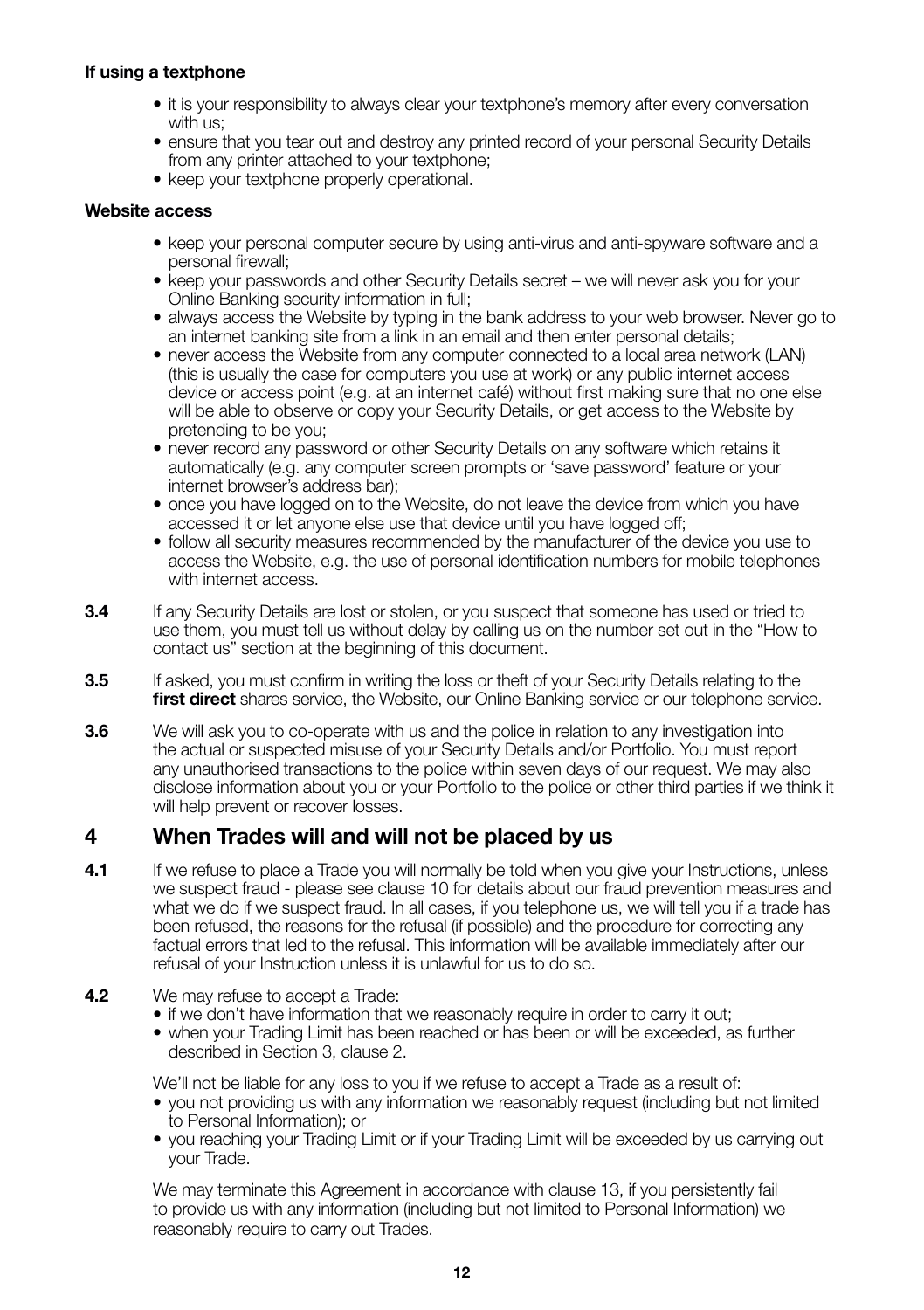## **5 Charges for services and for enquiries about an Instruction**

- **5.1** We may charge you to place Trades and/or for the Services. The applicable charges, including the amount, frequency and basis for the fee, are set out in our Interest Rates and Charges Document. We may make changes to the charges we apply to your Account in accordance with clause 12.1, including introducing new charges or fees or making changes to the amount, rate or basis on which we charge.
- **5.1.1** We will send you, as appropriate, illustrations showing the cumulative effect of costs on the<br>return of your Investments. We will also provide you with our Costs and Charges Disclosure Document containing important information about charges and the breakdown of costs you pay in respect of your Investments and the Service we provide to you.
- **5.1.2** By opening and maintaining a Portfolio, you authorise us to deduct any applicable Account Fees from your Qualifying **first direct** Account at the frequency set out in our Rates and Fees Page.
- **5.1.3** Each time you give us an Instruction, you authorise us to deduct the costs and charges associated with that Instruction from your Settlement Account.

 You also authorise us to debit and/or credit the necessary funds from/to your Qualifying **first direct** Account to ensure that the balance of your Settlement Account is returned to nil at the close of each Business Day.

- **5.2** We may make a charge for any enquiries we receive in respect of an Instruction, whether made by you or another person. We will not charge you if we have made an error. We will advise you of the charge before we start investigations on your behalf.
- **5.3** You must also pay any applicable VAT, stamp duty, stamp duty reserve tax, other taxes and levies relevant to your Instructions to us.
- **5.4** Where permitted by the FCA rules, we may share fees with our Associates and other third parties where those fees enable, or are necessary for carrying out transactions on your behalf.

 Details of any such remuneration or charging arrangements won't be set out in the relevant contract note or confirmation note but will be made available to you if you contact us on **03 456 100 105**.

**5.5** In the event that you don't comply with your obligations under these Terms, certain additional fees will apply as set out in our Interest Rates and Charges Document from time to time.

## **6 Transferring Investments into or out of your Portfolio**

**6.1** You can transfer Investments into or out of your Portfolio by the methods notified to you on the Website, in our Key Features Document, or by contacting us using the numbers set out in clause 2. There may be a charge for a transfer out of your Portfolio. Please see our Interest Rates and Charges Document for details. Please be aware that we are unable to transfer joint holdings from other providers, or joint holdings held in certificated form, into a sole account with us.

## **7 Joint Portfolios**

- **7.1** You can apply for a Portfolio jointly with one other person but we reserve the right to reject Applications.
- **7.2** Unless this conflicts with another authority given in writing on the joint Portfolio, and until either one of you cancels this authority, you authorise us to:
	- accept Instructions signed or given to us by either one of you to act on behalf of you both to buy or sell Investments;
	- make information about the joint Portfolio available to the other joint Portfolio holder; and • accept Instructions signed or given to us by any one of you to act on behalf of you both in all other transactions with us unless otherwise stated in these Terms. This includes providing any other facilities on your joint Portfolio in accordance with these shares service
	- Terms, opening further accounts in your joint names and closing such accounts in your joint names. Instructions may be provided by any means or through any media we accept and on such Terms as we may tell you.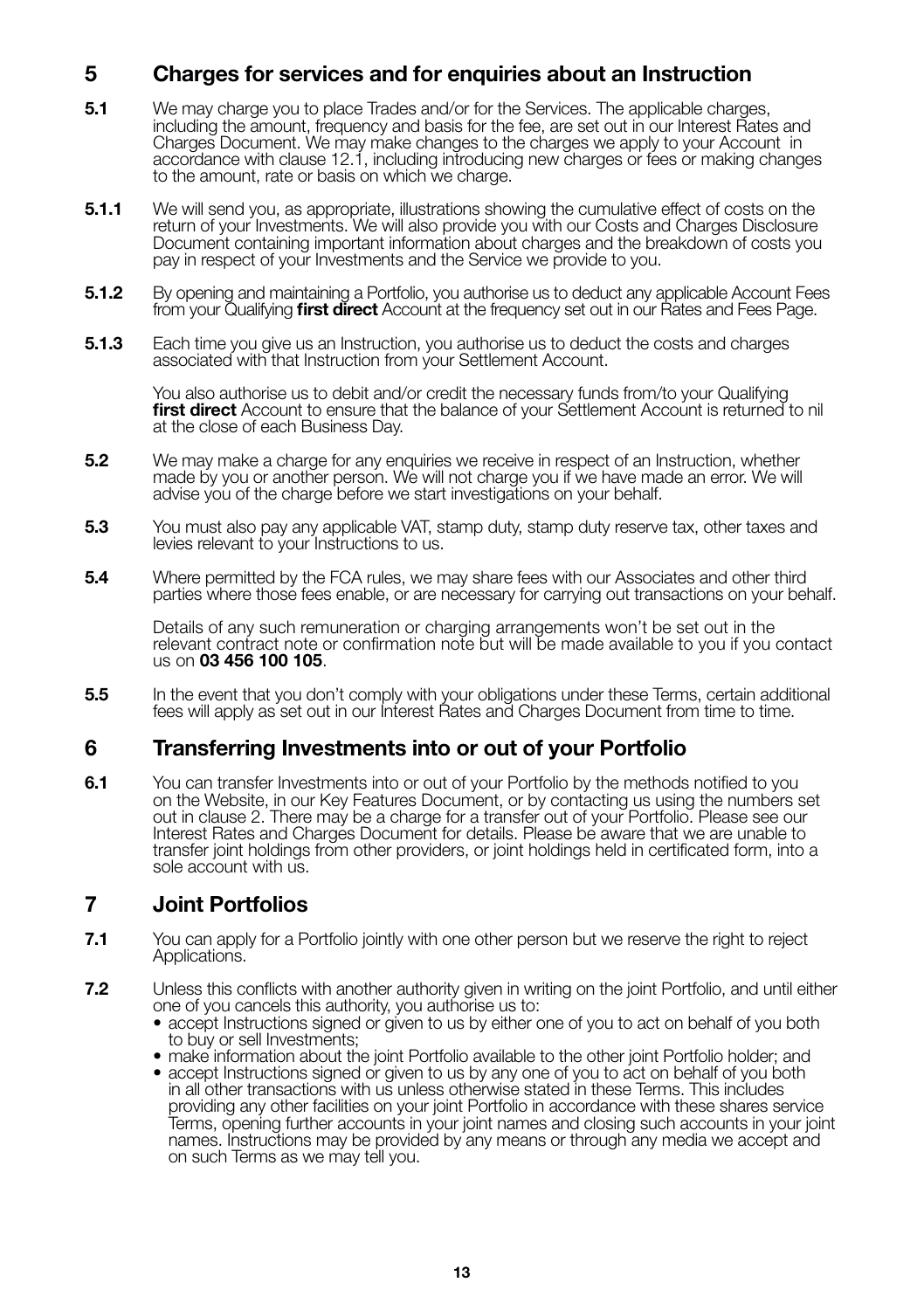- **7.3** If you are a joint Portfolio holder and you also hold an individual **first direct** Stocks and Shares ISA the authority in 7.2 includes information about your individual ISA. If you do not want us to include your individual ISA information with the joint Portfolio information then you must let us know.
- **7.4** We will accept such authority until it is cancelled by either of you (unless otherwise agreed in writing) or treated by us as cancelled under clause 7.5.
- **7.5** If either of you tells us of a dispute between either of you, we may treat this as notice of cancellation of the authority set out at clause 7.2. If we do, any further transactions will need the authority of you both and the use of additional services such as access to the Website may be suspended.
- **7.6** We will cancel or close a joint Portfolio other than as specified in clauses 7.2 and 7.4 only on the written Instructions of both joint Portfolio holders.
- **7.7** We may disclose to either of you any information we hold about the account(s) including historical Statement information.
- **7.8** Unless clause 7.4 above applies, in the event of the death of either of you, the survivor has authority to instruct us to pay them any credit balance and deliver to them any Investments held in the Portfolio. This is subject to any rights which we or a third party may have.
- **7.8.1** If we receive notice that at least one of you has become mentally incapable, we will treat this as notice of cancellation of the authority set out in clause 7.2. This means that we will only act on Investment dealing Instructions and/or make payments out of the Settlement Account that were authorised before we received notice until either an Attorney or Receiver is appointed to act for the person who is mentally incapable.

#### **Online Banking access for Joint Accounts**

- **7.9** You agree that if either of you registers for Online Banking or any other banking service provided over an electronic channel which we may make available to you:
	- **•** We may provide access for our Online Banking service or such other service in respect of your joint Portfolio even if each of you has not registered access to the Website or such other service;
	- In such circumstances you will be bound by the **first direct** Account Terms and Conditions in connection with your use of the Internet Banking service and/or the Terms of such other service (Terms are available on request or at **firstdirect.com**); and
	- We may follow any Instructions given to us in relation to your joint account by either of you, even if any joint account mandate requires the authority of both of you. This clause overrides the mandates.
- **7.10** In respect of Web-Based Accounts we will usually send any material relating to the joint Portfolio that is sent by e-messaging only to the joint Portfolio holder who sent us the service request, or gave us the Instruction.
- **7.11** If we send any Communications or other material relating to the joint holders of a Portfolio. we'll usually send one copy addressed to both Portfolio holders to the address of the first joint Portfolio holder on our records.
- **7.12** Unless we agree otherwise, we will not send copies of Communications or other material to both joint Portfolio holders. The receipt of any Communication by one Portfolio holder will be deemed to have been received by both.
- **7.13** If you open a joint Portfolio you accept that you are both individually and together bound by these Terms and responsible for any money which may be due to us.

## **8 Third party authority**

You can authorise another person to operate your Portfolio. You will need to sign a document called a **first direct** shares service third party mandate in respect of the Portfolio which you may request from us. On joint Portfolios, both of you must sign the third party mandate. You may also do this by signing a power of attorney but you should take legal advice before doing so. If you authorise another person to operate your Portfolio then you will be responsible for their actions or omissions as if they were your own.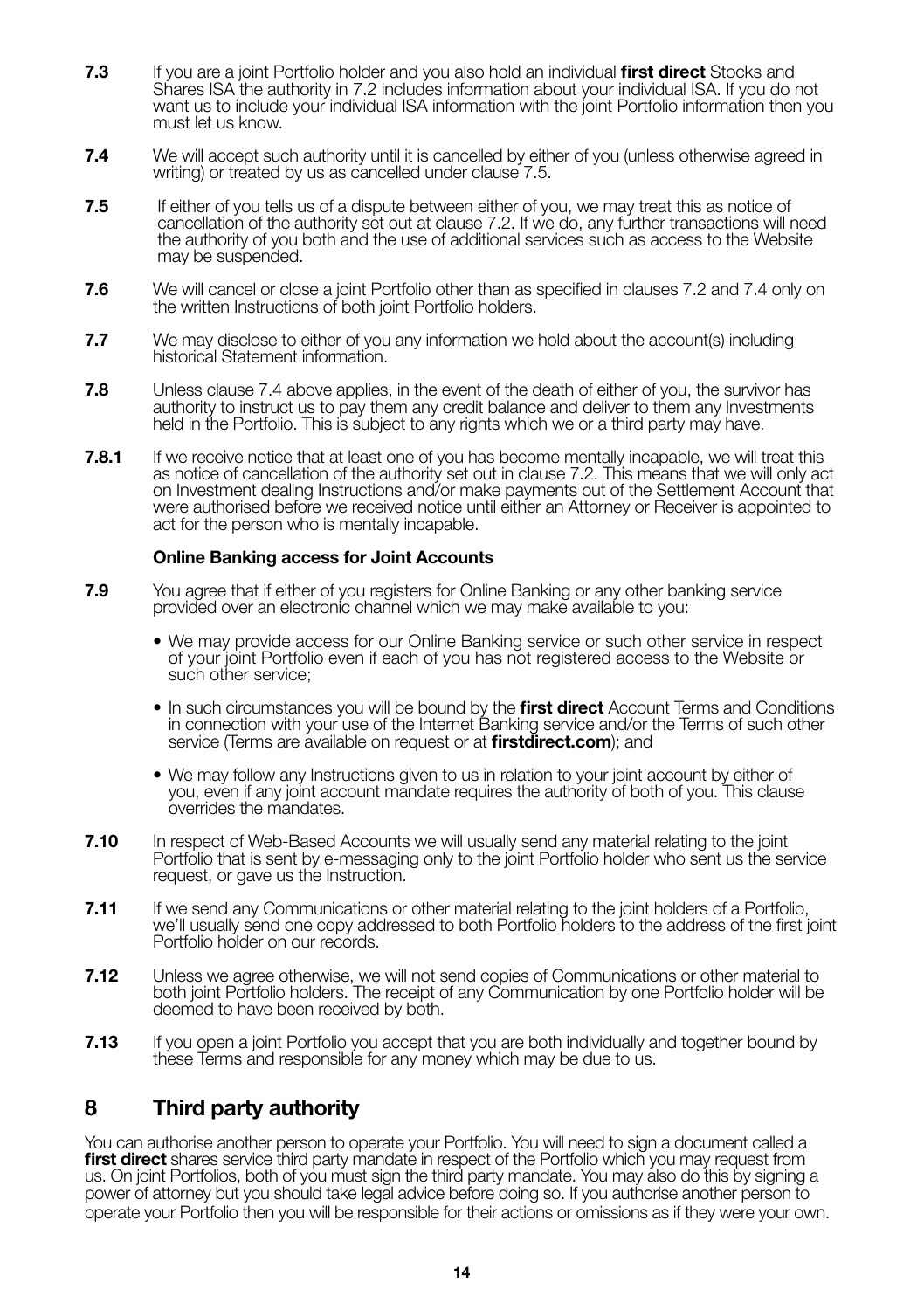## **9 Statements**

- **9.1** If you are registered for Online Banking, we will provide you with Statements for transactions on your Portfolio online every three months. Statements will be dated in March, June, September and December. You will also be able to view your holdings and transactions for the previous 12 months online.
- **9.2** If you've not registered for Online Banking, or if you ask us to, we will provide you with Statements for transactions on your Portfolio by post every three months. Statements will be dated in March, June, September and December.
- **9.3** Statements will show details of the transactions that have passed through your Settlement Account and the Investments you hold in your Investment Account. Trades may be shown as settled, even if the Investments or proceeds have not yet been delivered. Statements are subject to any future adjustments that may need to be made in respect of any failed Investment or proceeds deliveries. The value of Investments shown on Statements will be based on information we receive from reputable published sources. This will be the estimated value on the Business Day shown on the Statement.
- **9.4** If you have a joint Portfolio we will send a Statement as set out in clauses 7.9 7.12.
- **9.5** If you ask, we will send you additional Statements which we may charge you for. Details of the charges are set out in the Interest Rates and Charges Document.
- **9.6** If you have investments in Funds, we'll send you a Costs and Charges Statement each year around the anniversary of your Investment Account. This statement shows the total actual costs that we have charged you for your investment in the Funds and the services we have provided in connection with those investments. The Costs and Charges Statement will also include an illustration of the cumulative effect of those costs on the return on your investment in the Funds.

#### **9.7 Balance information**

- **9.7.1** We may provide you with details of the balance on your Portfolio. This may include transactions that are in process and therefore may be subject to change. Balance information is subject to any future adjustments that may need to be made in respect of any failed Investment or proceeds deliveries. The value of Investments shown will be based on information we receive from reputable published sources. This will be the estimated value on the Business Day the balance is provided.
- **9.7.2** Your Portfolio and the transactions passing through it may be affected by a court order, e.g. a court order that is obtained against you or your Portfolio. If so, the balance may change and transactions may not be processed or may be reversed.

## **10 Fraud prevention**

- **10.1** We carry out certain checks on transactions on your Portfolio as part of our fraud prevention measures. We may contact you personally to inform you of suspicious activity on your Portfolio, or we may leave a message to ask that you call us. If we ask, you must contact us as soon as possible.
- **10.2** We, or any other member of the HSBC Group, may take whatever action we consider appropriate to meet any obligations, either in the UK or elsewhere in the world, relating to the prevention of fraud, money laundering and terrorist activity and the provision of financial and other services to persons who may be subject to sanctions. This may include, but is not limited to, investigating and intercepting payments into and out of your Portfolio (particularly in the case of international transfers of funds) and investigating the source of or intended recipient of funds. It may also include making enquiries to establish whether a person is subject to sanctions. Exceptionally, this may delay the carrying out of your Instructions or the receipt of Cleared Funds but, where possible, we will advise you of the reasons for and likely length of any delay. If we are not satisfied that a payment in or out of your Portfolio is lawful, we may refuse to deal with it.
- **10.3** Neither we nor any other member of the HSBC Group shall be responsible to you or any third party for any loss incurred as a result of us or any other member of the HSBC Group taking the actions set out in clause 10.2. In addition, we shall not be responsible to you for any loss you may incur if we, or any of our agents or correspondents, are prevented from or delayed in providing you with any banking or other services due to a Force Majeure.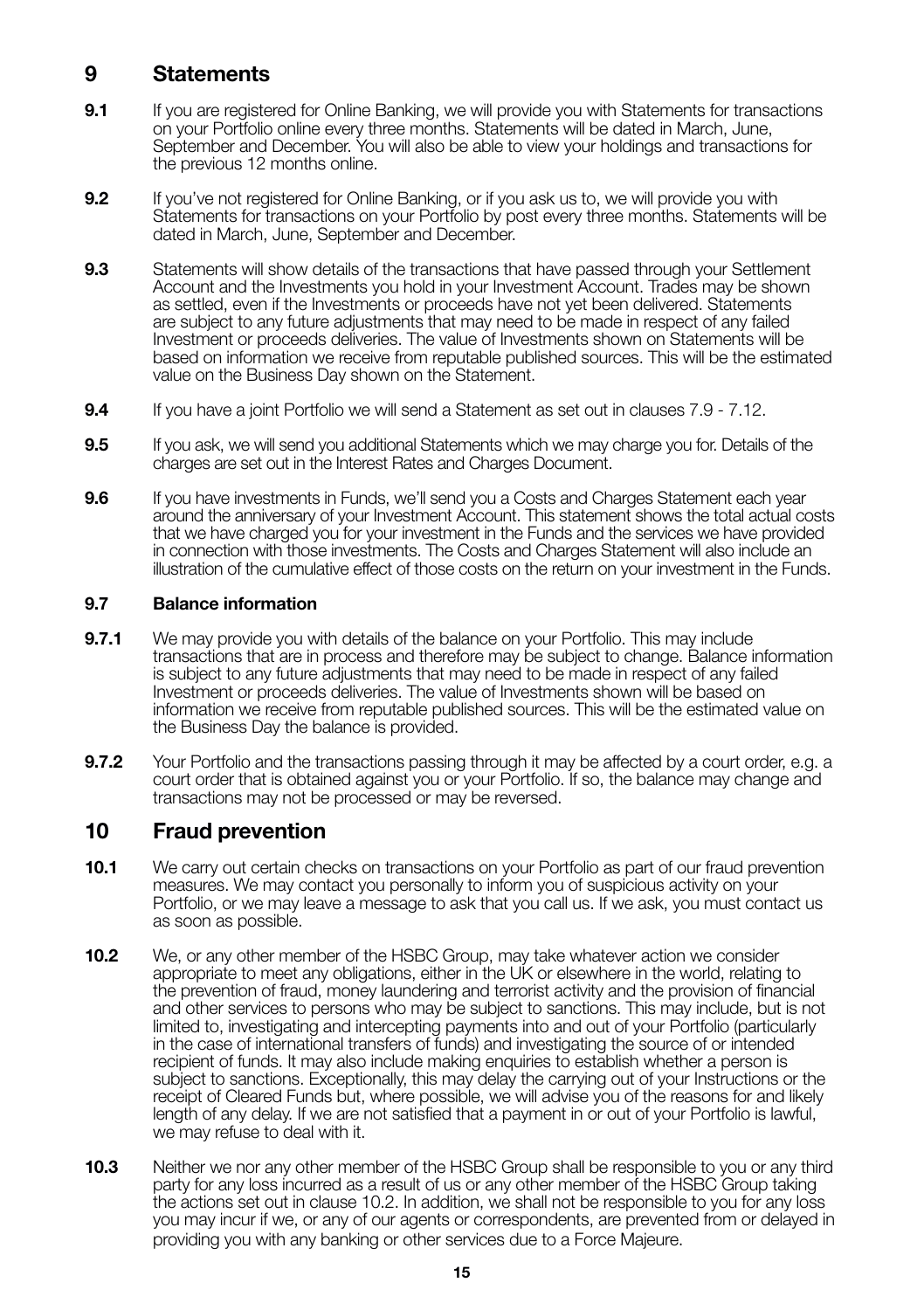## **11 Responsibilities**

## **11.1 Unauthorised transactions**

 You must read your Statements carefully on receipt or when they are available online. To help us prevent fraud, you must tell us immediately by calling us if you do not recognise any transaction shown on your Statement or if you think any Client Order has been executed incorrectly. If you do not tell us promptly (at the latest within 13 months of the date the transaction occurred), you may not be entitled to have any errors corrected.

## **11.2 Liability for unauthorised transactions**

- **11.2.1** Subject to clauses 11.2.2 to 11.2.5 (inclusive) of the General Terms, we will be responsible for any unauthorised transactions that you tell us about in accordance with clause 11.1 of the General Terms (if we suspect that you have been fraudulent or grossly negligent, we will investigate the transaction and will only be responsible if/when we have concluded that you have not been fraudulent or grossly negligent). Where we are responsible, we will immediately refund the amount of the unauthorised transaction and any resulting interest and charges. Subject to any Applicable Laws we will have no further liability to you.
- **11.2.2** You will be responsible for all losses if you act fraudulently or if you allowed another person (who is not a properly appointed authorised third party) to use your Portfolio.
- **11.2.3** You will be responsible for all losses arising from unauthorised transactions on your Portfolio as a result of:
	- you (intentionally, or with gross negligence), failing to use our telephone service, Internet Banking service and/or the Website in accordance with the Terms (including keeping safe your Security Details); or
	- you (intentionally, or with gross negligence), failing to notify us in accordance with clause 3.4 of Section 1 of these Terms of the loss or theft of any Security Details.
- **11.2.4** Unless you have acted fraudulently, you will not be responsible for any losses in respect of an unauthorised transaction:
	- after you have notified us of the loss or theft of your Security Details in accordance with clause 3.4 of the General Terms; or
	- if we have failed to provide the facilities we describe in clause 3.4 of Section 1 of these Terms for you to tell us if any Security Details have been lost or stolen.
- **11.2.5** We will not be responsible to you if we fail to comply with any of the Terms:
	- due to any Force Majeure; or
	- where our failure to comply is due to our obligations under any Applicable Laws.
- **11.2.6** Nothing in the Terms excludes or restricts any liability that cannot be excluded or restricted by Applicable Laws.

#### **11.3 Account Aggregation**

 If you use an account aggregation service that is not provided by a member of the HSBC Group, you may be liable for any fraud or mistakes that occur on your accounts as a result of using that service. An account aggregation service allows you to see, on one web page, details of the online accounts you hold with financial institutions. The service may be provided by a financial institution (with whom you hold an account) or through a Website not owned by a financial institution.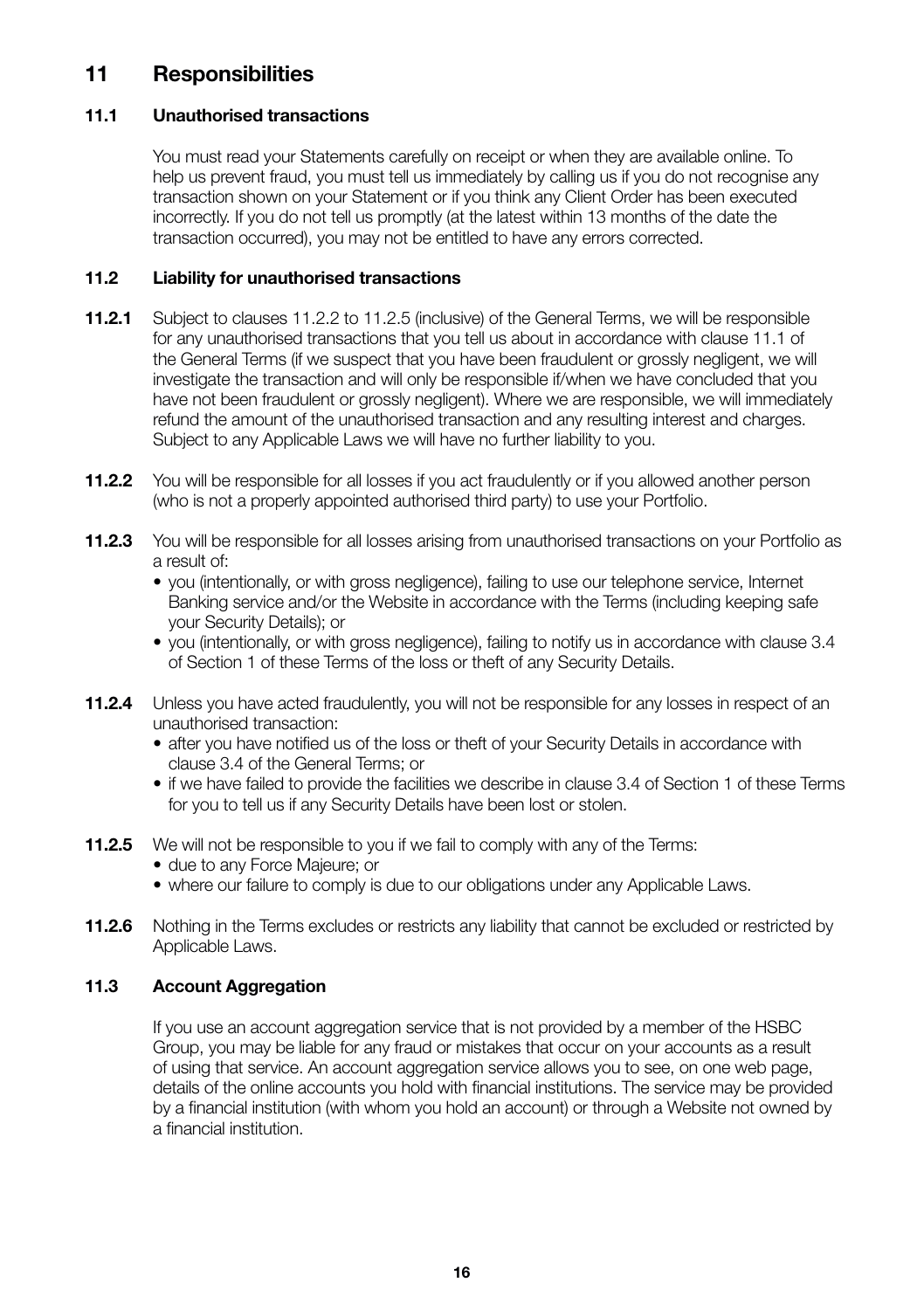#### **11.4 Suspension of our telephone service, Online Banking service or the Website**

- **11.4.1** We may, at any time, and without incurring any liability for any resulting loss, suspend your use of our telephone service, Online Banking service and/or our Website or otherwise limit or restrict your ability to give instructions or use the Services if we have reasonable grounds to suspect:
	- unauthorised or fraudulent use of our telephone service, Online Banking service or the Website; or
	- there is a significantly increased risk that you will be unable to repay any overdraft on your Qualifying **first direct** Account.

 We will contact you personally if we are suspending your use of our telephone service, Online Banking service or the Website.

- **11.4.2** If we are going to suspend your use of our telephone service. Online Banking service or the Website we will tell you why we are taking this action but we will not give you notice or details of the reason for the suspension if this would compromise our reasonable security measures or if it is unlawful to do so. We may occasionally suspend your use of our telephone service, Online Banking service or the Website without notifying you where we have been unable to contact you personally. We may also suspend your use of our telephone service, Online Banking service or the Website due to any requirements under Applicable Laws.
- **11.4.3** We may deduct the settlement amount of any purchase Trade and any related charges from your Settlement Account and any Account Fee that is due from your Qualifying **first direct** Account despite the fact that your use of Internet Banking service or our telephone service may be suspended at the time we make the deduction.
- **11.4.4** You can ask us to lift any suspension of your use of our telephone service, Internet Banking service or the Website by calling us. However, this may not always be possible.

## **12 Changes to the Terms**

- **12.1** We may amend the Terms (including by the introduction of new charges or fees or making changes to the amount, rate or basis on which we calculate and/or charge or by changing the nature of the Services we provide to you or the features of the Portfolio including by removing any part of or restricting the scope of the Services) in the following ways:
	- if we reasonably consider that the change is favourable to you, by telling you about it within 30 days of the change; and
	- if the change is not favourable to you, by giving you reasonable written notice of at least 30 days before we make the change.
- **12.2** We may make any change to the Terms for all or any of the reasons set out in this clause 12.2 that apply, namely:
	- if the change is favourable to you; or
	- following, or in anticipation of, and to reflect a change in relevant Applicable Laws or to reflect a change in industry guidance or code of practice or good banking practice; or
	- to respond to the making of a recommendation, requirement or decision of any court, ombudsman, regulator or similar body; or
	- to reflect any change in the base rate that replaces it set by the Bank of England or by any bank that takes over responsibility for setting such a rate; or
	- to reflect any change or anticipated change in interest rates charged by other major banks or financial institutions in the UK; or
	- to reflect changes or anticipated changes in costs associated with changes in relevant market conditions, changes in technology, changes in the costs we pay others, changes in inflation and/or changes in accounts, services or facilities we provide; or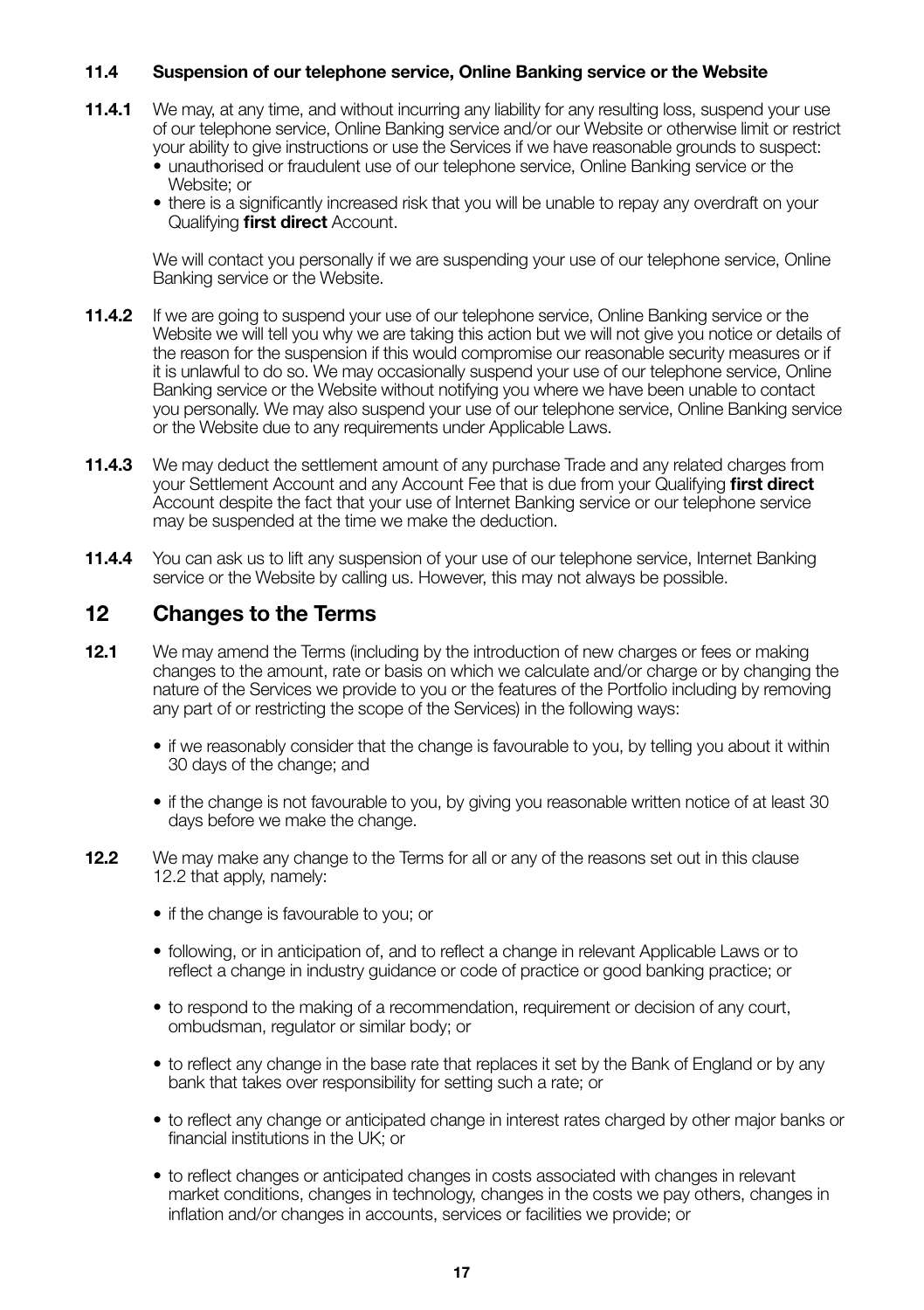- to make the Terms clearer; or
- to respond to any changes in our systems and procedures, including any change arising from the reorganisation of our business as a result of it being acquired or by our acquiring another bank or organisation; or
- to reflect the costs or consequences of any event beyond our control that may impact upon our provision of accounts, services or facilities to you; or
- to respond to our internal policies on competiveness, market share and/or the profitability of our business as a whole, where we are not acting dishonestly, for an improper purpose, in a manner which inappropriately discriminates against a particular customer or as an unreasonable financial institution would.
- **12.3** Where we make a change under this clause 12, the change will be proportionate to the underlying reasons for the change and in accordance with the Applicable Laws.
- **12.4** We may also make changes to the Terms (including introducing new charges or fees or changing the amount, rate or, or basis on which we charge or by changing the nature of the Services we provide to you or the features of the Portfolio including by removing any part of or restricting the scope of the Services) for any other valid reason that applies and is not described in this clause 12. We will always give you at least 30 days' prior written notice of such a change. Please note however that we will not notify you of any change in third parties' taxes or charges attributable to Investments, the imposition and amount of which are outside our control.
- **12.5** You may close your Portfolio without charge in accordance with clause 13 within 30 days of the date of any advance notice of a change we send you or, if longer, up to the date upon which the change is due to take effect. If you do not tell us that you want to close your Portfolio by this time, then you will be deemed to have accepted such a change and the change will take effect automatically.

## **13 Ending this contract and closing your Portfolio**

- **13.1** You can close your Portfolio, and thereby end this Agreement with us at any time, by writing or telephoning us. However, please note you will not be able to cancel any transactions already undertaken via the **first direct** shares service or which are in progress at the time of closure. Any transactions in progress at the time of closure will be completed as soon as possible and you will not be entitled to a refund for any associated fees. Whenever you close your Portfolio there may be charges for the transactions required to transfer your Investments out of your Portfolio, except where you close your Portfolio in accordance with clause 12.5. Please see our Interest Rates and Charges Document for details.
- **13.2** If you close your Portfolio in accordance with this clause 13 your Agreement with us (including these Terms), will also end other than clause 14 and where Terms/products/services are expressly stated to continue.
- **13.3** You may ask us to transfer equity securities you hold in your Investment Account to a charity using Sharegift. If you do, we will act on your Instructions without charging you any fee.
- **13.4** If you close your Portfolio or the Agreement ends for any reason:
- **13.4.1** you must repay any money owed to us before we close your Portfolio including, without limitation, any charges (as detailed in the Interest Rates and Charges Document) arising from carrying out the transactions required to transfer your Investments as you direct. If, after your Portfolio closure, any Account Fee(s) are owed and/or we pay for any outstanding Investment transactions you have made you agree to repay us these amounts in full. We will waive these charges where you close your Portfolio in accordance with clause 12.5.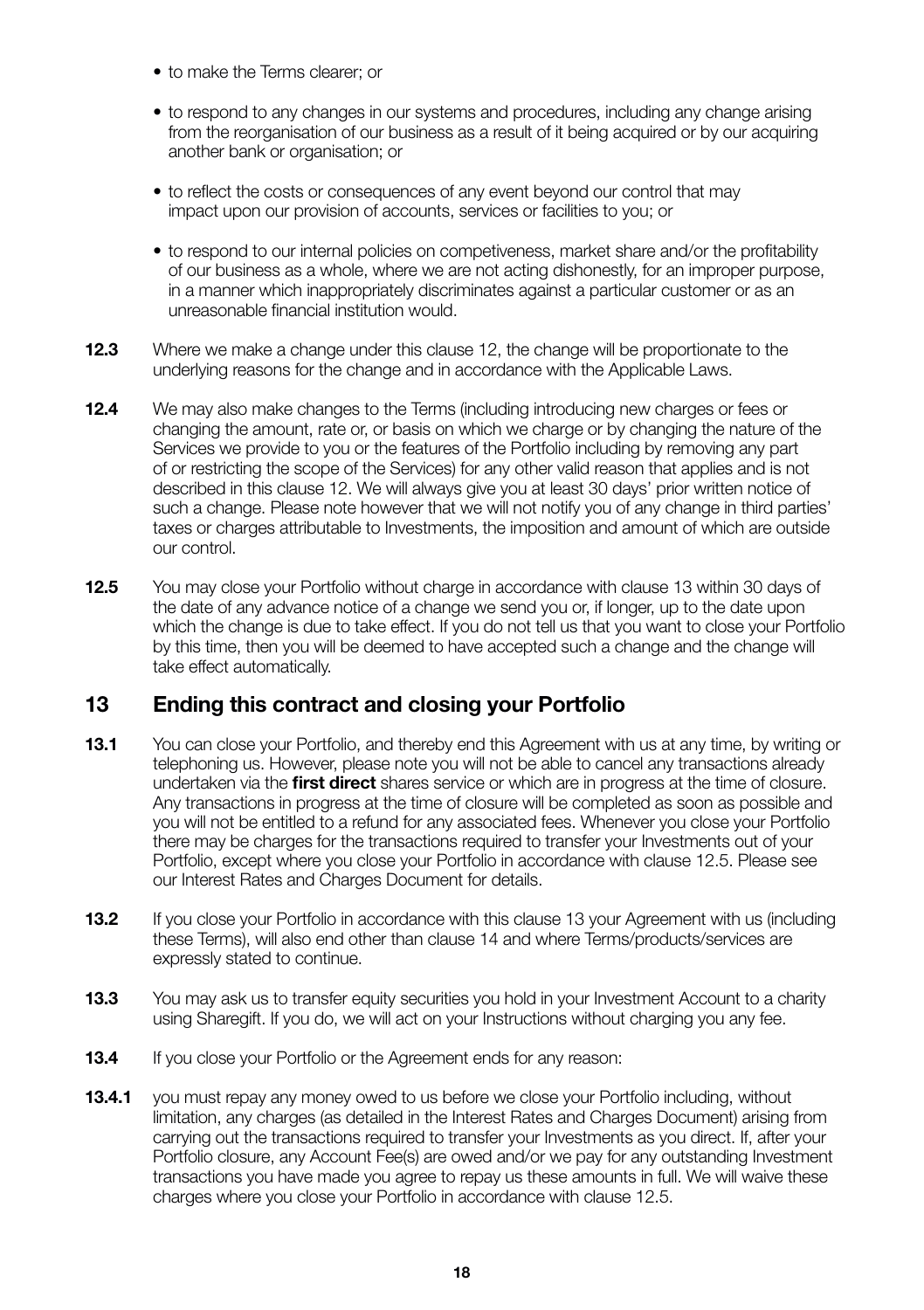- **13.4.2** we will usually end the Services and any benefit or services provided to you by us immediately unless events beyond our control prevent us from doing so or the Terms relating to the particular benefit or service state otherwise; and
- **13.4.3** subject to clause 13.10 below, and provided we have sufficient information from you, we will transfer the Investments held in your Investment Account to you or, in the event of your death, your personal representatives, or to other brokers, charity institutions in accordance with any written Instructions you give. In the case of a joint Portfolio, we will only transfer the Investments held in the Investment Account on the written Instructions of both joint Portfolio holders; and
- **13.4.4** we will credit or (subject to clause 16.4) debit your Qualifying **first direct** Account such amounts as is required to bring your Settlement Account to nil.
- **13.5** If your Portfolio is closed for any reason and you don't tell us what you want to do with your Investments, we will contact you to obtain your instructions. If you don't tell us what you want to do with your Investments within a reasonable time, we may take necessary reasonable steps to return your Investments to you. This means we may sell your Investments and deposit the proceeds of sale into your Qualifying **first direct** Account or other **first direct** personal bank account in your name. If you are a joint Portfolio holder, the proceeds of sale have to be deposited into an account in the names of both joint Portfolio holders. If you no longer hold a Qualifying **first direct** Account, we'll send a cheque to the last address we hold on record for you where it is reasonable for us to do so.

We will give you advance notice if we intend to sell your Investments in this way.

- **13.6** Cancellation or closure will not affect any outstanding transactions or any right or obligations which may already have arisen between us. Transactions in progress at the date of cancellation and/or closure will be completed by us as soon as practicable subject to these Terms. Clauses 9, 10,11 and 12 of Section 3 and the relevant parts of the glossary will continue to apply to us notwithstanding cancellation and/or closure.
- **13.7** If you do not hold any Investments, and there has been no activity on your Portfolio for a period of 12 months, or if we become aware that the contact information we hold is incorrect and we are unable to trace you, we may add a marker to your account which could mean you are unable to access your Portfolio online or use our Website. We will be happy to undertake Trades on your behalf, or release any funds which may be in your Portfolio, if you telephone customer services. Any Investments which remain in your account will continue to be your property (or that of your estate upon your death).
- **13.8** We can restrict your ability to give instructions or end this contract with you and close your Portfolio immediately and without incurring any liability for any loss you may suffer as a result, in any of the following situations:
- **13.8.1** if you have seriously and/or persistently breached any of your obligations under the Terms;
- **13.8.2** if there has been, or we have reasonable grounds to suspect there has been, Financial Crime involving any of your accounts with us or any transactions on your Portfolio;
- **13.8.3** if there has been, or we have reasonable grounds to suspect there has been, suspicious activity on your Portfolio;
- **13.8.4** if we have reasonable grounds for believing you have committed or are about to commit a crime in connection with your **first direct** shares service;
- **13.8.5** if you have not satisfied any of our anti-money laundering requirements;
- **13.8.6** if you fail to meet the costs of any Trades or any Account Fees:
- **13.8.7** if there is a change in Applicable Laws that requires us to do so:
- **13.8.8** if you no longer meet the eligibility requirements as referenced in clause 1;
- **13.8.9** if you have given us false information in connection with your Portfolio (for example, in your Application);
- **13.8.10** if you close the Qualifying **first direct** Account or you choose to switch to another bank using the current account switch service and to not retain another eligible account with us; or
- **13.8.11** if your Portfolio or other account(s) are being or have been used illegally, or if we reasonably believe that your conduct will adversely affect the ability of our other customers to trade (or the terms on which they trade). An example of this would be if you were to deal repeatedly in many small lots, rather than one large lot so the market maker refuses to deal, or will only deal at a less favourable price in the future.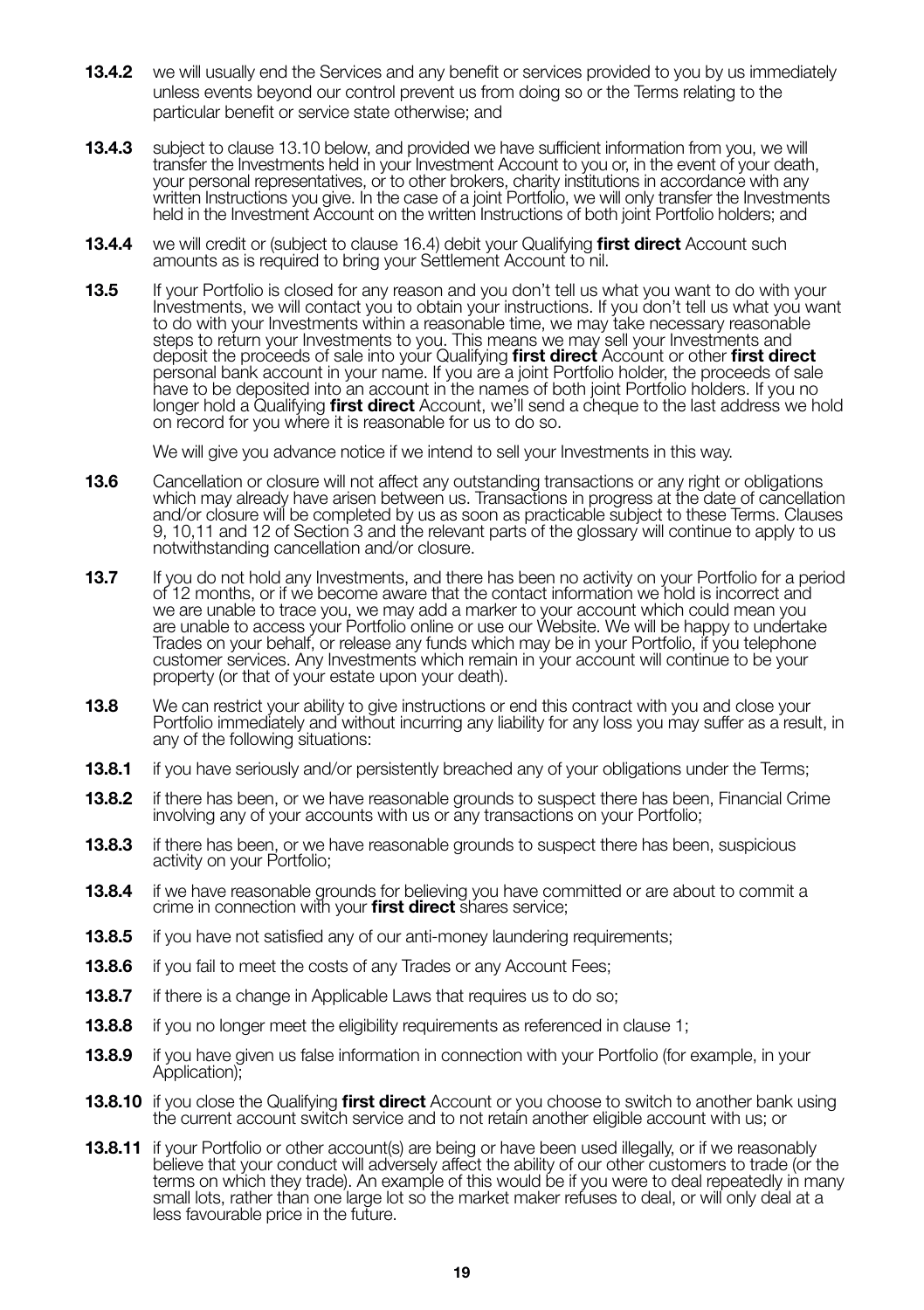- **13.9** We will give you notice in writing immediately after your Portfolio has been closed under clause 13.8.
- **13.10** We may close your Portfolio and/or end the shares service Terms for any other reason by giving you at least 30 days' written notice.
- **13.11** If you have not repaid any money owing to us at the time the Portfolio is closed, we may exercise our right of set-off described in clause 16 and sell any Investments.
- **13.12** In the event of the death of a sole account holder, we may require a grant of probate or grant of representation issued by the authorities where your Portfolio is based (including in the Channel Islands or the Isle of Man) before releasing any monies in your Portfolio to your personal representatives.

#### **13.13 Suspending your Services**

- **13.13.1** We can suspend your Services or any part of your Services temporarily for any of the reasons set out in clause 13.8 above.
- **13.13.2** We may also suspend your Services or any part of your Services where we have another good reason to do so, and where suspending the Service is proportionate to the underlying reason for the suspension. Where we do so, we will give you at least 30 days' prior written notice of our intention to do so. Where we do so, you may close your Portfolio in accordance with this clause 13 and/or transfer your Portfolio to a different provider at any time up to the point at which the suspended service is reinstated.
- **13.13.3** Where we take steps to suspend the Services or any part of the Services under this clause 13.13, we generally will not apply any fees for the Services (or any suspended part of the<br>Services, where only part of the Services is suspended) during the period of suspension<br>nor will we charge you to close your Portfo provider during the period of suspension, unless the reason for the suspension is because:<br>• you have seriously or persistently breached the Terms;
	- we reasonably suspect that you or your Portfolio may be involved in Financial Crime or other illegal activity, or • you have failed to satisfy anti-money laundering requirements.
	-
- **13.13.4** We will notify you as soon as practicable of the suspension being lifted.

## **Section 2 - shares service Terms - Miscellaneous**

#### **14 Your information**

#### **14.1 Privacy**

Your privacy is important to HSBC

 Our Privacy Notice explains how we collect, use, disclose, transfer and store your information and sets your rights in relation to your information. A copy of our Privacy Notice is available separately and we will inform you when we may any changes to it. You can find a copy at **firstdirect.com/privacy** or you can ask for a copy by phone.

#### **14.2 Your responsibilities**

If we make a reasonable request for information, you must give it to us as soon as possible. If you don't give it to us, or if we suspect fraudulent or criminal activity of any kind you don't give it to us, or if we suspect fraudulent or criminal activity of any kind<br>• you might not be able to carry on doing some or all of your banking with us anymore;<br>• we might try to get it from another source, our

- 
- 

 It's up to you to make sure the information you give us is accurate and up to date, and you must tell us if anything changes, within 30 days.

 We'll use your information as explained in our Privacy Notice. We'll give it to others if we're compelled to do so by law, we've a public duty to disclose it, we need to disclose to protect our own interests (for example in any legal proceedings) or if we have your specific agreement. For example, if we believe you may have tax obligations in other countries, we may have to disclose information about you directly to HM Revenue and Customs (HMRC) or other local tax authorities.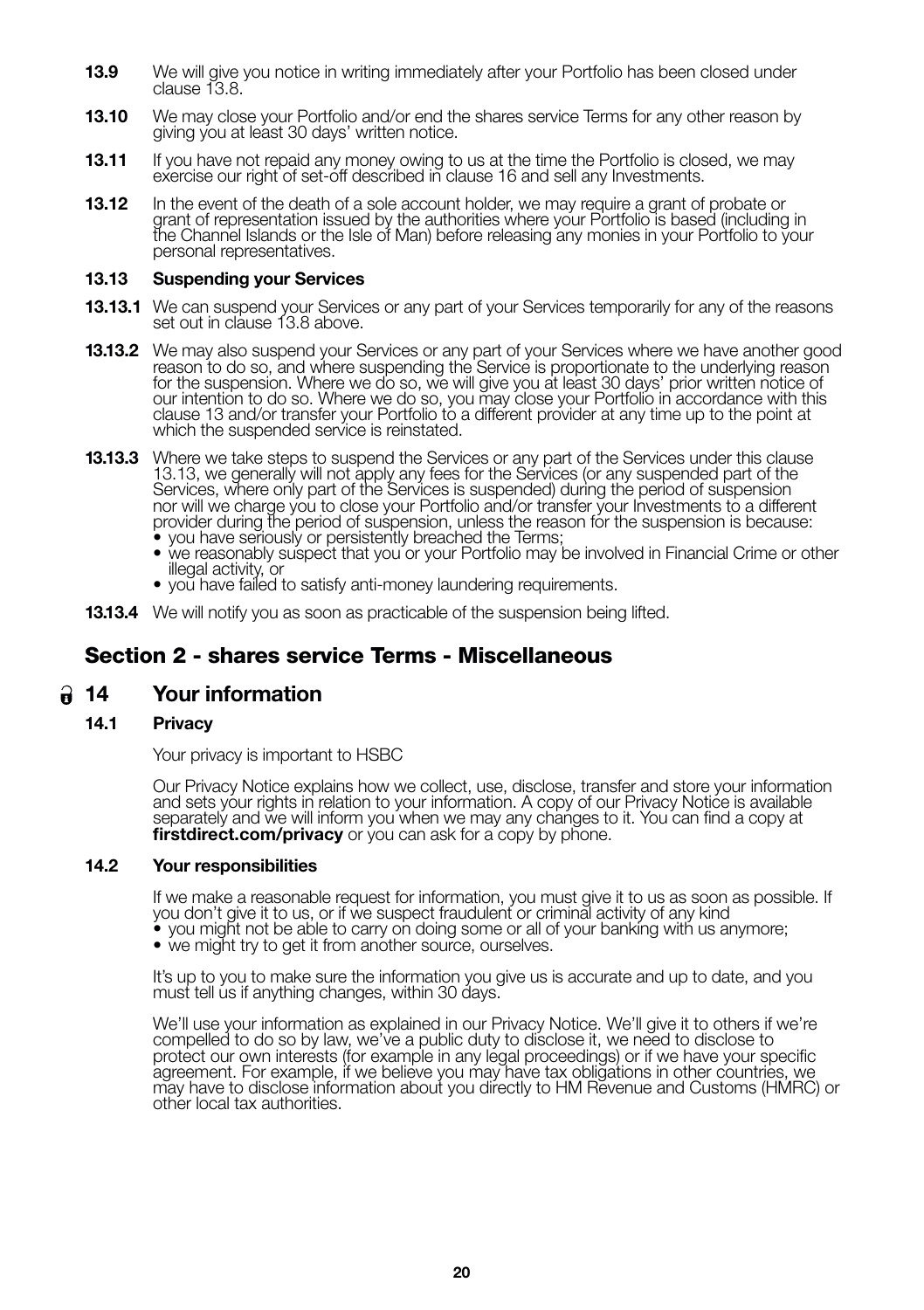#### **14.3 Actions we may take in order to prevent Financial Crime**

 Members of the HSBC Group, are required, and may take any action to meet Compliance Obligations relating to or in connection with the detection, investigation and prevention of Financial Crime ("Financial Crime Risk Management Activity"). Such action may include, but is

- not limited to:<br>a. screening, intercepting and investigating any instruction or communication sent to or by
- 
- you or a Connected Person, or on your or their behalf;<br>b. investigating the source of or intended recipient of funds;<br>c. combining Customer Information with other related information in the possession of any member of the HSBC Group: and/or<br>d. making further enquiries as to the status of a person or entity, whether they are subject to a
	- sanctions regime, or confirming their identity and status.

Exceptionally, our Financial Crime Risk Management Activity may lead to us:

- 
- a. delaying or refusing to either process a payment or your instructions; b. being unable to provide all or part of the Services to you and ending our entire relationship
- c. taking necessary steps for any member of the HSBC Group to meet the Compliance<br>Obligations; and/or
- d. blocking or closing your account(s) (although not any of your mortgage account(s)).

 To the extent permissible by law, no member of HSBC Group shall be liable to you or any third party in respect of any loss (however it arose) that was suffered or incurred by you or a third party, caused in whole or in part in connection with the undertaking of Financial Crime Risk Management Activity.

#### **14.4 Tax compliance**

 You acknowledge that you are solely responsible for understanding and complying with your tax obligations (including but not limited to, tax payment and filing of returns or other required documentation relating to the payment of all relevant taxes) in all jurisdictions in which those obligations arise and relating to the opening and use of account(s) and/or Services provided by us and/or members of the HSBC Group. You must ensure that each Connected Person (acting in their capacity as a Connected Person and not in their personal capacity) is aware of this responsibility also makes the same acknowledgement in their own regard. Certain countries may have tax legislation with extra-territorial effect regardless of your or Connected.

 Person's place of domicile, residence, citizenship or incorporation. Neither we nor any member of the HSBC Group provide tax advice. You are advised to seek independent legal and/or tax advice. Neither we nor any member of the HSBC Group have responsibility in respect of your tax obligations in any jurisdiction in which they may arise including any that may relate specifically to the opening and use of account (s) and/or Service provided by us and/or members of the HSBC Group.

- **14.4.1** Following the end of each UK tax year, you will generally be issued with a Consolidated Tax Certificate (CTC) between May and September. A final CTC will also be issued once an account is closed and all outstanding dividends have been received. There will be no CTCs issued for customers who only have holdings in a Stocks and Shares ISA. Note that information regarding excess reportable income (to the extent relevant) will not be included in the CTC.
- **14.4.2** All credit interest on your Portfolio will be paid gross and will contribute towards your personal savings allowance, if applicable. If you exceed your allowances, it's your responsibility to declare this to HMRC, as you may be required to pay some tax on the interest received via your own tax return (please check your personal allowances). For further information on your allowances and responsibilities please visit www.gov.uk

 Dividends on UK shares are paid gross (but there may be some withholding tax in respect of non-UK shares) and will contribute towards your dividend nil rate band ("Dividend Allowance"). If you exceed your allowances, it's your responsibility to declare this to HMRC, as you may be required to pay some tax on the dividends received via your own tax return (please check your personal allowances). For further information on your allowances and responsibilities please visit www.gov.uk In addition, any growth in the value of an Investment may be subject to capital gains tax if your total capital gains (less allowable losses) from all sources exceeds your annual exemption limit.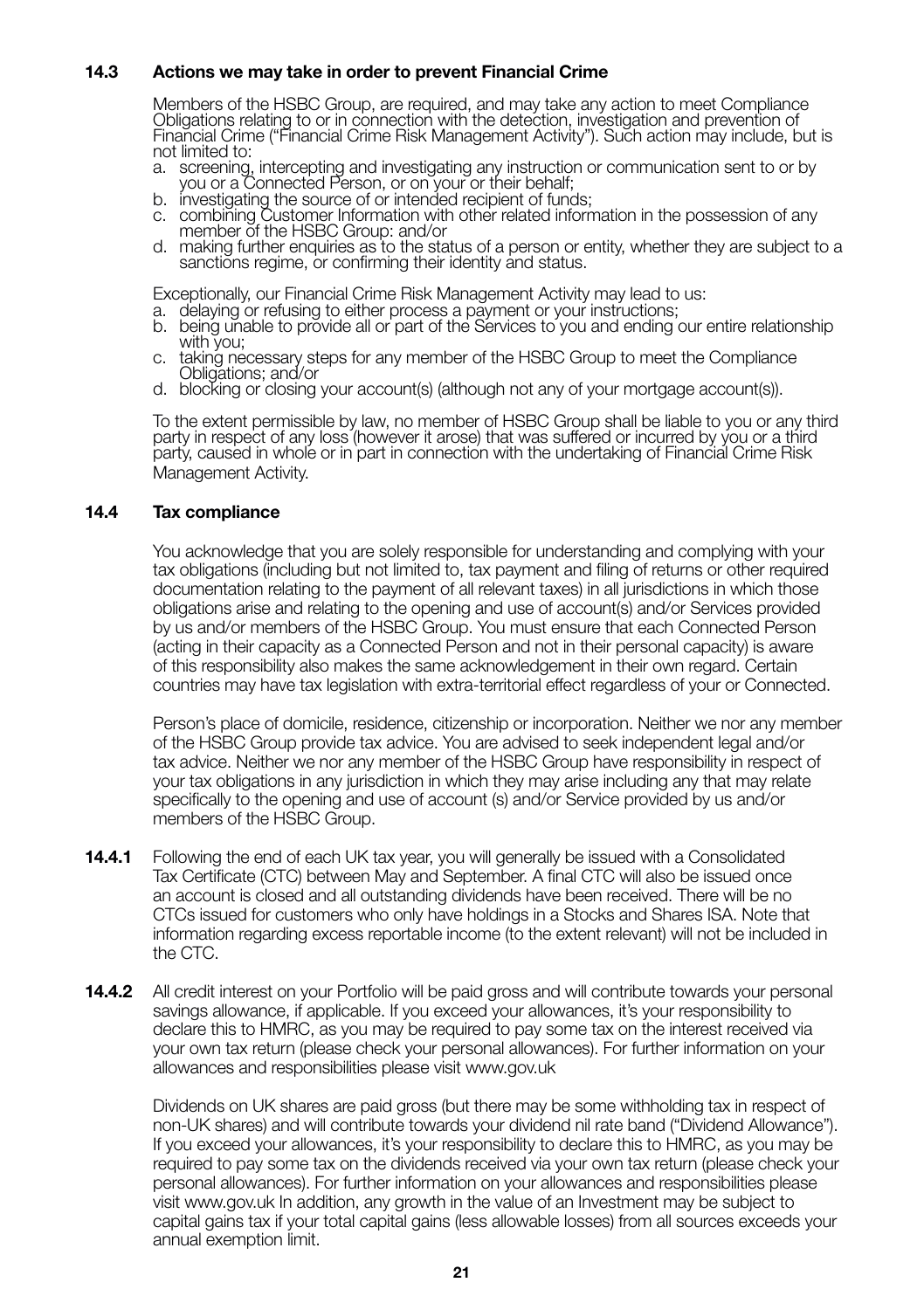The sale of shares or units in certain Funds which are designated "non-reporting funds" by HMRC may have a different treatment - you may wish to seek independent tax advice on the treatment of such Investments.

 Some Funds may be offshore funds which are granted the status of "reporting fund" by HMRC and as such, you may need to declare the amount of distributions received during the year on your tax return. You will also be required to declare your share of any excess reportable income from the Fund over the sums actually received. Reports of the relevant income will be made available to investors by the Fund and you will be responsible for obtaining this information. Information relating to a Fund's excess reportable income should be available from the Fund directly, for example in the annual report and accounts, or in some circumstances, may be available online.

 This information is based on our understanding of current UK tax law and HM Revenue & Customs practice. Both tax law and practice may of course change. Your tax liability will depend on your own individual circumstances, including your country of residence for tax purposes. If you are unsure about your own situation, you should seek appropriate professional advice.

**14.4.3** We will use reasonable endeavours to forward to you any tax documents which we may receive relating to you or any money or Investments in your Portfolio.

## **15 Bankruptcy**

In the event that a petition for a bankruptcy order is presented against you then you agree that we may:

- refuse to act on any Instructions given by you or anyone else to make any payment(s) out of your Portfolio unless you have previously obtained an appropriate order from the Court; or
- set up a separate Portfolio in your name to which any of your future payments in will be credited. In the Channel Islands and the Isle of Man, local legislation will apply.

## **16 Our right of "set-off"**

- **16.1** In addition to any other rights, we will have a right to sell and we will have a right to use the proceeds of sale of your Investments to reduce or repay any amounts you owe in relation to the Portfolio (including any Account Fees or other Default amounts) or on any other accounts you hold with us anywhere in the same name (**including any joint Portfolio**) whether or not those accounts are in the same currency.
- **16.2** If you hold both a sole Portfolio and a joint Portfolio with us, we may use any money or Investments held in your sole Portfolio to reduce any monies owed to us on your joint Portfolio or use any money or Investments held in a joint Portfolio to reduce any monies owed on your sole Portfolio.
- **16.3** If your Qualifying **first direct** Account is in credit, we may use cash in any currency, converted at our prevailing rates of exchange, to repay or reduce any other amounts you owe us including but not limited to any negative balance on your Settlement Account, any Default amount or other sums due on any joint Portfolio you hold with us and sums payable in connection with a Trade in Investments which we have entered into for you but which has not yet settled.
- **16.4** If your Qualifying **first direct** Account is not in credit, or it is in credit but the Cleared Funds are not sufficient to repay the amounts you owe us, we may still deduct any or all outstanding amounts from that account. In these circumstances your Qualifying **first direct** Account may go into overdraft. It is your responsibility to meet any associated obligations (including any overdraft fees) you may have under the terms and conditions applicable to your Qualifying **first direct** Account.
- **16.5** In addition to our rights under clauses 16.1 and 16.2 above, we also have the right to sell any of your Investments and use the proceeds to reduce or repay the amount owed as set out in more detail in Section 3, clause 10.
- **16.6** If we choose to exercise our rights under this clause 16:
	- we will tell you why and when it has been done:
	- in doing so, we may (and you irrevocably authorise us to) convert to sterling at the prevailing market rate of exchange any balance that is in a currency other than sterling, and in doing so we will have no liability to you. Nothing in this clause 16 will prevent us from exercising at any time any other right of set-off or of combination of accounts to reduce or repay any amounts you owe us.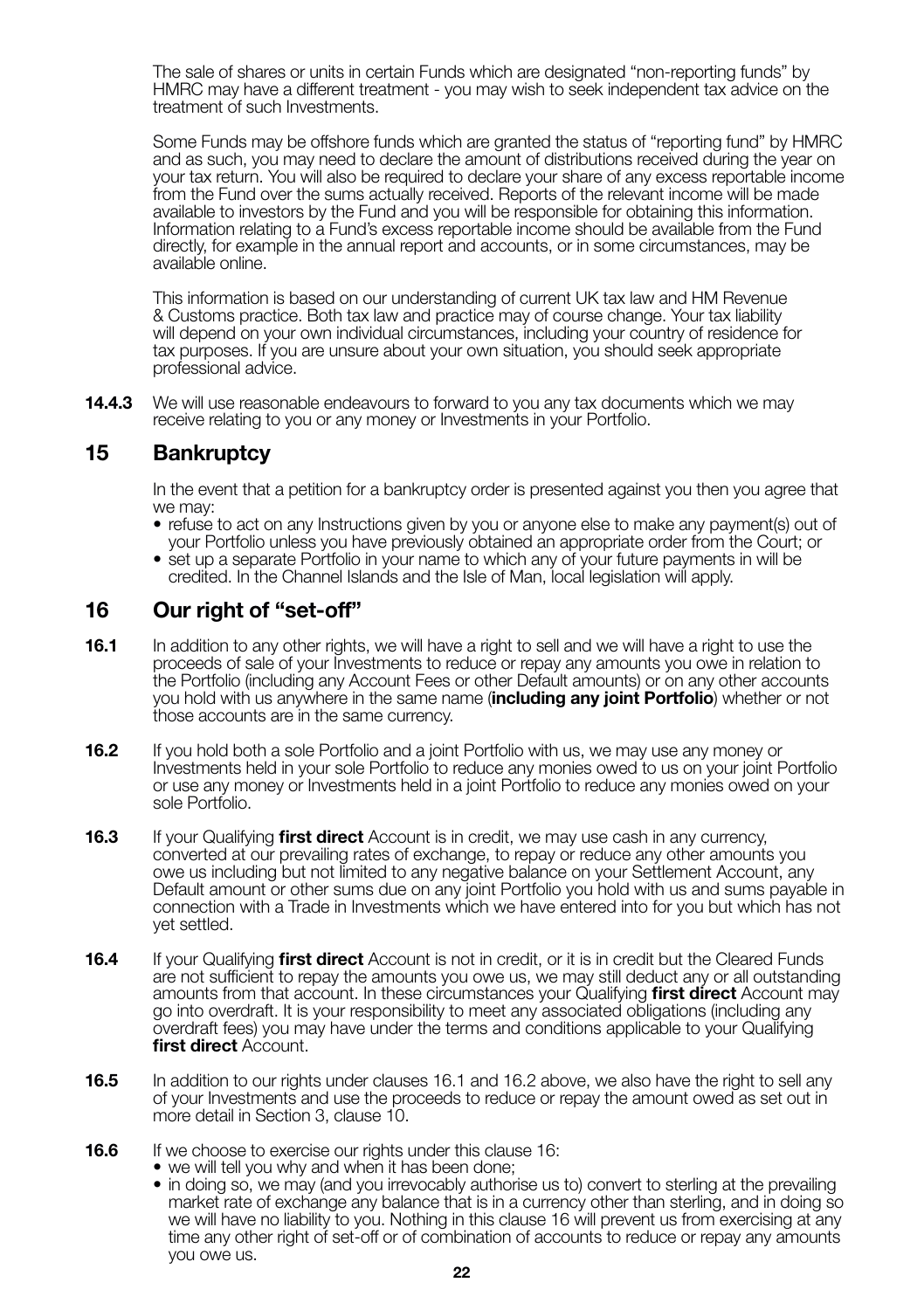## **17 Cancellation of your Portfolio**

 For a period of 14 calendar days after the date we open your Portfolio, you have the right to cancel your Agreement with us and close your Portfolio. You can do this by writing to us at our Administration Office or by sending us an e-message from your Portfolio which is accessed through the Website by logging on to Online Banking. Each joint Portfolio holder must write to us or send a e-message separately for this purpose. However, please note you will not be able to cancel any transactions undertaken during the 14 calendar days period via the **first direct** shares service where the price depends on fluctuations in the financial market place. Any transactions in progress at the time of closure will be completed as soon as possible and you will not be entitled to a refund of any charges applicable to the transactions. We will give you all your money back together with any interest it has earned less any money due to us at the time you cancel the Agreement. However you will not be charged for cancelling the Agreement or closing your Portfolio. For Applications completed by telephone, the cancellation period will start from the date you receive the Terms in the post.

## **18 Contacting you**

- **18.1** You agree that we may use any of the contact details you have provided to us including your postal address, telephone number(s) (including your mobile telephone number) and email address to contact you personally for service or operational reasons. These include telling you about changes to the Terms and generally communicating with you about the day-to-day running of your Portfolio, products and services. If you are registered for our Internet Banking service you agree that we may also contact you using our e-message service within the Website for these purposes. You must ensure that the contact details you provide are accurate and that you notify us promptly of any changes. Remember, Communications may contain confidential information and if anyone else has access to your email inbox or mobile telephone messages for example they may be able to see this. If you would prefer that we do not contact you for service or operational reasons by email, mobile message or e-message please let us know. Whilst we will try to use your preferred channels wherever possible, you may continue to receive important service messages via any of these channels, for example, if there is a legal or regulatory requirement to contact you in a particular way, or when we need to contact you urgently. Where we hold alternative postal address(es) for you, we may send mail to your home address if it is returned from, or you do not respond to, mail sent to your correspondence address.
- **18.2** If for a 24 month period you hold no Investments, have not given us any Investment dealing instructions and have a cash balance below £10 and you have no other sharedealing accounts in the same name we will mark your account as dormant. If there is no activity for a further 12 months we may close your account. We will take this action to protect both you and us. If you ask us we will tell you how you can access your accounts either directly or via the UK Finance, the Building Societies Association or National Savings and Investments dormant account scheme. If you have money in a dormant account, it will remain your property (or if you die it will form part of your estate). Dormant accounts will not be charged an Account Fee. If you have an Investment Account which ceases to be dormant we will write to you to confirm that your account is no longer dormant and give you one month's advance notice that you will be charged an Account Fee.
- **18.3** We may provide you with information including documentation via our Website **firstdirect.com** as permitted by the FCA rules and where you have agreed to this. By signing up for the **first direct** shares service you agree to receive information via the Website. We will notify you of the Website address electronically when such information is put onto the Website where it will be updated from time to time. You agree that we may in particular provide the following to you via a Website:
	- our terms in relation to trading;
	- a general description of the nature and risks of financial instruments;
	- our published fee tariffs, Costs and Charges Disclosure Document and other information on
- our costs and charges; • details of our Best Execution policies; and
	- Investor Information Documents (as required).
- **18.4** Investor Information Documents will be provided where required and may be accessed and viewed, downloaded, saved and printed from our Website or from another website that we will provide to you. We will provide you with Investor Information Documents on paper, or via the relevant website depending on the choice you made when becoming a client or subsequently chose. Where you have chosen to receive Investor Information Documents via the relevant website, you confirm that you have regular access to the internet and you have provided us with your email address. Where we have provided you with Investor Information Documents via a website, you have the right to request paper copies of these free of charge. We will direct you to the website(s) on which any Investor Information Documents are available.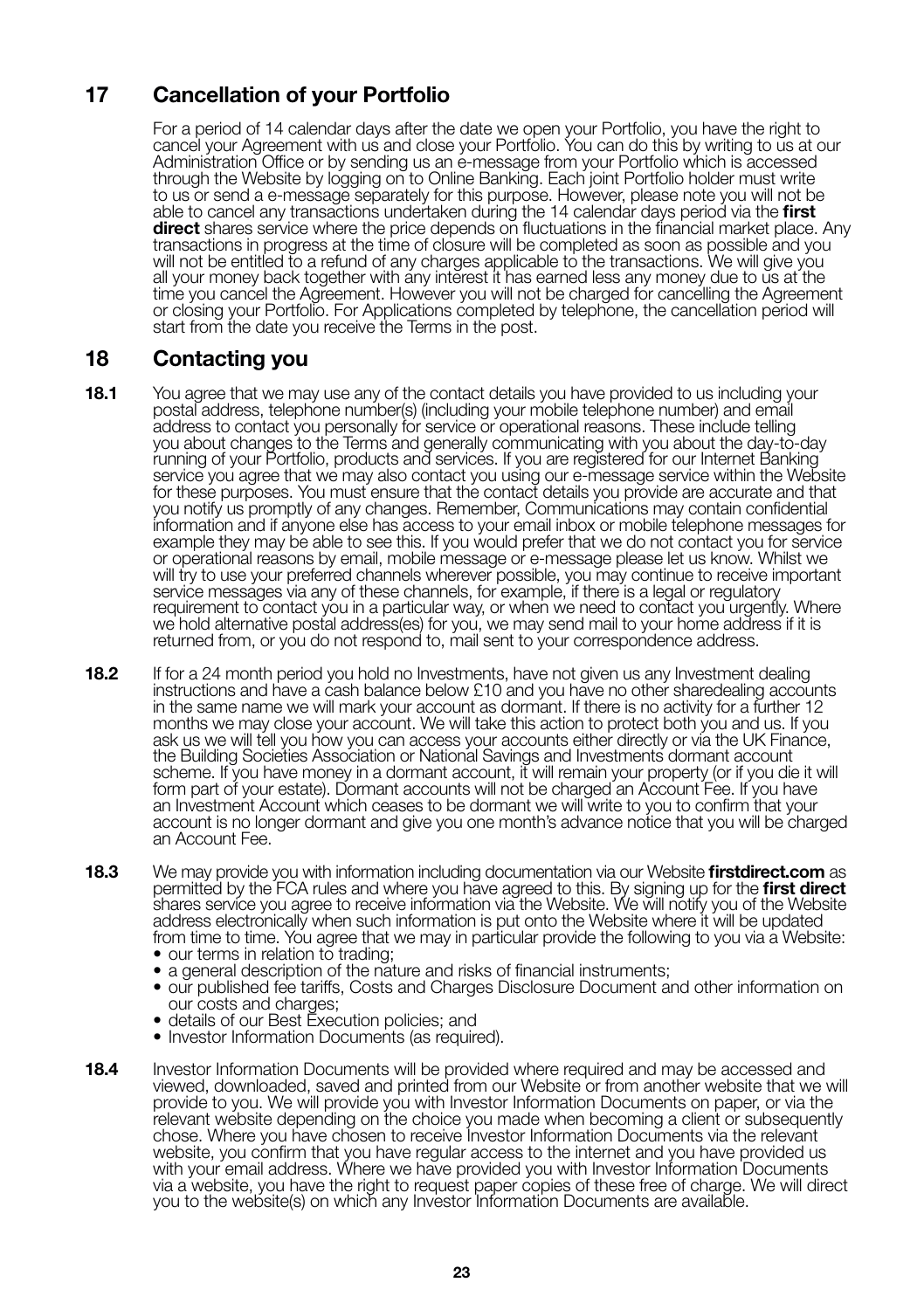## **19 Transferring rights and obligations**

 We may transfer all or any of our rights in relation to your Portfolio. We may also transfer any of our obligations but only to someone we reasonably consider capable of performing them and providing the same level of service and who is authorised or recognised by the FCA as being entitled to accept deposits and deal in Investments. This includes us appointing another HSBC Group company as our agent (i.e. to act on our behalf) for debt recovery purposes. You may not transfer any of your rights or obligations in relation to your Portfolio.

## **20 Not enforcing the Terms**

 Occasionally, we may allow you extra time to comply with your obligations, or decide not to exercise some of our rights. However, we can still insist on the strict application of the Terms later on.

## **21 Your statutory rights**

Nothing in these Terms will reduce your statutory rights, including your rights relating to misdescribed accounts or services, the fairness of Terms on which they are provided to you, any rights you may have to close your Portfolio and/or claim compensation. For further information about your statutory rights contact your local authority Trading Standards Department or the Citizens Advice Bureau.

## **22 Governing law and language**

 If you opened your account(s) in the UK (but not Scotland), the laws of England and Wales apply to these Terms and how we dealt with you before we opened your account(s). You and we submit to the non-exclusive jurisdiction of the courts of England and Wales.

 If you opened your account(s) in Scotland, the laws of Scotland apply to these Terms and how we dealt with you before we opened your account(s). You and we submit to the nonexclusive jurisdiction of the Scottish courts.

The Terms are in English and we will always communicate with you in English.

## **Section 3 - Sharedealing Terms**

## **1 Dealing and Foreign exchange**

**1.1** You authorise us to enter into foreign exchange transactions on your behalf at our prevailing rates of exchange to enable the execution of your Client Orders. Such transactions will be made either on Instructions from you, or in the absence of such Instructions, as we think fit (either before or after termination or cancellation of the agreement) to enable the execution of your Client Orders under these Terms.

## **2 Trading Limit**

- **2.1** We will confirm your Trading Limit to you in writing. This will allow you to deal in Investments with us up to a pre-determined limit within our defined Settlement Period. You may, from time to time, apply to increase or decrease your Trading Limit. We shall be under no obligation to grant any request to increase or decrease your Trading Limit.
- **2.2** Each time you make a Trade, your available Trading Limit will be adjusted to reflect the amount of the purchase or sale price for that Trade (including any applicable fees and charges). The amount available to you in your Trading Limit for Trades will be affected by the length of time it takes to settle Trades following a sale or purchase of an Investment.
- **2.3** It is your responsibility to ensure that you do not at any time exceed your Trading Limit, unless we have expressly authorised you to do so. You must take into account any fees and charges which apply to Trades when making a Trade as these also affect your Trading Limit.
- **2.4** We reserve the right not to act upon an Instruction if it would result in your Trading Limit being exceeded.
- **2.5** If we enter into a deal for a Client Order on your behalf, and you have exceeded your Trading Limit, this does not mean that we have agreed to increase your Trading Limit.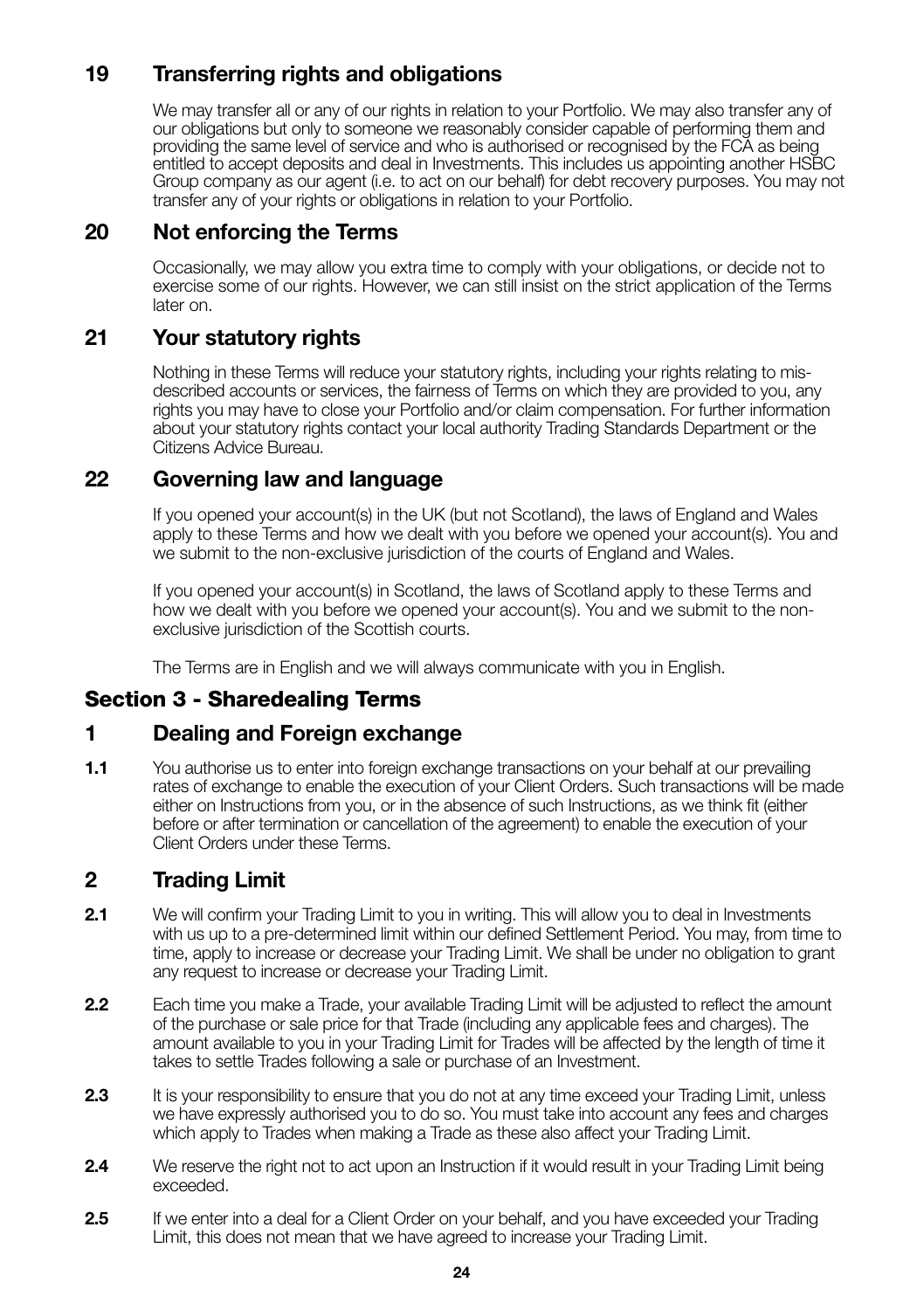- **2.6** Where the available Cleared Funds held in your Qualifying **first direct** Account are insufficient to settle any of your purchases on the Settlement Date (including meeting any applicable charges), we reserve the right not to act upon a subsequent purchase Instruction until such time as sufficient Cleared Funds have been made available in your Qualifying **first direct** Account to settle the relevant purchase(s). In the case of joint Portfolio holders, the Qualifying **first direct** Account will be the account nominated by the first named joint Portfolio holder, or such other account as may be nominated by you from time to time.
- **2.7** If you do not have sufficient cleared funds in your Qualifying first direct Account to pay for any Trades you have made, or any outstanding charges or Account Fees, you must reimburse us in full by end of the Business Day following the day on which the Trade was made or the day the Account Fee was due. Failure to do so will put you in Default. We may at our discretion serve you with a default notice requiring you to remedy the Default within the period specified in the default notice. If you fail to do so, we may sell any of your Investments to settle the outstanding amounts at our discretion and you authorise us to do so, as set out in more detail in clause 10 of this Section 3.

## **3 Investment dealing service**

- **3.1** You may only trade in Investments as defined in these Terms. You will not be permitted to deal in Investments until your Application has been accepted and all account opening formalities have been completed including the confirmation of your Trading Limit.
- **3.2** You may submit your Instructions via our Website or by calling the Customer Service Centre. Please be aware that we will not accept Investment instructions by any other methods, which include, by fax, email or e-message.

 If you submit your orders via the Customer Service Centre, we will generally charge you a higher trading fee than for dealing via our Website (as stated on our Interest Rates and Charges Document). During times of exceptional stock market trading volumes you may experience long call waiting times due to the number of customers calling us.

 When you place an order, we may, in our absolute discretion and without incurring any liability for any loss you may suffer as a result, decline to accept it or subject it to conditions. We will use our reasonable endeavours to contact you personally to notify you if this happens.

 If the price of the relevant Investment is not in sterling, a foreign exchange transaction will be performed automatically on the execution date at our rate of exchange prevailing at the time at which the Trade was executed, as displayed on your contract note and Statement.

 We will send your contract note (trade confirmation) to you by e-message no later than the Business Day following the day on which the Trade was made. You may ask for paper copies by contacting us by telephone or e-message.

 All telephone calls that lead or may lead to a Trade will be recorded and kept for seven years. We will also keep records of all electronic communications relating to Trades for seven years. You may ask us for a copy of any such record during the applicable seven year period.

**3.3** When we accept a Client Order, we will take all sufficient steps to achieve the Best Possible Result, but we will not be liable for any loss or expense you incur if we are reasonably unable to do so for whatever reason (including systems failures) or if there is a delay or change in market conditions before the transaction is effected. If you place a Trade or a Client Order to buy or sell Investments and we cannot enter into a deal for your order in its totality your order may be partially executed. If your order can be partially executed, we will do so to the extent possible and the balance will be cancelled at market close or on the expiry date of the order. Subject to any Applicable Laws, we will not be liable for any loss suffered by you arising from partially executed or cancelled orders.

 Please be aware that if you place an extended Limit Order (over more than one day), and at the end of the day your order has partially executed (only some of the shares you wanted to trade were available at the price you set), the remaining balance from your original order will be placed the following day if the conditions of your Limit Order can be met. This will occur until the expiry date of your order and you will be charged a trading fee (as set out in the Interest Rates and Charges Document) for each day your order is partially executed.

**3.4** We may not offer the full range of investments available in the Regulated Market.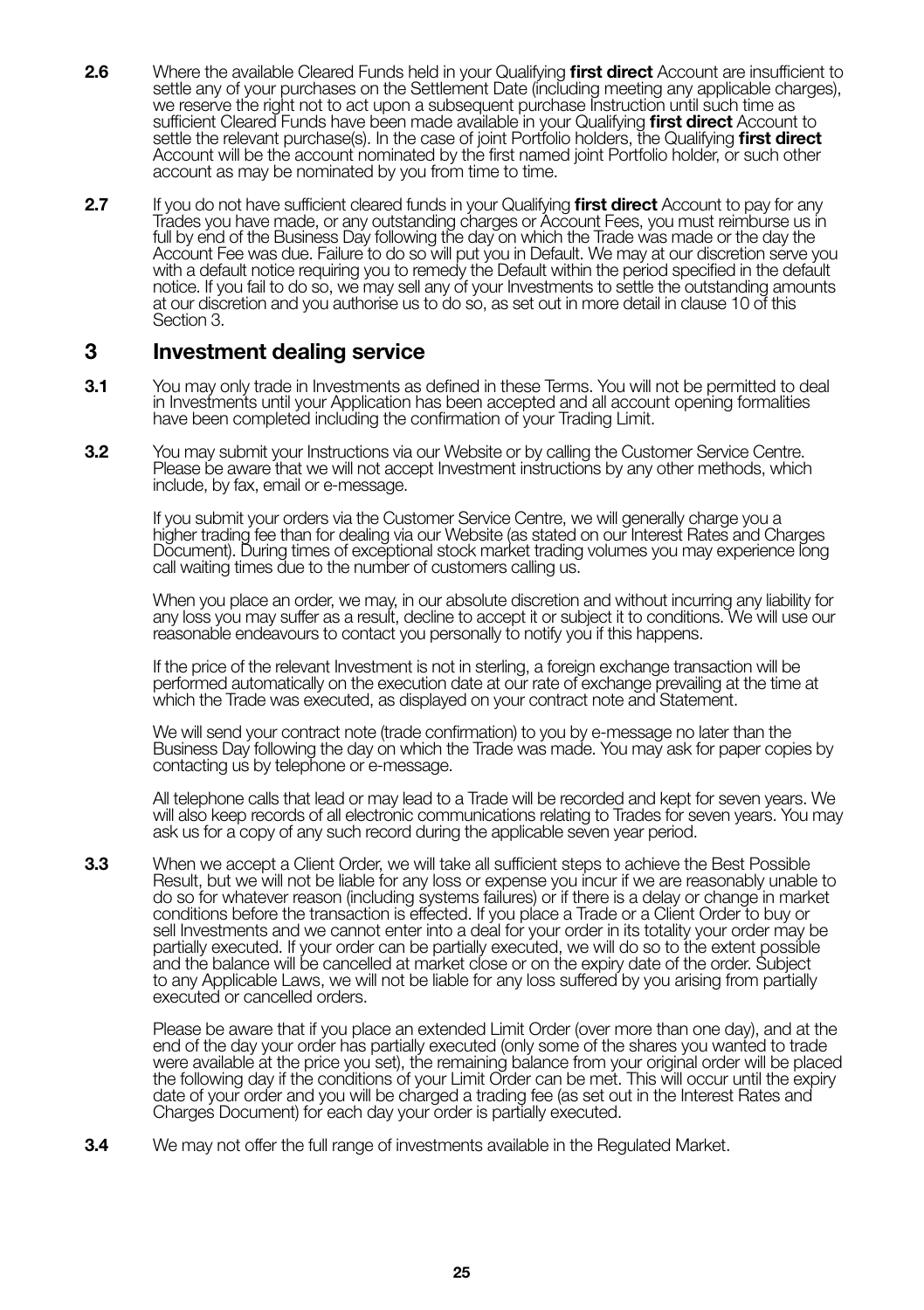- **3.5** We reserve the right to remove or suspend any Investment from the **first direct** shares service if there is extreme market volatility or for any other valid reason we may tell you of. However, if you have already asked us to buy an Investment before we decide to remove or suspend that Investment from the **first direct** shares service, we will still try to enter into a deal for that order on your behalf. If you have an Investment in your Investment Account which has been suspended or removed from the **first direct** shares service, we may still allow you to hold or sell that Investment. If we are no longer able to support holding an Investment for you we will inform you in writing with sufficient notice before any sale of the Investment is undertaken.
- **3.6** We also reserve the right not to make all Investments available to all customers. If we do include or exclude a particular Investment when providing **first direct** shares service to you, this does not mean we are giving you any advice as to the suitability or appropriateness of that Investment.
- **3.7** With the exception of Fund Shares, we may provide real time or delayed prices. All prices<br>provided by us are indicative only unless expressed by us to be a 'fixed price quote' and<br>accepted by you in the prescribed ma guaranteed. When you enter a buy or sell order in a UK Investment during Trading Hours<br>through Online Banking, we'll usually show you a 'fixed price quote' on the preview order screen<br>which we will use our best endeavours best price offered by a number of market makers at the time we request a quote. A countdown screen will appear and give you 15 seconds to confirm the order. The price quoted to you will hold good for 15 seconds unless for example, there has been market volatility in the 15 second countdown and the price offered by a third party market maker is withdrawn.

 The market may fluctuate during the 15 seconds you have to accept the fixed price quote provided. This means that if your order is executed in the market at the fixed price quoted, it may be better or worse than the best bid or offer price at the time of execution.

Where you place an order and a fixed price quote isn't available (for example, if the order is placed outside of market hours or you place a large order over the quoted market size) we'll instead give you an indicative quote. If your order is then executed in the market, the execution price may be higher or lower than the indicative quote. Indicative quotes are not guaranteed.

- **3.8** We will accept Client Orders given outside Normal Market Hours. Client Orders accepted when the market is closed will be placed either:
	- before the market opens in the markets' Opening Auction; or
	- as soon as reasonably practicable after the market opens.

 There is a risk of increased price volatility when placing a Client Order when the market is closed or near to the market's opening and you may want to consider whether placing a Limit Order is appropriate.

- **3.9** Client Orders given during Normal Market Hours are usually irrevocable. You will only be able to cancel a Client Order if you have entered it outside Normal Market Hours and it has not already been placed with the market in accordance with clause 3.7 of this Section 3 or if you have placed a Limit Order and the limit has not been met. We will not be liable for any loss if a Client Order cannot be cancelled at your request.
- **3.10** With the exception of Fund Shares (and Limit Orders which are not expiring that night), if you place a Client Order shortly before the end of Normal Market Hours we'll take all reasonable steps to enter into a deal for the order in the market on your behalf before the market's close. If we are not able to achieve this before the market's close, your order will be cancelled. We'll normally advise you of the cancellation and if you still want to buy or sell the Investments, you will need to place the order again. To the extent permissible under Applicable Laws, we'll not be liable for any loss arising from such a cancellation.
- **3.11** In exceptional circumstances your order may be combined with orders of other customers or other members of the HSBC Group. We will only do this when we believe it will be to your advantage. Despite this, grouping orders may sometimes result in a disadvantage to you for reasons outside of our control.
- **3.12** Unless you tell us otherwise, Client Orders may be executed for you in a way that is not governed by the rules of an Investment Exchange (i.e. not on a Regulated Market, OTF or MTF). In this event, we may seek prior consent before your Client Order is executed. You will not be able to ask us to use a particular broker or Execution Venue.
- **3.13** You are not permitted to short sell (in other words to sell any Investments that you do not already hold within your Portfolio).
- **3.14** You may ask us to transfer equity securities you hold in your Investment Account to a charity using Sharegift. We will act on your Instructions without charging you any fee.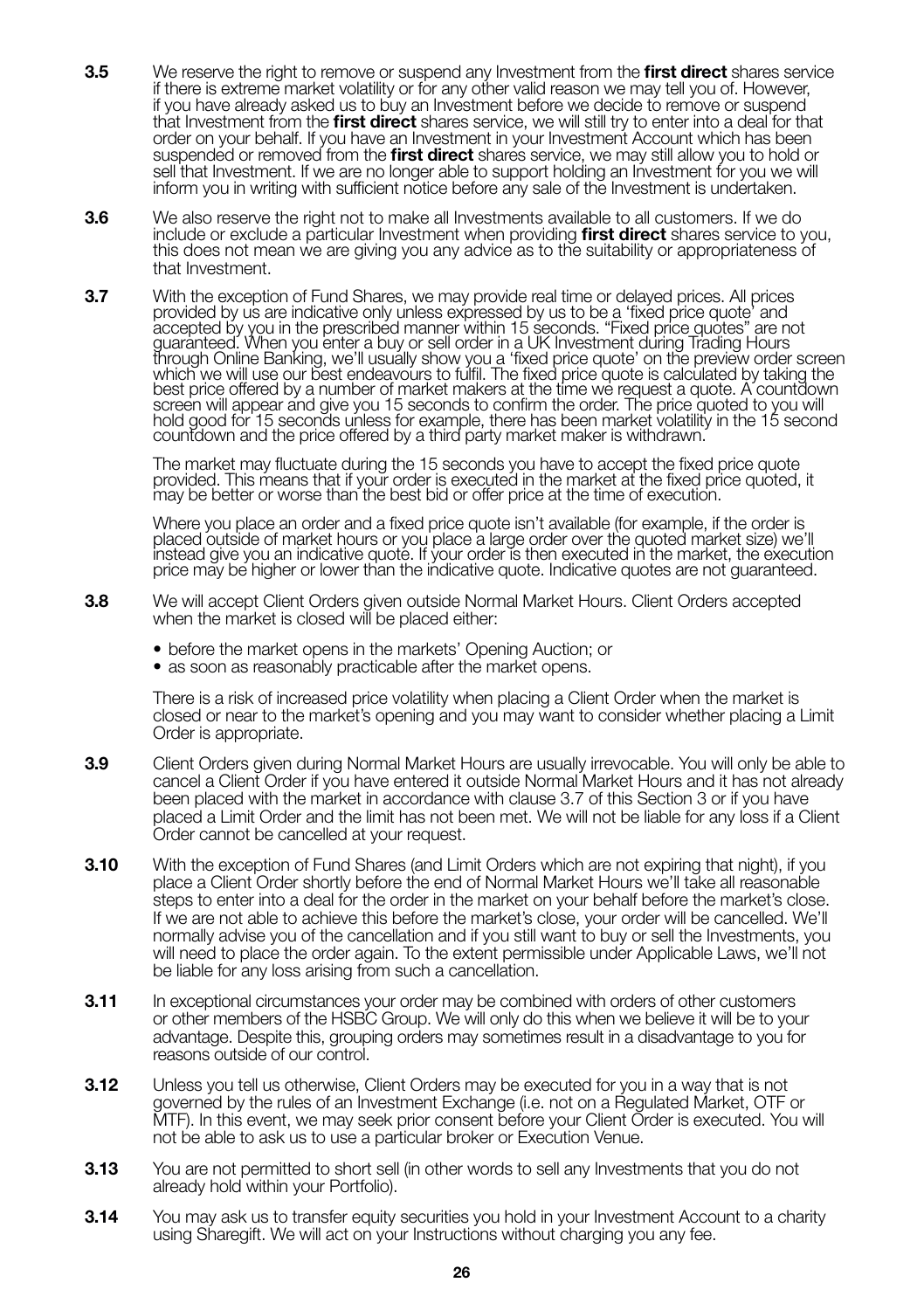- **3.15** You may sell Investments that have been bought but have not yet settled, or utilise cash due from Investments that have been sold but have not yet settled.
- **3.16** You may enter market orders and Limit Orders although you are not permitted to place Limit Orders for Fund Shares. A market order is an Instruction to execute a trade as soon as possible, obtaining the Best Possible Result. You may place a Limit Order to remain open for up to 28 days using our telephone service. You can place a Limit Order valid for one day on our Website. However, we cannot guarantee your order will be executed at your given price, particularly in fast moving or volatile markets.
- **3.17** The following Terms in this clause 3.17 apply to dealing in Fund Shares (in addition to the Terms of clauses 3.1 to 3.16 (inclusive) of this Section 3, except where stated otherwise). In the event of a conflict between the Terms of this clause 3.17 and the Terms of clauses 3.1 to 3.16 (inclusive) of this Section 3, the Terms of this clause 3.17 of this Section 3 will prevail.
- **3.17.1** Orders for Fund Shares received by us after 11:00am on a Fund Business Day will be placed on the next Fund Business Day.
- **3.17.2** We will accept orders received outside Fund Dealing Hours, but if we are unable to carry out such orders on that day they will be placed on the next Fund Business Day.
- **3.17.3** Orders to purchase Fund Shares shall be expressed in terms of cash to be applied in the purchase of such Fund Shares.
- **3.17.4** Orders for the sale of Fund Shares shall be expressed in terms of the number of Fund Shares that you wish to sell.
- **3.17.5** All dealings in Fund Shares are subject to the dealing arrangements and the terms and conditions of the Funds. The scheme particulars of the Funds, together with the relevant key features documents or Investor Information Documents as appropriate are available on the Website and hard copies are available upon request (see Section 2 clause 18.4).
- **3.17.6** Subject to clause 3.17.5 of this Section 3, the minimum initial investment for each Fund is £1000. The minimum subsequent investment is £100. The minimum order for the sale of Fund Shares in a particular Fund is the lower of £500 and your entire holding of Fund Shares in that Fund. We may at our sole discretion waive in whole or in part the investment restrictions referred to in this clause.
- **3.17.7** In accordance with clause 7.1 of this Section 3, Fund Shares will be registered in the name of an appropriate nominee company selected by us or one of our sub-custodians.
- **3.17.8** The prices of the Funds appearing on our Website will be based on the latest prices published by the Operator which may not be the current price. Funds deal on a forward pricing basis meaning that the price you will receive is determined once the Fund is next valued after your order is placed.
- **3.17.9** The Operator has the right to suspend the issue and redemption of Fund Shares in certain circumstances and in the event of such a suspension we will have no liability for failure of Fund Shares being issued or redeemed in such a case.

## **4 Stabilisation**

- **4.1** When a new issue of shares comes on to the market stabilisation may occur. Sometimes the price of newly issued shares can drop before buyers are found. Stabilisation enables the market price of a security to be maintained during the period that the new issue is being sold to the public. It may affect the price of the new issue and the price of other securities relating to it.
- **4.1.1** The 'stabilisation manager' is normally the firm chiefly responsible for bringing a new issue to market. The stabilisation manager is entitled to buy back securities that were previously sold to investors or allotted to institutions that have decided not to keep them. The effect of this is to keep the price at a higher level than it would otherwise be during the period of stabilisation.
- **4.1.2** The fact that a new issue or a related security is being stabilised should not be taken as any indication of the level of interest from investors, nor of the price at which they are prepared to buy securities.
- **4.1.3** Stabilisation is allowed by the FCA and stabilising managers have strict rules that they must adhere to.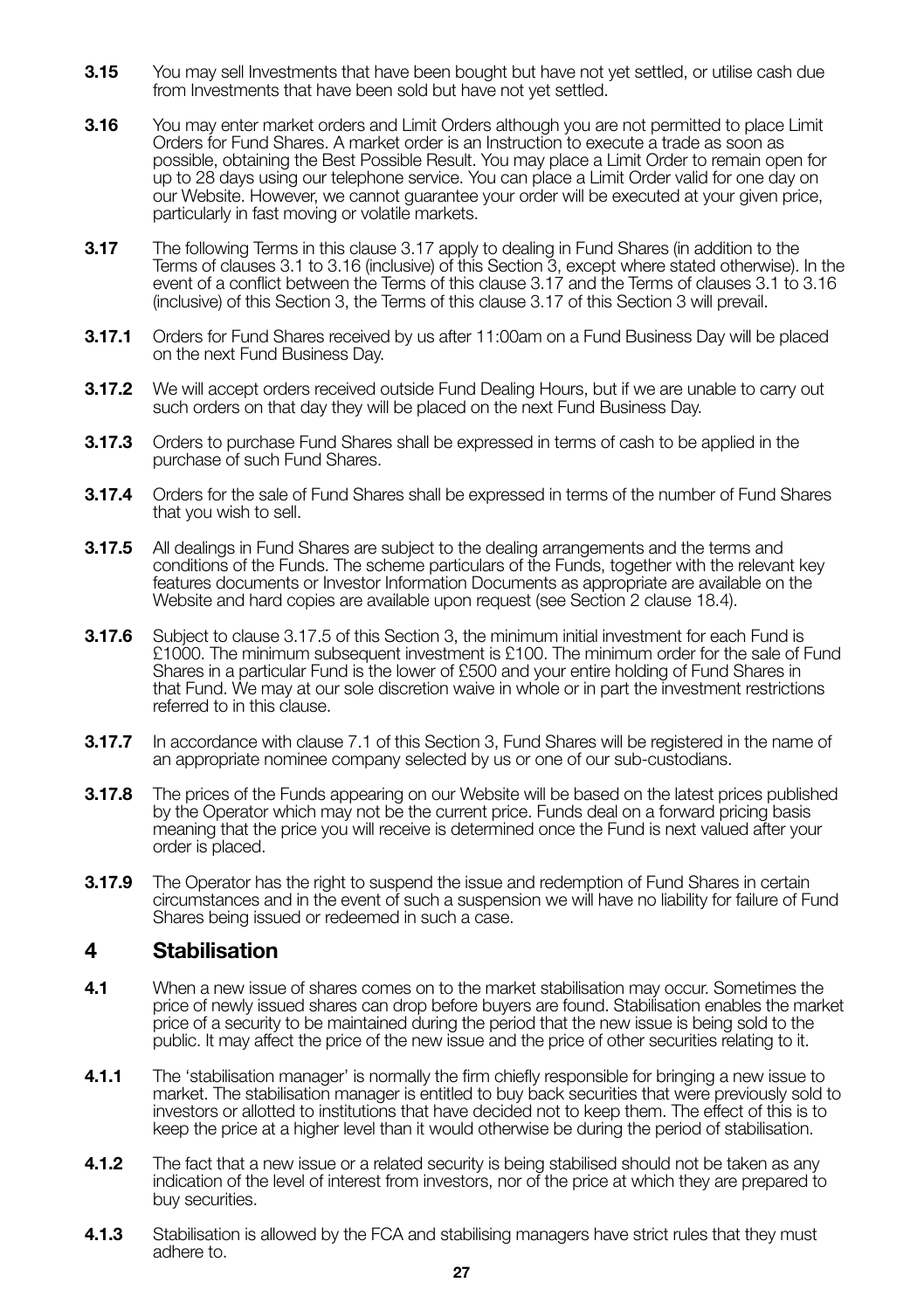## **5 Best execution**

- **5.1** The only duties that we owe to you in respect of achieving the Best Possible Result for your Client Orders are those set out in the conduct of business sourcebook located in the FCA rules and any other duties are expressly excluded. You may ask us at any time to confirm how we have achieved the Best Possible Result on any Client Order.
- **5.2** Your Client Order will be executed in accordance with our Execution Policy in order to achieve the Best Possible Result. You're entitled to ask us to demonstrate that any particular Client Order has been executed in accordance with our Execution Policy. A summary of the steps we will take is set out in our Best Execution Disclosure Statement in Annex 3.
- **5.3** By agreeing to these Terms, and each time you give Instructions in relation to Financial Instruments, you consent to:
- **5.3.1** our Best Execution Disclosure Statement: and
- **5.3.2** us executing deals for you, either by entering into the deal on your behalf (acting as your Agent) or (where permitted by Applicable Laws and regulatory requirements) by entering into the deal on our own account (acting as principal) and entering into another deal with you; and
- **5.3.3** the execution of your Client Orders outside a Regulated Market, OTF or MTF.
- **5.4** Where we enter into a deal on your behalf, you authorise us to:
- **5.4.1** deal with or through any counterparties, including third party brokers, as we reasonably think fit;
- **5.4.2** negotiate and execute contracts with third parties which we reasonably consider to be necessary (for example, third party brokers), on your behalf; and
- **5.4.3** otherwise act as we reasonably consider to be appropriate.

## **6 Client Money**

 Where **first direct** holds money for you we hold it as banker and not as trustee (nor your agent, if you are in Scotland). As a result, money will not be held in accordance with the client money rules contained within the FCA rules. If HSBC UK Bank plc (of which **first direct** is a trading division) were to fail, the FCA client money distribution and transfer rules would not apply to your money and so you would not be entitled to share in any distribution made under those rules. Money held may benefit from the deposit protection under the Financial Services Compensation Scheme subject to your eligibility to make a claim under that scheme.

## **7 Settlement and custody**

**7.1** Your Investments will be registered in the name of a nominee company (except where otherwise specified below) and will be segregated from our property in order to protect your interests in the event that we or the nominee were to fail. We have policies and procedures in place to undertake checks and reconciliations of the records and accounts on your Investments to resolve any discrepancies which are identified and to deal with any shortfalls in your Investments for which we are responsible. Where we are responsible for any such shortfall, we shall purchase or borrow assets immediately at our cost to correct your position. We have also established a trust account for the purpose of holding any such assets in trust for your benefit. Subject to the terms of the relevant trust account, and where we are permitted to do so under Applicable Laws, we may use or apply any income arising out of such assets for our own account or otherwise at our own discretion. The protection afforded to your Investments under the Rules is in addition to any rights you may have, subject to eligibility, to claim compensation under the Financial Services Compensation Scheme, as set out in the General Information section of these Terms.

In relation to your Investments:

**7.1.1** we do not accept Instructions from our customers to register Investments in a name specified by them;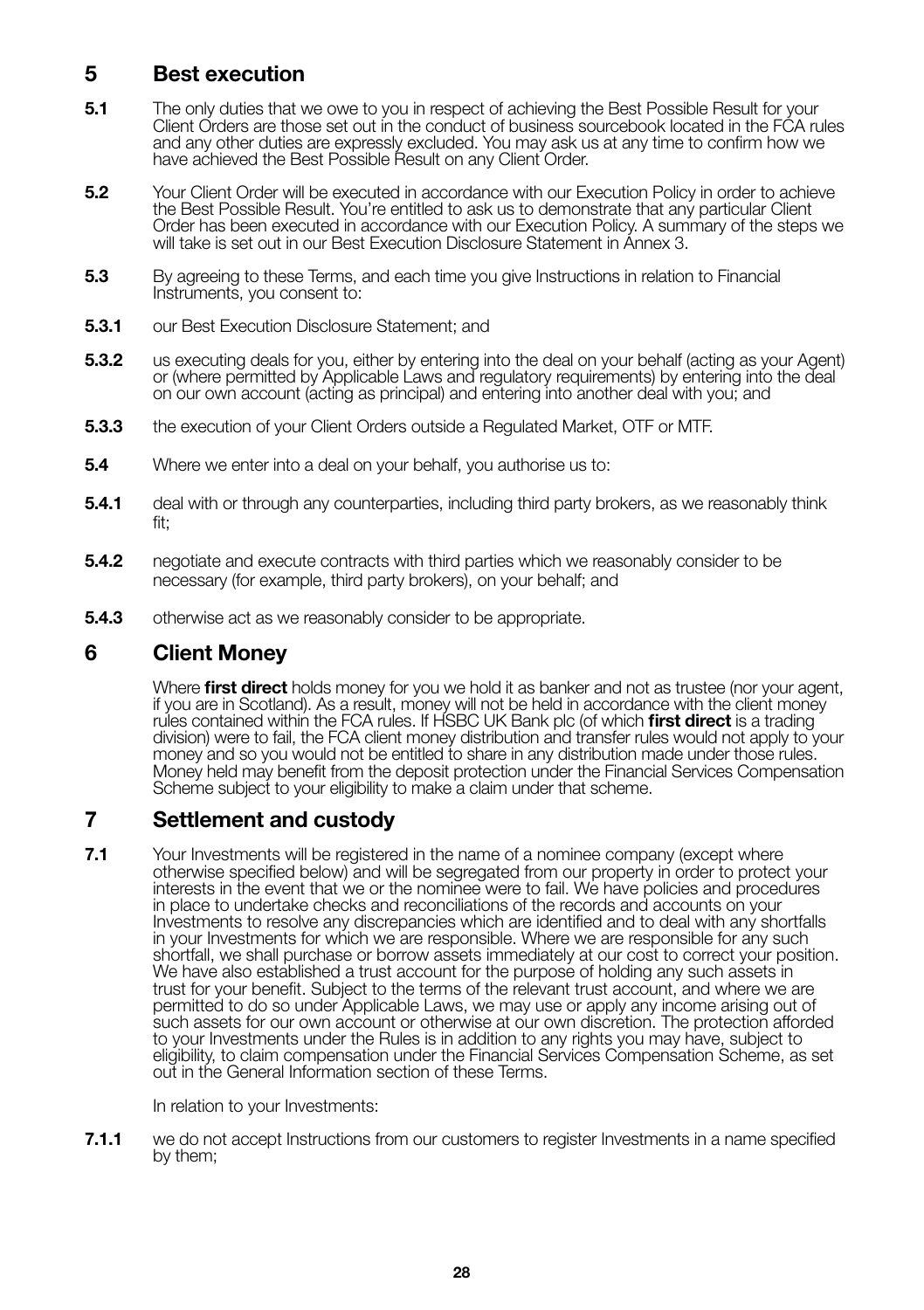- **7.1.2** vour Investments will be pooled with investments we hold for other customers in a single securities account (including accounts held with a sub-custodian or Clearing System) for our customers' investments. This means that your ownership of a proportion of the investments in the pooled account may not be identifiable by separate certificates or electronic records. However we will keep a separate record of your individual entitlement. In the event of a shortfall on the default of a sub-custodian or Clearing System, (and save as provided in clause 13.10 of this Section 3), you may share proportionately in that shortfall; and
- **7.2** Investments will be held either by us or with such sub-custodians and/or Clearing Systems as we consider appropriate. You should note that we and any sub-custodian will have security interests or liens over, or rights of set-off in relation to, Investments or cash held with us or them. A Clearing System (or its depositories) may also have such rights. In addition, where you owe us<br>money, and you have no cash standing to the credit of your accounts, we may act as your Agent<br>to sell Investments on your beh the right to treat an Investment as our or their asset and dispose of it (in our case as your Agent) in order to cover a debt obligation owed.

 By entering into this Agreement you agree that these types of interest and rights may occur in two situations:

- a. A security interest, lien, or right of set-off may arise to permit us, any sub-custodian or Clearing System the right to retain, transfer into our or their name, or sell (acting as Agent or as principal) your Investments and apply the proceeds to discharge any monies properly owing to us or them for the provision of custody services.
- b. A security interest, lien or right of set-off may arise where it is required by the applicable law in a country other than the UK where your Investment is held. This may be a general mandatory requirement or a requirement of the custody or Clearing System of that jurisdiction. We will only allow your Investments to be held in this way by a subcustodian and/ or Clearing system in accordance with the Rules and when we have taken reasonable steps to determine that this is in the best interests of our clients. The Statements that we send you as noted in Section 1 Clause 9 will contain additional information regarding Investments held in countries other than the UK.
- **7.2.1** In some jurisdictions it may not be possible for your Investments which are held by a subcustodian or Clearing System to be separately identifiable from that sub-custodian's assets, the Clearing System's assets or the assets of its other clients. Where your Investments are held in this manner:
	- a. your ownership of a proportion of the assets in the pooled account will not necessarily be immediately identifiable by way of separate certificates, other physical documents or equivalent electronic records. There will be a record kept by us to assist in the identification of your Investments;
- b. in the event of the failure of HSBC UK Bank plc, a sub-custodian or Clearing System, it may<br>be difficult or not possible to identify clearly your Investments and to transfer their custody<br>easily to you or to another su pooled account, your Investments may be pooled with all the assets in the pooled account including the assets of the sub-custodian or Clearing System and all of their clients in that pooled account. Everyone who holds assets in the pooled account may then share in that shortfall. The amount of the shortfall will be calculated in proportion to their original share of the assets in the pooled account.
- **7.2.2** your Investments which are subject to the law of a country other than the UK may be held overseas. There may be different settlement, legal and regulatory requirements and different practices for the separate identification of investments from those applying in the UK.
- **7.3** If you transfer Investments into your Investment Account, you will not be able to sell them until they have been transferred into our nominee name. We will not be liable for any loss you may suffer if you are unable to sell any Investments that you do not have in your Investment Account or that have not yet been settled.
- **7.4** When you transfer Investments in your sole name to a joint Portfolio it will be deemed to be a transfer of ownership from your sole name to your joint names, which may result in a tax liability and in the loss of certain loyalty or other benefits offered by the company in which you have invested.
- 
- **7.4.1** In the event of a Failed Purchase Trade, we will:<br>• move the money we took from your Settlement Account to effect settlement into an appropriate bank account until the trade has settled in the market;
	- send you a letter telling you about the Failed Trade within seven Business Days of the Settlement Date, if the trade remains unsettled at this point; and
	- inform you once the trade has settled in the Market.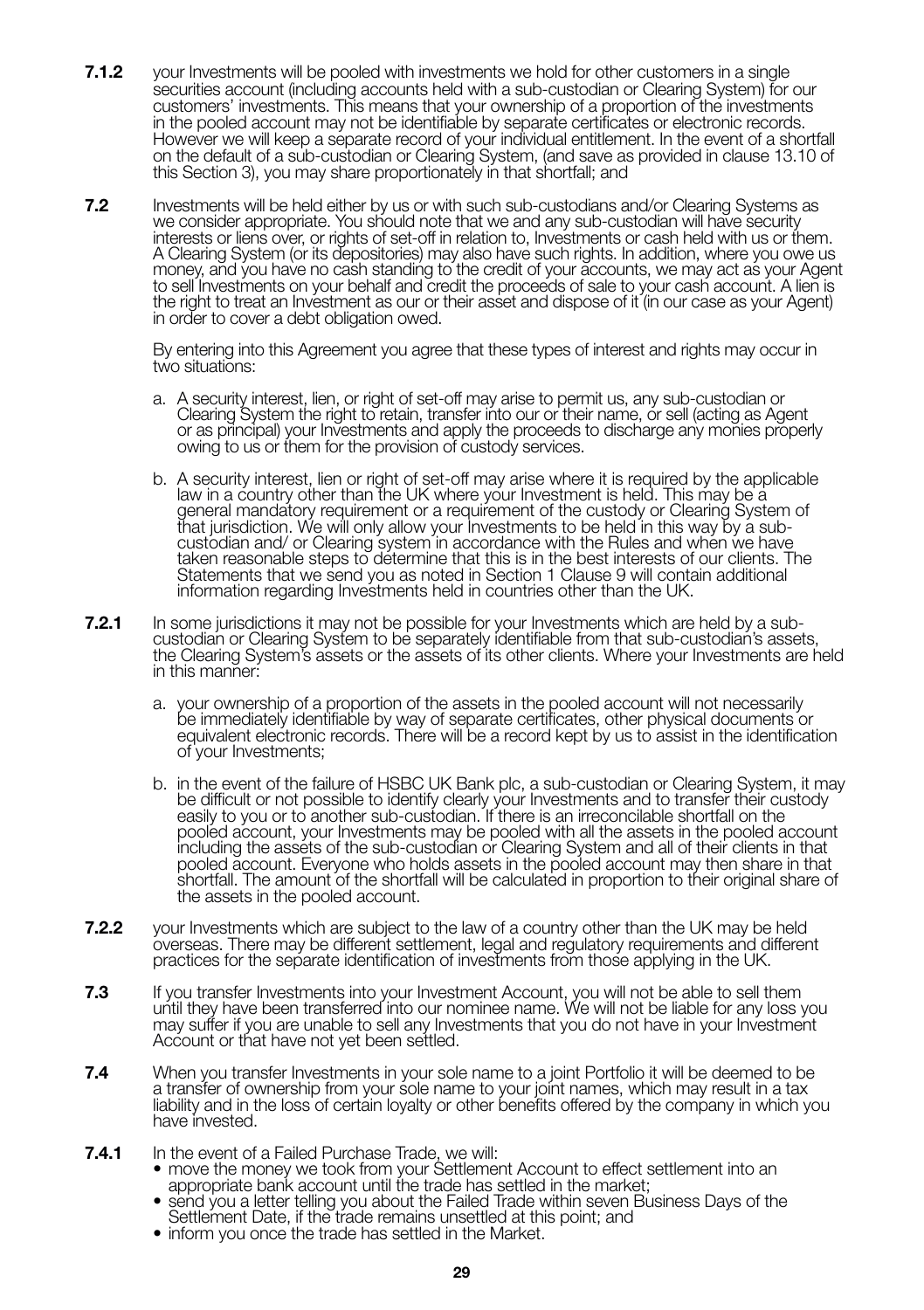You will receive the same price in the event of a Failed Trade as you would have received had the trade been settled in accordance with the contract note.

 Whilst you will not be able to transfer an Investment that is the subject of a Failed Trade, you will be able to sell the Investment. The delay in obtaining the stock will not affect your rights to any entitlements associated with the ownership of shares, such as dividends, which are due to you.

- **7.4.2** In the event of a Failed Sell Trade you'll still receive your proceeds on the original settlement date. You'll receive the same price in the event of a Failed Trade as you would have received had the Trade been settled in accordance with the contract note.
- **7.5** On the expected settlement date our records of your holdings will be updated to reflect the Trade as settled even where there is a Failed Trade.
- **7.6** You authorise us to debit from and credit to your Qualifying **first direct** Account the necessary funds at the close of each Business Day to ensure that the balance of your Settlement Account is returned to nil. In the case of joint Portfolio holders, the Qualifying **first direct** Account will be<br>the account nominated by the first named joint Portfolio holder, or such other account as may be nominated by you from time to time.
- **7.7** The following Settlement Dates normally apply to the types of Investments below:
	-
- Gilts one Business Day after the date of Trade (T+1) Equities two Business Days after the date of Trade (T+2) Funds three Business Days after the date of Trade (T+3)
	-

For other types of Investments the Settlement Date will be indicated on your contract note.

 If you place an order to buy Investments, you must have sufficient funds in your Qualifying first direct Account to settle your purchases on the Settlement Date.

 If you place an order to sell Invesments, you must have sufficient Investments available to sell in your Investment Account on the date you instruct us to sell. On the Settlement Date, you must have sufficient settled Investments to settle your sales.

- **7.8** You will be and will remain the beneficial owner of your Portfolio. However, the title to any Investments held in such accounts will be registered in the name of a nominee (subject to clauses 7.2 and 7.2.1). In addition where we act for you as your Agent, it is the other party to the transaction and not us who is responsible for settling the trade with you and delivery or payment (as the case may be) will be at your entire risk. Our obligation is only to pass on to you, or to pass on as you direct, or to credit to your Portfolio, such deliverable documents or sale proceeds (as the case may be) as we actually receive.
- 7.9 We are authorised to hold your Investments with such sub-custodians and/or Clearing<br>Systems as we may think fit, including sub-custodians who may be members of the HSBC<br>Group. Where we do so, your Investments may be he

 For the avoidance of doubt, a reference in these Terms to "our nominee" includes a nominee of one of our sub-custodians.

- **7.10** Unless you give us Instructions in relation to voting in accordance with clause 7.17 of this Section 3, you will not be sent shareholder communications. You will not receive shareholder benefits and you will not be entitled to exercise any voting rights attaching to your Investments. Notwithstanding anything else stated in these Terms, in the absence of any specific Instructions we will not exercise any voting rights attached to any Investments.
- **7.11** Entitlements received by us or a sub-custodian on your Investments will be calculated by reference to our (or the sub-custodian's) aggregate holding of a particular Investment on behalf of all customers, us or Associates. The procedure adopted for calculating entitlements may mean we receive an aggregate entitlement greater or less than the sum of the individual entitlements we would have received if each such person's entitlement had been held separately.
- **7.12** Where such entitlement is greater, we will credit your Portfolio with an amount at least equal to the amount you would have received if your entitlement had been held separately. If you are entitled to a fraction of one share, this will be aggregated with the fractional entitlements of other customers and sold. You will receive the net proceeds from the sale on a pro-rata basis. We will be entitled to any remaining balance (which will be a fraction of one penny) for our own account.
- 7.13 Where such entitlement is smaller, we will credit your Portfolio with an amount calculated on a<br>pro-rata basis, which will be less (by a fraction of one penny) than the amount that you would<br>have received if your enti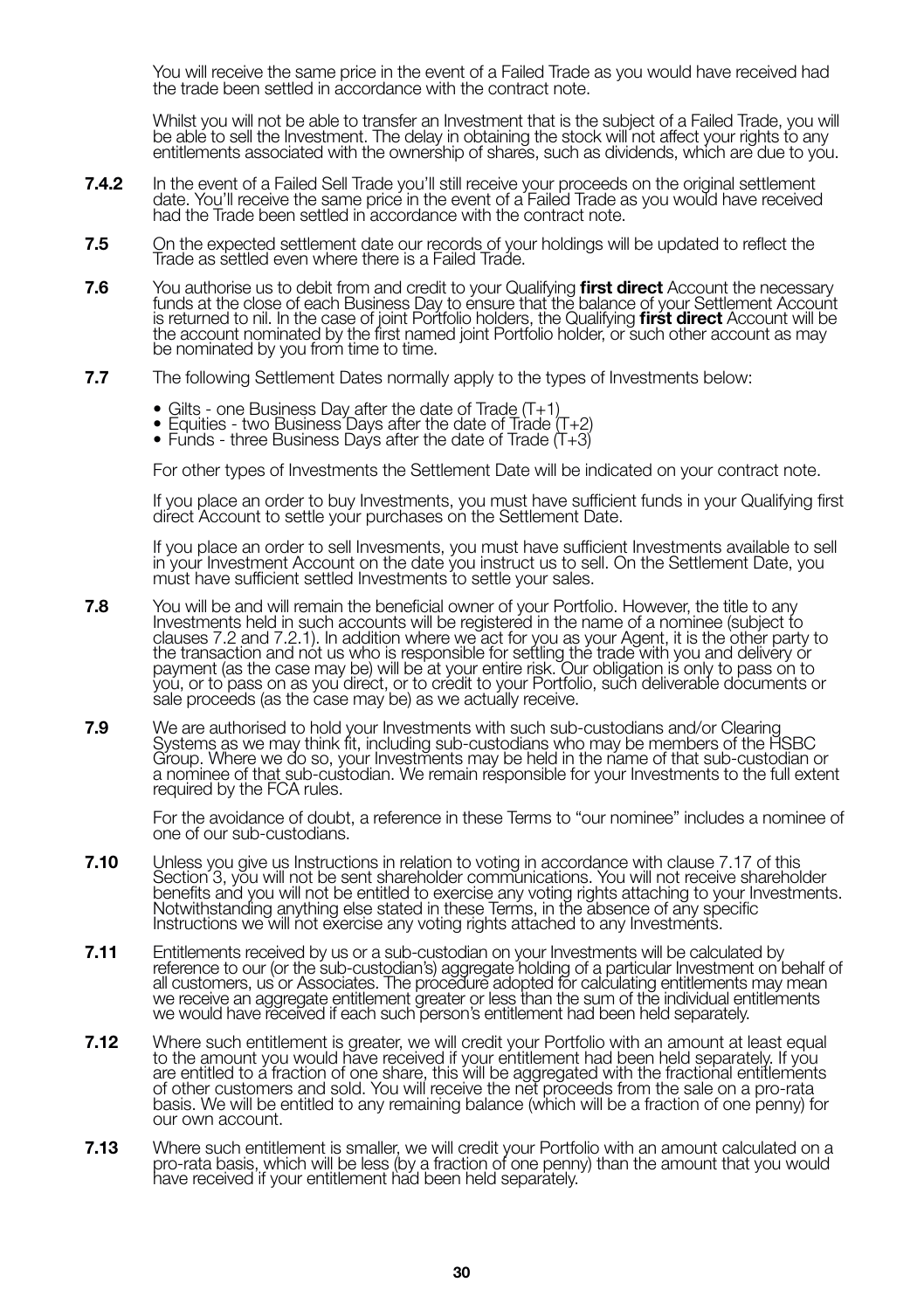- 7.14 When an entitlement results in your allocation being in fractions of Investments or units of<br>currency then we may credit the equivalent value in cash to your Portfolio instead of the<br>Investment or unit of currency. If the fractional entitlement then you agree to relinquish your interest in the fractional entitlement to us or our sub-custodian. We or the sub-custodian may donate the amount to a charity of our or the sub-custodian's choice, or pay it to an Authority or as permitted by applicable law.
- 7.15 We will be responsible for claiming and receiving dividends and interest payments accruing to<br>your Investments. We will convert all money received from dividends, interest payments etc.<br>into sterling and credit it to payments attaching to your Investments, which will be credited to your Portfolio in either cash or Investments depending on the standing Instruction that you give us or gave to us on opening your Portfolio. You can check or amend the status of your standing Instruction by contacting us on **03 456 100 105**.
- **7.16** We will use reasonable endeavours to notify you of any corporate action such as rights issues, takeovers, mergers etc. attaching to Investments in your Investment Account. Although there may be some situations where this is not possible, in these scenarios, we will act on your behalf and in the best interests we see fit. Any notification will be sent as soon as possible after we have been advised by our relevant sub-custodian or Market Data Provider. We will have no liability for any losses suffered and/or expenses incurred, if after using all reasonable endeavours to contact you, we are not able to tell you about a corporate action.
- **7.17** If you notify us, within such period as we may specify, that you wish to exercise rights in respect of your Investments, we will use reasonable endeavours to give effect to your Instructions but only on such terms as we may agree from time to time. Otherwise, we will take such action, or refrain from taking any action, in respect of any corporate action, as we in our absolute discretion determine (including, without limitation, arranging the disposal of any subscription rights on your behalf in such manner as we think fit).
- **7.18** If you give us Instructions in relation to voting, only those Instructions relating to voting rights will be accepted by us and those Instructions must relate to a single line of stock (you are not permitted to make Instructions for multiple lines of stock at the same time). Instructions will not be accepted for other shareholder benefits. We will not accept standing Instructions.
- **7.19** Where a corporate action results in you receiving, in settlement, an Investment that cannot be held in your Investment Account we will transfer the Investment into your name on the company's register and arrange for you to be sent a share certificate or statement of holding. Where the Investment cannot be transferred into your name we will sell your entitlement and credit the net sale proceeds to your Settlement Account. Where the investment can be held in your Portfolio and is received into an ISA, if the resultant stock is not ISA eligible, we will move it out of your ISA and it will remain within the Investment Account.
- **7.20** If we are notified of any demands on Investments in your Investment Account, in respect of unpaid monies, we will use reasonable endeavours to notify you of such demands. We will satisfy such demands on such terms as you advise and are reasonably acceptable to us. Otherwise, we will not be required to take any action on your behalf and will not have any liability in respect of the consequences of a failure to satisfy demands made. However, where we are legally liable to meet such demands we may do so and you will reimburse us immediately upon demand.
- **7.21** Whenever Client Orders are executed in the market and these are affected by system limitations (for example, rounding) you will always receive the full entitlement you are due. Occasionally, fractional rounding may apply to your entitlement of Fund Shares as a result of the way in which Operators allocate the units of their Funds. However, the amount paid to (for buy transactions) or received from (for sale transactions) the fund manager will always be the amount of your instruction.

Any fractional units remaining after rounding will be paid to charity.

## **8 Conflicts of interest**

- 8.1 A summary of our policy on conflicts of interest is set out in Annex 4 at the end of these Terms. In relation to some of our services we may receive other minor benefits (but not payments) that we believe improve the quality of the service provided to you. Such benefits will be minor in nature so that they do not impact on our ability to always act in your best interests.
- **8.2** We will always try to act in your best interests in carrying out any transaction for your Portfolio.
- **8.3** In some circumstances we may, without prior reference to you, (and without having to account to you for any benefit received as a result) carry out any transaction for your Portfolio even though:
- **8.3.1** a conflict may arise between our interests or that of any of our customers and our duty to you; or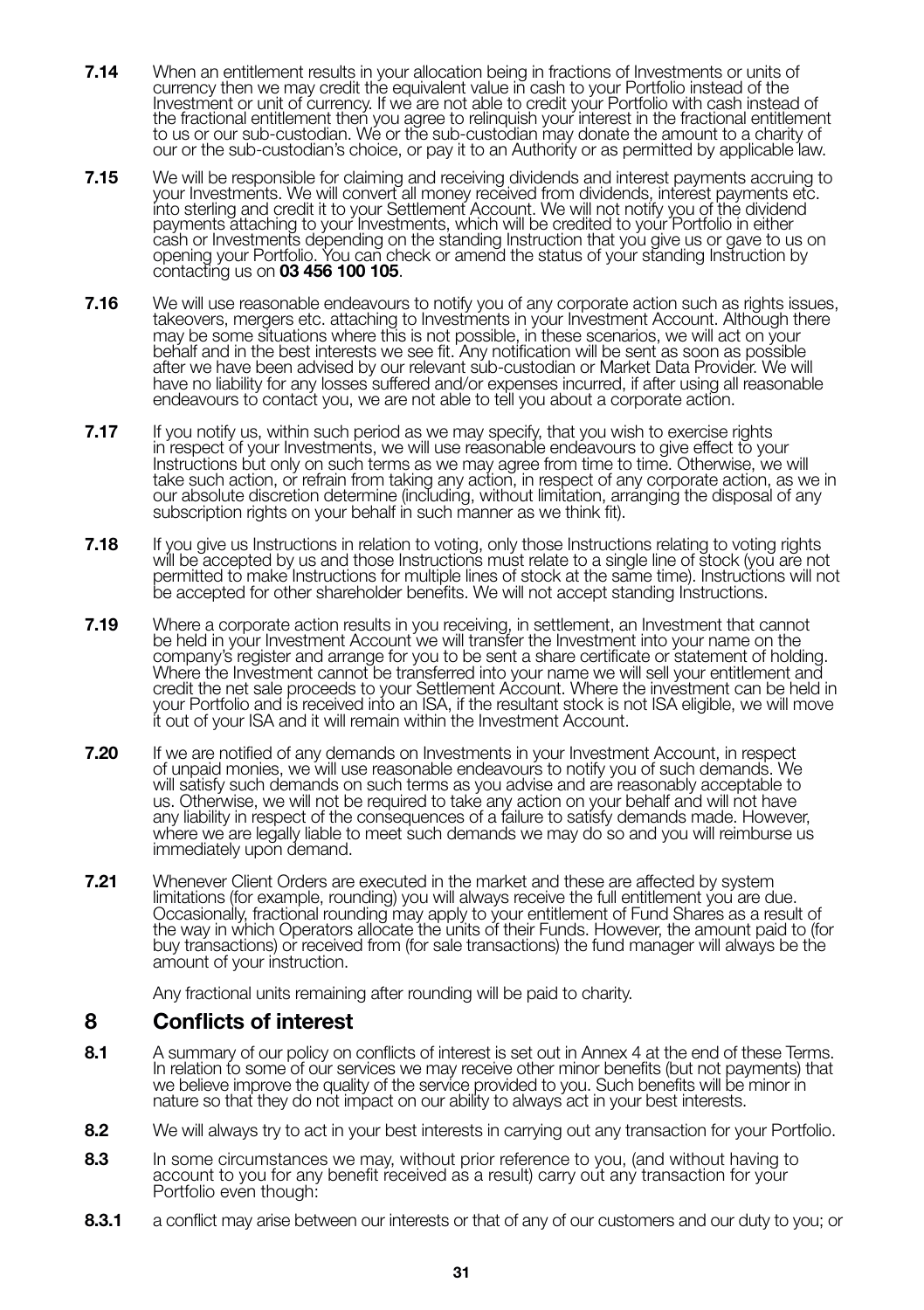- **8.3.2** we act on our own behalf or as agent of an Associate; or
- **8.3.3** we act as Agent for you and for another party to the transaction (including an Associate); or
- **8.3.4** it relates to Investments, the issue, offer or sale of which has been underwritten, managed or arranged by an Associate within the previous twelve months; or
- **8.3.5** we act for more than one investor (including you) collectively.
- **8.4** On occasion we may benefit from non-financial incentives, such as corporate hospitality and training. We maintain strict policies to control how benefits of this type are managed to protect the interest of customers. Further information about these policies is available from us upon request.

## **9 Market Data Providers and Research**

- **9.1** The Market Data provided to you is provided by various third party sources referred to as Market Data Providers. By using the Market Data, you acknowledge and agree that:
- **9.1.1** the Market Data is provided solely for your individual use and may not be used in connection with the issuance, trading, marketing or promotion of investment products without a separate written agreement between you and the Market Data Provider who owns it. You may not copy, distribute or redistribute the Market Data, including by caching, framing or similar means, or sell, resell, re-transmit or otherwise make the Market Data available in any manner to any third party. You may not store the Market Data for the purposes of creating a historical database or historical data product;
- **9.1.2** the Market Data is and will remain the property of the respective Market Data Providers; and
- **9.1.3** at any time, the Market Data Providers may discontinue disseminating any category of Market Data, may change or eliminate any transmission method and transmission speed and you will not hold the Market Data Providers or us liable for any resulting liability, loss or damage.
- **9.2** The provisions in clauses 9.1 9.5 are for the express benefit of the Market Data Providers and they may enforce these provisions against you.
- **9.3** This clause 9 will remain in effect for as long as you have the ability to receive Market Data and will survive termination of your Portfolio.
- **9.4** The Market Data is provided "as is" and there may be delays, omissions or inaccuracies in it. We, the Market Data Providers and our and their respective employees, affiliates and agents cannot and do not guarantee the accuracy, completeness, timeliness, merchantability, fitness for a particular purpose, title or non-infringement of the Market Data and disclaim any such express or implied warranties, to the fullest extent permitted by law.
- **9.5** Neither we nor the Market Data Providers, or our or their affiliates or agents, will be responsible for any delays, losses, costs, damages or expenses you suffer in the event of a Force Majeure, provided where relevant, that we will remedy the situation as soon as possible.
- **9.6** Research may be provided by us or by a third party. You owe similar responsibilities regarding research as you do for using Market Data. We charge you for research and this charge forms part of your Account Fee.

## **10 Charges over Investments**

- **10.1** All of your Investments and money in your Portfolio (other than those held within ISAs) are subject to our security interest to cover outstanding amounts (including interest and any other fees) due from you to us. If you default in paying any amount by the due date, we are, subject to the default notice referred to in clause 2.7 of this Section 3, entitled to sell any such Investments and/or use any such monies in any way we consider fit to discharge your debts.
- **10.1.1** by way of first fixed charge, (this is a type of security interest which gives us rights to realise the money and assets subject to our charge), the Settlement Account and all cash from time to time credited to that account; the Investment Account and all Investments from time to time credited to that account and, by way of separate first fixed charge, the benefit of each such account and any rights against any banker, custodian or other person on whose books any such Investments and cash are from time to time credited: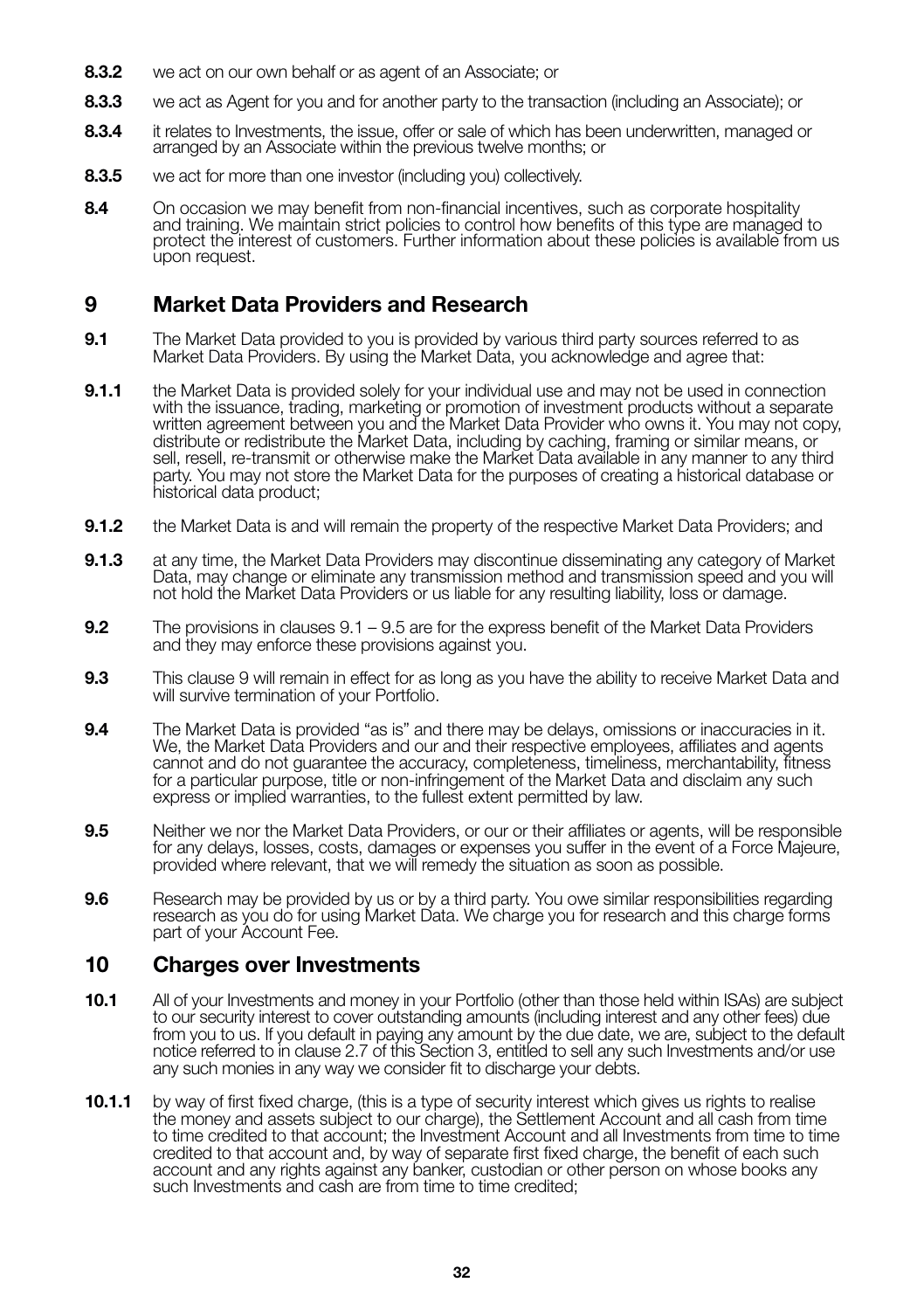- **10.2** If the Portfolio you hold with us is in credit, we may use it to reduce or repay any amounts you owe on other accounts you hold with us anywhere in the same name (including any card accounts and any joint accounts) whether or not those accounts are in the same currency. If we choose to exercise this right:
	- we will tell you why and when it has been done; and
	- in doing so, we may (and you irrevocably authorise us to):
		- bring to an end any fixed deposit period applying to any of the accounts you hold with us<br>- and adiust any interest payable by us:
		- convert to sterling at the prevailing market rate of exchange any balance that is in a currency other than sterling; and in doing so we will have no liability to you.

 Nothing in this clause 10.2 will prevent us from exercising at any time any other right of set-off or of combination of accounts to reduce or repay any amounts you owe us.

- **10.3** If either the Settlement Account or the Investment Account is in debit, we may use any other accounts you hold with us anywhere in the same name (including any card accounts and any joint accounts) whether or not those accounts are in the same currency to reduce or eliminate the debit balance. If we decide to do so:
	- we will tell you why and when it has been done; and
	-
- in doing so, we may (and you irrevocably authorise us to): bring to an end any fixed deposit period applying to any of the accounts you hold with us
- and adjust any interest payable by tus;<br>- convert to sterling at the prevailing market rate of exchange any balance that is in a<br>currency other than sterling; and in doing so we will have no liability to you.

 Nothing in this clause 10.3 will prevent us from exercising at any time any other right of set-off or of combination of accounts to reduce or repay any amounts you owe us.

- **10.4** The security interest we have over the Investments and money in your Investment Account will always remain in place, as a continuing security. Even where an outstanding amount has been settled, our continuing security against other outstanding amounts will not be effected. The security interest we have over your Investments and money in your Investment Account will<br>also operate alongside any other security, guarantee or similar requirement you have in place<br>with us, or another party, to pay any
- **10.5** By agreeing to these Terms, you give us authority to execute and sign any transfers, assignments, or other documents or do anything reasonably required to exercise the security interests set out in these Terms. You also give us authority to take any other steps that might reasonably be required to preserve rights and interests relating to our security, or any similar powers or authorities we have.
- **10.6** Unless the context requires otherwise, references in this clause 10 (howsoever they may be worded) to action or steps that may be taken by "us" include references to any person holding any of the security or in whose name any of it may be registered.
- **10.7** In enforcing the security, we may sell, pledge, deposit or otherwise deal with all or any of the security, free of any interest of yours and as we in our absolute discretion think fit (without being responsible to you for any loss or reduction in price).
- **10.8** The net proceeds of any such dealings will be applied towards the discharge of your liabilities. You will be entitled to any balance remaining after discharge of all liabilities. In the event of a shortfall, you remain liable for any such shortfall and will immediately pay to us the balance remaining due.
- **10.9** All of your Investments in your Investment Account (other than those held within an ISA) are subject to our right to retain possession of your Investments as security for non-payment of amounts that you owe to us (lien). See clause 7.1.3 for more information.
- **10.10** Sections 93 (restriction of right of consolidation) and 103 (restriction of right of sale) of the Law of Property Act 1925 will not apply to these Terms. This means that we can require you to pay off all amounts you owe us before we release any of our security interest. This also means that we may be able to exercise our rights under our security interest and to sell your assets as soon as we are permitted to do so under these Terms without being required to provide notice to you or wait for any legally prescribed period before we enforce the rights under our security interests.
- **10.11** If you fail to make any payment or to deliver any assets due to us, we may enforce the security, without prior notice or demand to you.

#### **11 Information and Communication**

#### **When you contact us**

**11.1** You may contact us by e-message, by telephone to our Customer Service Centre, by post to our Administration Office and in such other ways as we may inform you from time to time. When you contact us by e-message or telephone, we will check your identity using your Security Details.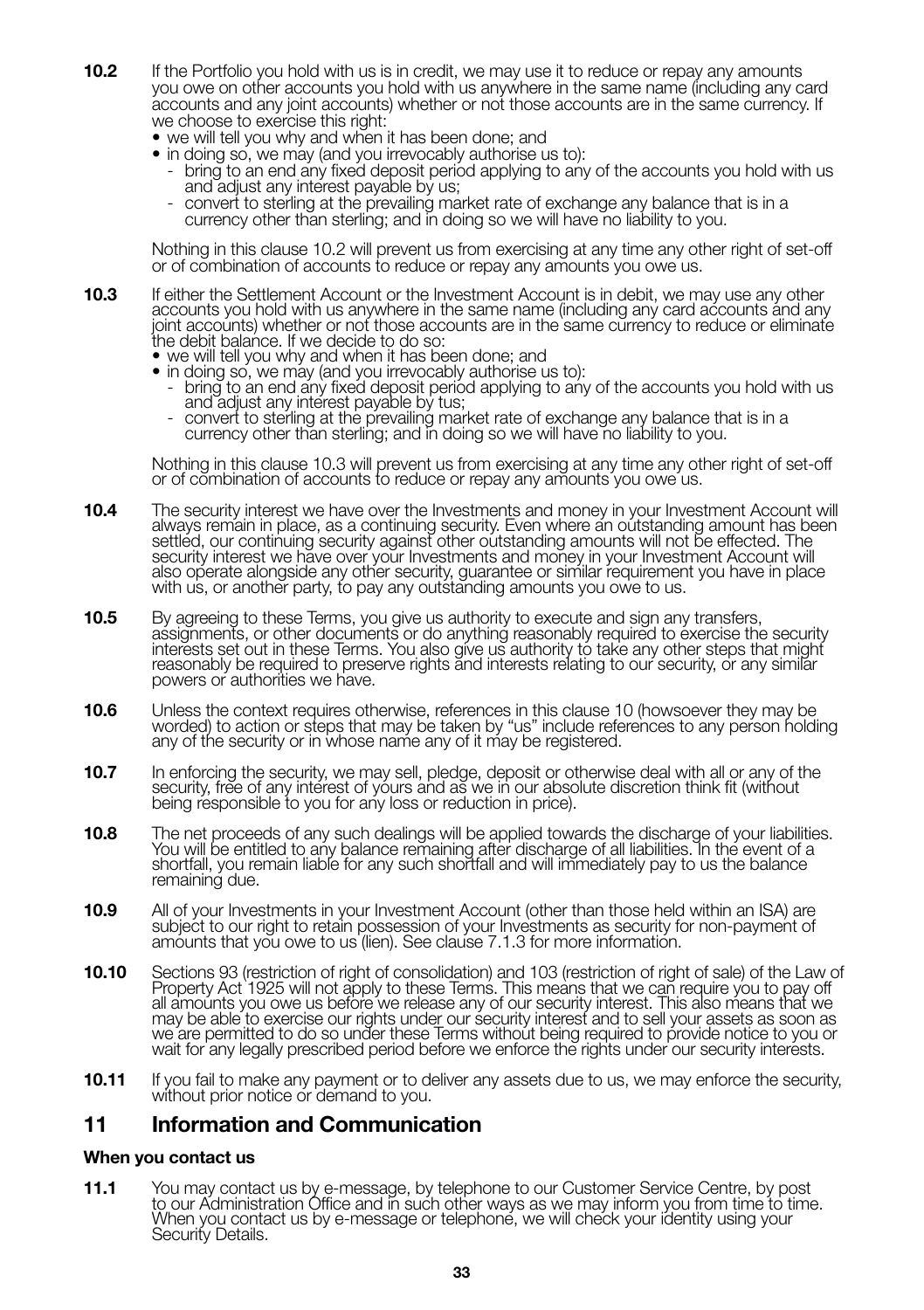- **11.2** We may, in our absolute discretion allow you to contact us by fax, except for the purposes of<br>buying, selling or exercising rights in respect of Investments. If we allow you to contact us by<br>fax, you do so at your o to us in respect of, the consequences of our acting in good faith in accordance with any Instructions contained in such fax.
- **11.3** Unless otherwise stated in these Terms, you must not contact us by email. If you do so, you<br>do so at your own risk and we will not be held liable for, and you will make good any loss to us<br>in respect of, the consequ contained in such email.
- **11.4** For security purposes, we may ask you to confirm in writing Instructions given to us via our Website or by telephone or carry out such further security checks as we deem appropriate before carrying out your Instructions.

#### **When we contact you**

- **11.5** Where we say we will contact you personally we may, subject to any requirement to contact vectors of the contact point of the system of the system of the system of the system of the system of the system of the syste messaging, e-message, a message on your Statement, or in any other way that will be sent to you individually.
- **11.6** If you are a Web-Based Account holder you agree that for the purposes of sending you any<br>documentation relating to your Portfolio we may, subject to any regulatory requirement to<br>use a particular manner, send such d paper Statements as set out in clause 9.1 of Section 1. We will send you a contract note (trade confirmation) by e-message as set out in clause 3.2 Section 3.
- **11.7** We will inform you of any changes in our contact details. Please tell us as soon as you can if you change your name, address, telephone, email address (if applicable) or any other details. We will not be liable for Communications or Statements sent to you using your old details prior to our receipt of your new details in accordance with this clause 11.7.
- **11.8** To ensure we carry out your Instructions accordingly, to help us continually improve our service and in the interest of security, we may record and monitor your telephone calls with us and keep records of e-Messages, emails and other internet Communications.
- **11.9** Any news, prices and other information given to you or displayed on our website is or are provided solely to enable you to make your own investment decisions and do not constitute personal investment recommendations or advice.
- **11.10** We cannot provide taxation advice.
- **11.11** We do not make any representation as to the completeness, accuracy or timeliness of such information nor do we accept any liability for any losses, costs, liabilities or expenses which may arise directly or indirectly from use of, or reliance on, the information. Such information is not an offer or solicitation by us to buy, sell or otherwise deal in any particular Investment.
- **11.12** The information is and remains our property, the property of our licensors or the property of Market Data Providers and is protected by copyright and other intellectual property laws.

#### **12 Your obligations**

- **12.1** You agree and confirm to us each time you use the **first direct** shares services, that:
- **12.1.1** You are not in any way legally or otherwise restricted or prohibited from making a transaction or otherwise using our services;
- **12.1.2** These Terms and each transaction hereunder are your valid and legally binding obligations (and/or the obligations of the person(s) on whose behalf you are acting);
- **12.1.3** As far as you are aware, your entering into and performance of these Terms and each transaction hereunder does not violate, contravene, conflict with or constitute a default under any law, regulation, rule, judgment, contract or other instrument binding on you or any of your assets (and/or of the person(s) on whose behalf you are acting);
- **12.1.4** In accepting these Terms, we have not made, and you are not relying upon, any statements, presentations, promises or undertakings that are not contained in these Terms;
- **12.1.5** You and any other joint Portfolio holders remain resident in the UK, or, if applicable, the Channel Islands or Isle of Man or Crown Employee(s);
- **12.2** You accept responsibility for monitoring your Portfolio. You should notify us as soon as possible in writing if you become aware of: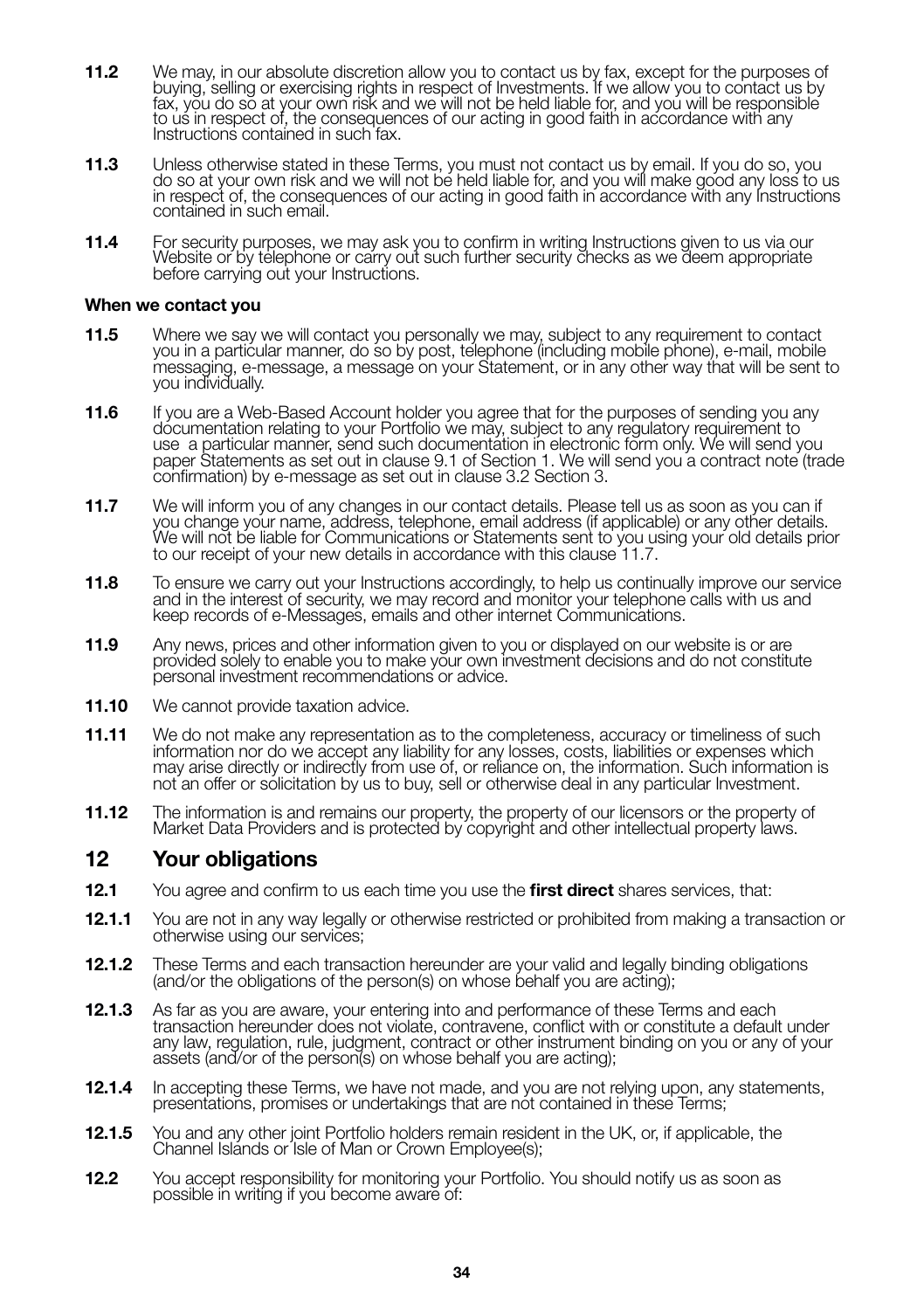- **12.2.1** the failure by you to receive a message from us indicating that an order was received, rejected and/or executed or any such message becoming distorted or wrongly transmitted due to defects in the network where you use our internet service; or
- **12.2.2** any inaccurate information in your Portfolio, payments, balances, records or assets or money held or transaction history.
- **12.3** You should not access the Website from another country if it is not permissible to do so in that country. You acknowledge that it is your responsibility to check that this is not the case and we will not be liable for your failure to do so.
- **12.4** If you buy or sell Investments during an offer period in either a target or bidder company involved in a takeover, you may be required to report details of your dealings to the Takeover Panel if you own or control 1% or more of the company's securities. It is your responsibility to make any such report or any similar report in analogous circumstances concerning a US company.

## **13 Liability**

- **13.1** Subject to clause 11 of Section 1 of the General Terms:
- **13.1.1** neither we nor our directors, officers or employees will be responsible to you for losses you suffer unless they are caused by our (or their) breach of the Terms or our (or their) negligence, fraud or wilful default in relation to your Portfolio; and
- **13.1.2** subject to Annex 5, clause 13.6 of this Section and clause 21 of Section 2, neither our Associates, agents or licensors nor any of their directors, officers or employees will be responsible to you for losses you suffer in relation to these Terms or your Portfolio.

 In any case, no such person will be liable for any losses they could not reasonably have expected to occur.

- **13.2** We will not be liable to you if we do not act on your Instructions for any reason set out in the Agreement or if we cannot carry out our responsibilities to you because of any cause that we or our agents or sub-contractors cannot reasonably control. This exclusion includes any losses arising from the unavailability of the relevant network to users of our internet services or data entered through or data becoming scrambled, lost or wrongly communicated in transmission. This may be due to defects in the network, direct or indirect failure of power supplies, equipment, data processing and communication systems or transmission links. This exclusion also includes any losses arising because of strike or other industrial action to the extent that such matters are outside our/or our agents or sub-contractors reasonable control.
- **13.3** From time to time we may have to shut down the Website to enable us to perform essential work on, or major upgrades to, our service. We will make every effort to keep disruption to a minimum and to notify users of web based accounts in advance if such shut down becomes necessary.
- **13.4** If you default in paying any amount due including any Account Fees or charges, interest and associated administrative and recovery costs will be payable by you on demand at the rate from time to time published in our Rates and Fees Page.
- **13.5** All transactions are subject to the rules and customs of the relevant exchange, market and/or clearing house and to any other Applicable Laws, rules and/or regulations so that:
- **13.5.1** if there is any conflict between such rules and these Terms, the former will prevail;
- **13.5.2** we may take or omit to take any action we think appropriate to ensure compliance with such rules; and
- **13.5.3** such rules and any such action we take will be binding on you.
- **13.6** Nothing in these Terms excludes or restricts any obligation we have to you under FCA rules and/or any Applicable Laws or requires you to exempt or make good any loss to us against any breach by us of such an obligation.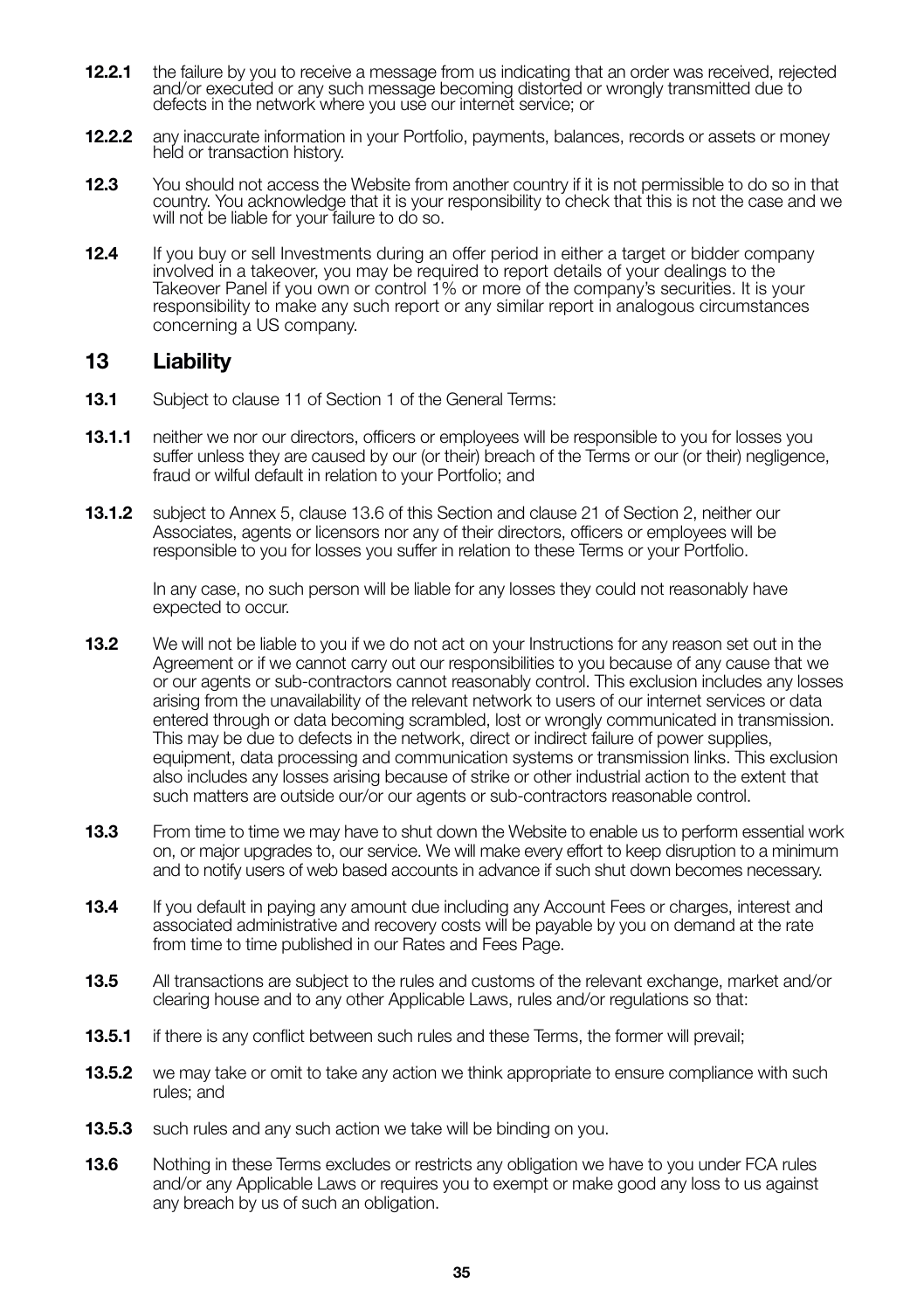- **13.7** If any provision of these Terms is held to be invalid or ineffective, it will not affect any other provisions.
- **13.8** Any of our services may be provided using the services of third parties, including our affiliates, who may act as a delegate or agent for us on such terms as we think appropriate. We may do whatever is reasonably necessary or desirable for or incidental to the provision of our services.
- **13.9** We will not be deemed to have accepted any amendments to these Terms unless we agree otherwise in writing.
- **13.10** We accept liability for any sub-custodian or nominee company that is a member of the HSBC Group when they act as such. We will remain responsible for the acts or omissions of other sub-custodians to the extent of our own negligence, fraud and wilful default and to the full extent required by the FCA rules. We will not otherwise be liable for any losses suffered and/or expenses incurred as a result of Investments or cash being held with a Clearing System.
- **13.11** Please note, however, that Applicable Laws and regulatory requirements prevent us from conducting certain activities or taking on certain liabilities. As a result, we are not able to accept responsibility for the acts and omissions of other HSBC entities that may provide you with execution and dealing services as contemplated by Annex 3. But if you have any concerns or complaints on this front at any time, please let us know straight away and we will explain how these can be dealt with.

Please also see Annex 5 which provides further information on this front.

- **13.12** In the event of the insolvency of a Clearing System or of a sub-custodian or nominee company that is not a member of the HSBC Group, we will not be liable except to the extent of our own negligence, fraud or default.
- **13.13** In the event at any time that we have reasonable grounds to believe you have broken the Terms, we may without notice and without incurring any liability for any loss you may suffer as a result:
- **13.13.1** treat any outstanding Client Order as having been cancelled and terminated;
- **13.13.2** arrange the sale of Investments to realise funds to cover any outstanding amount:
- **13.13.3** close out, replace or reverse any transaction or take, or refrain from taking, such other action at such times and in such manner as we consider necessary or appropriate to cover, reduce or eliminate loss or liability under or in respect of any contract, positions or commitments.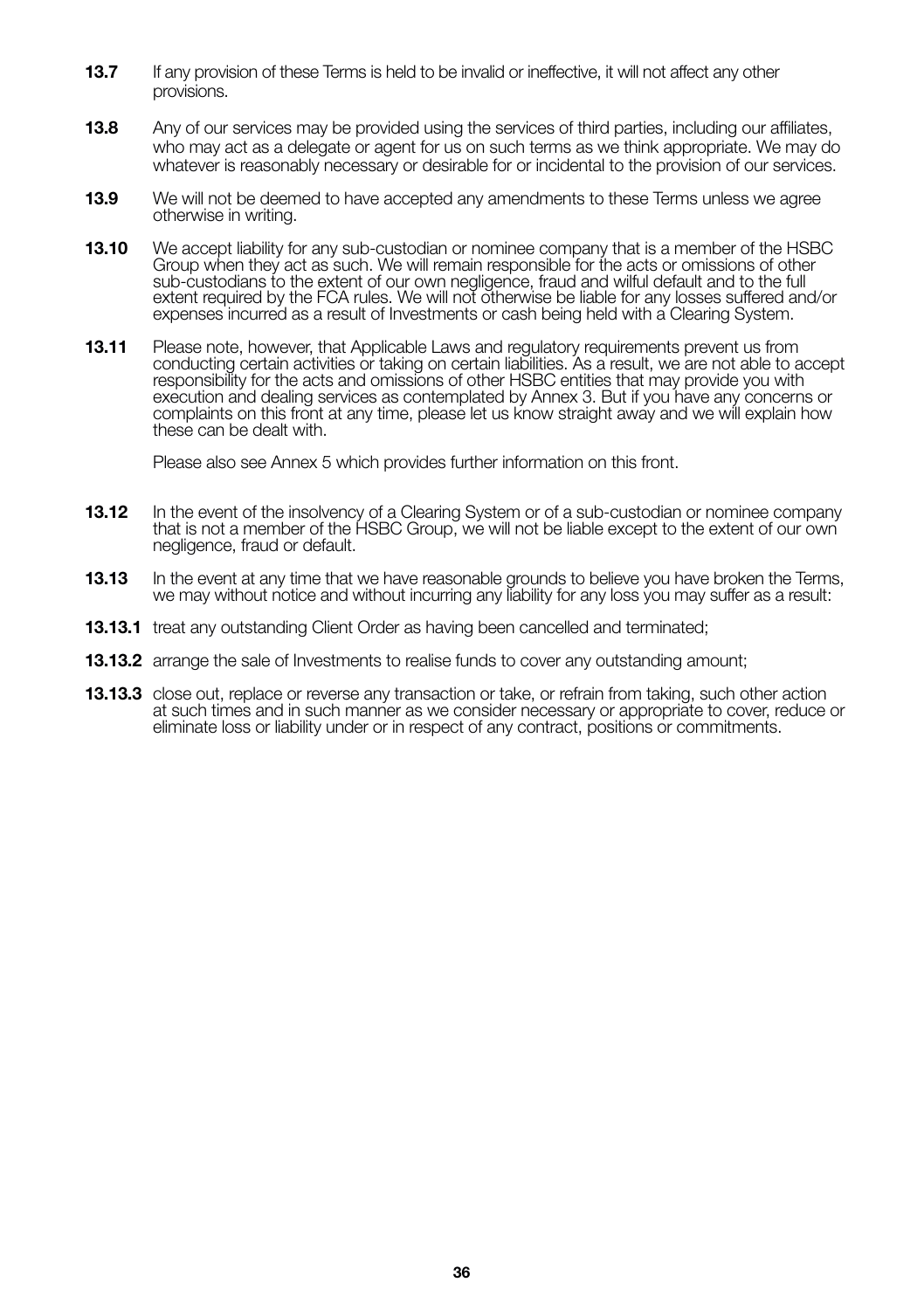## **Annexes**

#### **Please read carefully**

## **ANNEX 1**

#### **IMPORTANT INFORMATION**

The Website is intended for residents of the UK, certain residents of the Channel Islands and Isle of Man and Crown Employees only. With the exception of Crown Employees, it should not be accessed by persons outside the UK, Channel Islands and Isle of Man and in particular it should not be accessed by persons in the US and Canada. A share is an instrument representing a shareholder's rights in a company. When purchasing a share, you are, through our nominee company, becoming a co-owner of the company, you therefore participate in its development as well as in chances for profits and losses which makes it difficult to forecast the precise yield on such an Investment. An extreme case would be if the company becomes insolvent, thereby eroding the total sums invested.

The value of your stocks and shares and those referred to on the Website and the income from them can go down as well as up and you may not get back the amount you originally invested. This may also happen as a result of changes in the rate of exchange where overseas securities or securities denominated in a currency other than sterling are held. Any investment should be considered as a medium to long term investment (i.e. at least 5 years).

Past performance is not an indication of future performance. There is an extra risk of losing money when shares are bought in Alternative Investment Market (AIM) companies including penny shares. There is a big difference between the buying price and the selling price of these shares. If they have to be sold immediately, you may get back much less than you paid for them. The price may change quickly and it may go down as well as up. You should also specifically bear in mind the following risk factors which are relevant to investing in fixed interest securities such as gilts. Like all investments available including those available through the Website, the value of your gilts and the income from them can go down as well as up and you may not get back the amount you originally invested. If you purchase gilts above par value and hold them to redemption, you will receive less than you paid for them. You should also specifically bear in mind the following risk factors which are relevant to investing via Funds. By holding Fund Shares, you are indirectly investing in a wide range of different companies. Although this should spread risk, any investment in the stock market involves risk and you should view your investment as medium to long term. Typically this means 5-10 years for medium term and over 10 years for long term Investments.

Any tax information we provide is based on our understanding of current law and HM Revenue & Customs practice. Both law and practice may of course change. Your tax liability will depend on your own individual circumstances, including your country of residence for tax purposes. If you are unsure about your own situation, you should seek appropriate professional advice.

The Operators of the Funds may ask applicants to provide additional information and documents regarding proof of identity and other information required by relevant money laundering laws. You will provide us with such information as may be necessary to comply with such requirements and you acknowledge that the Operators reserve the right to refuse applications for Fund Shares and that we will have no liability for the consequences of not being able to place an order due to the fact that the Operator has refused the application.

#### **The website: disclaimer of warranty and limitation of liability**

The website is intended for use by retail customers and not for professional purposes and, by accessing the website, you represent that you are using it for such purposes. We reserve the right to terminate your access if this is not the case. Nothing in the website constitutes a solicitation or recommendation by us or any other person to buy, sell or hold any security, financial product or financial service or otherwise for the purpose of making a public offer of the same.

The information on the website is provided "as is". The information on the website is obtained or compiled by third parties and provided by us in good faith. Although it is provided by us in good faith, we cannot be responsible for its accuracy; however, if we become aware that such information is incorrect, we will change it as soon as we are able to.

The information available on the website is subject to change without notice. We expressly disclaim any obligation to keep the information on the website up to date, free of errors or viruses or to maintain uninterrupted access. We may stop producing or updating any part of the website without notice Access to and use of the website is at your own risk. We do not warrant that the use of the website or any material downloaded from it will not cause damage to any property, including but not limited to loss of data or computer virus infection.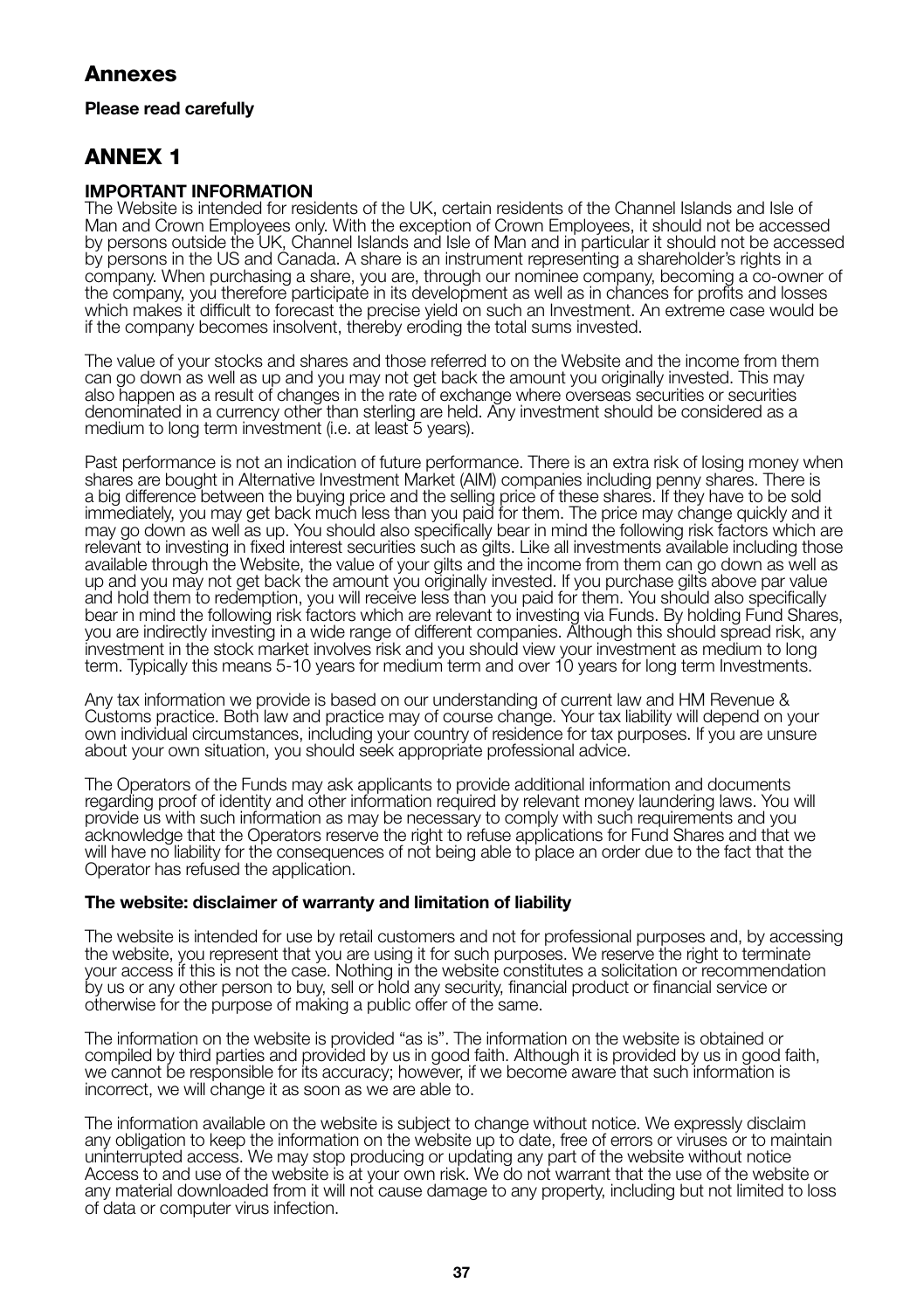Our sharedealing and investment service is an execution-only service. Nothing on the website or in other documentation provided to you constitutes investment, legal, accounting, or tax advice, nor a representation that any investment or strategy is suitable or appropriate to your individual circumstances. Before entering into a transaction in respect of an investment referred to on the website or otherwise, you should consult your own investment advisors as to its suitability or appropriateness for you. We bear no responsibility or liability for your use of any third party vendor's software, products, services or equipment in connection with your access and use of the website.

#### **In no circumstances will we be liable for any decision made, action or inaction taken by you in reliance on any information or data on the website.**

#### **Reservation of rights**

All content and information contained within the website or delivered to you in connection with your use of the website is the property of ourselves and other third parties. The trade mark, trade names<br>and logos (the "**Trade Marks**") used and displayed on the website or otherwise are registered and and logos (the "**Trade Marks**") used and displayed on the website or otherwise are registered and<br>unregistered Trade Marks of ourselves and other third parties. Nothing on the website or otherwise<br>should be construed as gr solely for your own non-commercial use, provided that you do not remove any copyright or other proprietary notices. You may not sell, publish, reproduce, sublicense, assign, modify or change (by use of an html "frame" or otherwise) any portion of the website or any content and information contained within the website without our prior written consent.

#### **Use of links**

Should you leave the website via a link contained in the website and view content that is not provided by us. You will do so at your own risk.

We provide links only as a convenience and without liability. The ability to link to another website and the fact that a link exists does not mean that we endorse or guarantee such site, the site sponsor or the site contents. In addition, be aware that when you leave the website you will be subject to the terms of use and privacy policies of the new website which you are visiting.

#### **Cookies**

In order to improve your use of the website, we use "cookies" to track your visit. A cookie is a small amount of data that is transferred to your browser by a web server. It functions as your identification card. We use cookies to track your visits to the website.

#### **Access**

The website is intended only for customers who reside and are present at the point of access, in the UK. This is to ensure that usage is in accordance with locally Applicable Laws and Regulations.

## **ANNEX 2**

#### **Security information**

We are committed to the privacy and security of your Personal Information. We keep your Personal Information secure by ensuring that:

- the public (pre-login) areas of the website do not contain any of your Personal Information the secure area of the website supports the use of strong encryption (128 bit SSL).
- area of the website supports the use of strong encryption (128 bit SSL).<br>• to take advantage of this level encryption, you will need to use a browser that supports that level<br>• of encryption our web servers are protected b prevent any unauthorised access. As an extra measure of security your data is stored on separate<br>computers from those used to serve web pages.
- We will not send Personal Information to you by email. As the security of email cannot be guaranteed, you should only send emails to us using the e-messaging facility within the website. In particular, to prevent unauthorised access to your data you should take care when opening emails from sources that are not otherwise known to you.

Please note that we cannot guarantee confidentiality of emails that are not sent using our e-messaging facility within the website.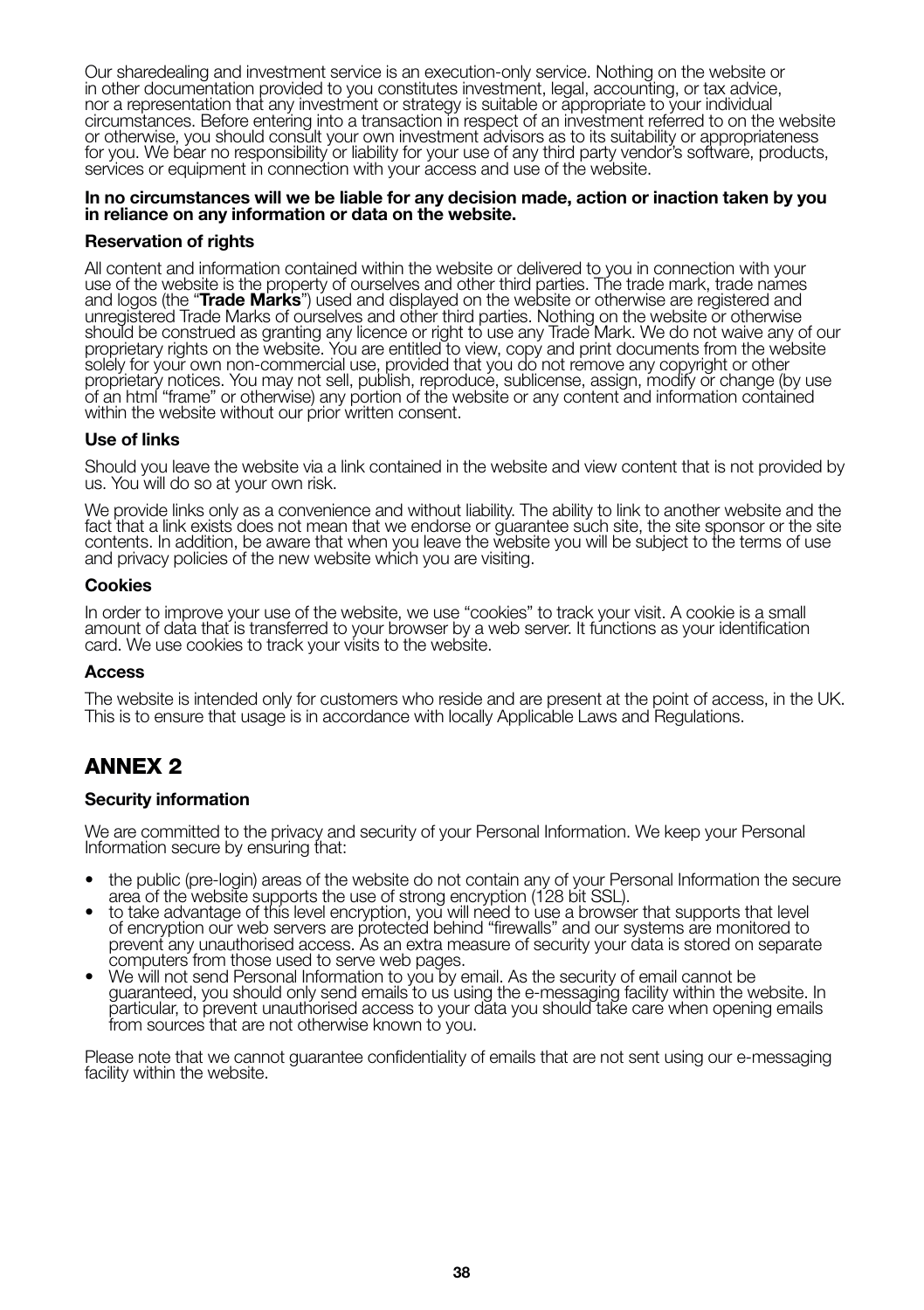## **ANNEX 3**

#### **Best execution disclosure statement**

#### **1. Purpose and scope**

This Best Execution Disclosure Statement provides a summary of the steps we will take to achieve the Best Possible Result for Client Orders, taking into account the factors set out below, under our Execution Policy.

Please also note that dealing we conduct for you as contemplated by these Terms will involve us (acting as your agent) entering into deals with third parties on your behalf – e.g. to buy and sell Investments for<br>you. It will also involve us engaging another company in our group (HSBC Bank plc) to provide you with certain dealing and execution services. For more information on this, please see Annex 5.

#### **2. Best execution factors**

When executing Client Orders, we will take all sufficient steps to achieve the Best Possible Result on a consistent basis, including, where possible, in situations of market stress, taking into account a range of factors which include price; cost; speed; likelihood of execution and settlement; size; nature or any other consideration relevant to the execution of Client Orders.

Price and execution costs will be paramount although other factors such as the type of Client Order,<br>the type of Financial Instrument and the choice of Execution Venue will also be considered where necessary to achieve the Best Possible Result. If applicable any Execution Venue costs will be disclosed to you.

#### **3. Execution venue**

In certain cases, HSBC Bank plc will be the Execution Venue for Client Orders. In other cases, we will either choose another Execution Venue or route the transaction through HSBC Bank plc's Global Banking and Markets division which will choose the Execution Venue. You agree that Client Orders may be executed off a Regulated Market, Multilateral Trading Facility or Organised Trading Facility. Where we do execute a Client Order other than on a Regulated Market, Multilateral Trading Facility or Organised Trading Facility, there may be an increase in counterparty risk. If you have any questions regarding the consequences for such Client Orders please contact us using the details given at the beginning of these terms.

In selecting any Execution Venue, consideration is given to the cost of executing, liquidity available for the Financial Instrument, the speed of execution, reliability, continuity of trading, the creditworthiness of the Execution Venue and the quality of any related clearing and settlement facilities.

#### **Execution Venues**

#### **UK and European equities**

HSBC Bank plc (acting through its Global Banking and Markets division).

#### **Bonds**

HSBC Bank plc will execute usually via Tradeweb or Bloomberg using a panel of approved market<br>makers, typically sourcing the best price from Barclays Bank, Deutsche Bank, HSBC Bank plc (Global<br>Banking and Markets division) a bond order through its Global Banking and Markets division the order will be executed as principal. In all other cases the order will be executed on an agency basis.

#### **Unit Trusts and Open Ended Investment Companies (OEICs)**

The Authorised Corporate Director or fund manager of the relevant unit trust or OEIC.

We keep our choices of Execution Venue under regular review. Execution Venues may vary depending on market conditions from the ones listed above. Where we use a single internal Execution Venue this choice is kept under review to ensure that their execution arrangements continue to meet the Best Possible Result obligation that we owe to you.

Information regarding execution and the top five Execution Venues for each class of Financial Instrument can be accessed via the HSBC UK Bank plc website hsbc.co.uk/investments/products-and-services/ best-execution/. For unit trusts and OEICs the fund manager is the relevant Execution Venue.

#### **4. Limit Orders**

Where you have placed a Limit Order in shares admitted to trading on a Regulated Market, Multilateral Trading Facility or Organised Trading Facility and the Limit Order is not immediately executed under prevailing market conditions; we will make your Limit Order public to ensure that it is executed at the earliest opportunity, unless you instruct us otherwise.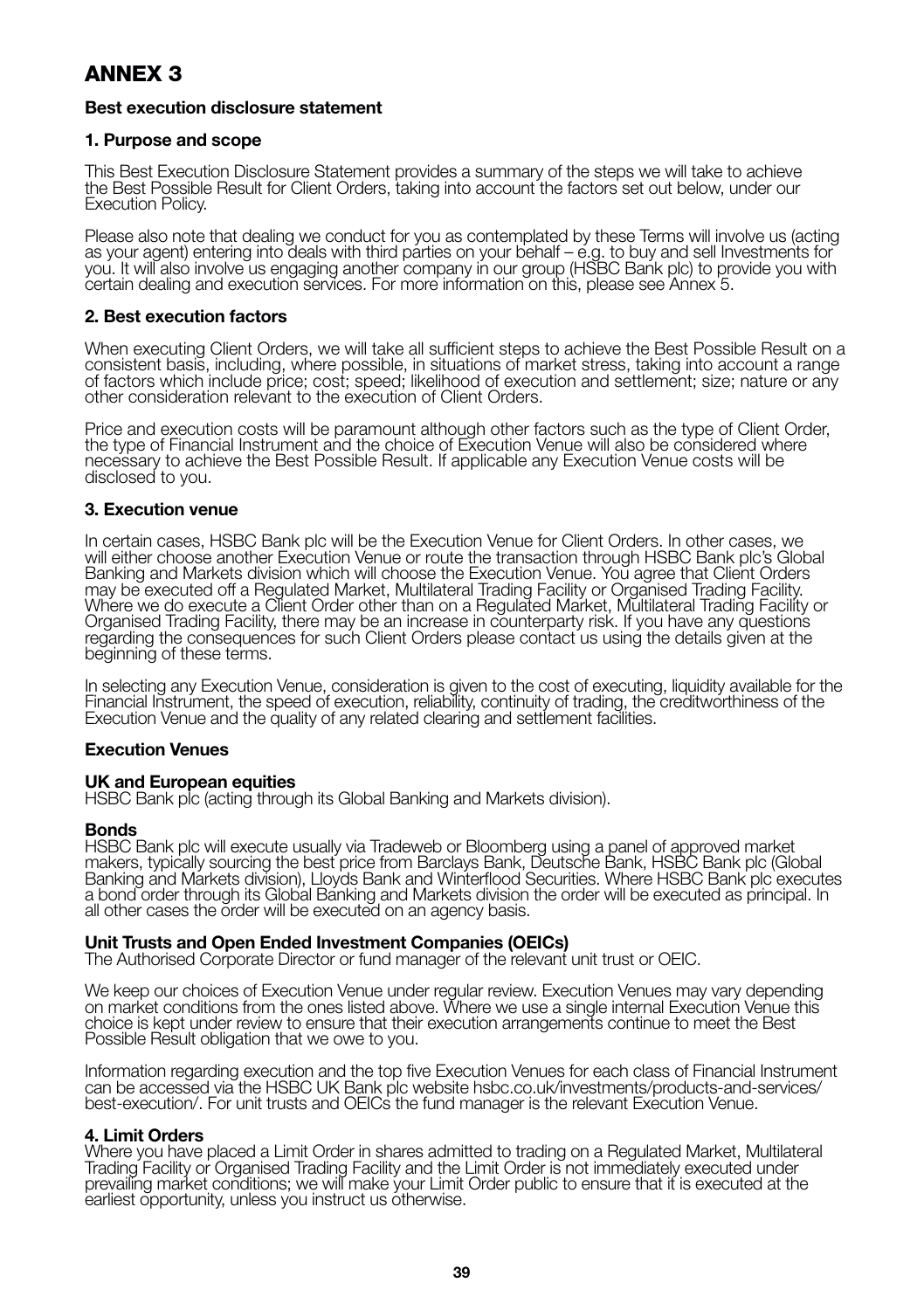There is no requirement for a Limit Order to be made public if it involves shares which are not admitted to trading on a Regulated Market, Multilateral Trading Facility or Organised Trading Facility or if it is significantly large in scale compared with the normal market size.

#### **5. Specific instruction warning**

We will only execute your instruction as set out within these Terms and we will process your Client Order in accordance with our Execution Policy. We are not able to accept any additional specific instructions you give us as to how to execute a Client Order e.g. to use a specific broker or Execution Venue.

Where you are permitted to give a specific instruction this may prevent us from achieving the Best Possible Result in accordance with our Execution Policy in respect of the aspects covered by the specific instruction.

#### **6. Effective date, review, amendments and monitoring**

Our Best Execution Disclosure Statement is reviewed at least annually. Where necessary we may amend it, in the event a material change has occurred, which includes changes to the list of Execution<br>Venues on which we place significant reliance. We will inform you of any changes either in writing or by<br>publishing the effectiveness in achieving best execution of Client Orders on a regular basis at **firstdirect.com/savingsand-investments**

You may ask us at any time in the seven years following a Client Order to provide confirmation of how we obtained the Best Possible Result for the Client Order.

## **ANNEX 4**

#### **Policy on HSBC conflicts of interest**

**first direct** is a division of HSBC UK Bank plc and is part of the HSBC Group which is a global organisation which provides a wide range of financial services. As such, it, or a company with whom it has an association (HSBC), may from time to time have interests which conflict with its clients' interests or with the duties that it owes to its clients. These include conflicts arising between the interests of HSBC, its associates and employees on the one hand and the interests of its clients on the other and also conflicts between clients themselves.

Conflicts may also arise from the receipt of payments or benefits from third parties or from remuneration and other incentive structures.

HSBC has established procedures which are designed to take all appropriate steps to identify, and prevent or manage such conflicts which may adversely affect the interests of clients. A key element of this policy is that persons engaged in different business activities involving a conflict of interest must carry on those activities independently of one another.

Where necessary, HSBC maintains arrangements which restrict the flow of information to certain employees in order to protect its clients' interests and to prevent improper access to client information.

HSBC may also deal as Principal for its own investment account and maybe matching transactions with another client. Procedures are in place in order to protect the client's interest in this instance.

In some cases, HSBC's procedures and controls may not be sufficient to ensure that a potential conflict of interest does not damage a client's interests. In these circumstances, HSBC will consider if it is appropriate to disclose the potential conflict to the client and obtain the client's formal consent to proceed. However, HSBC may decline to act in any circumstance where there is residual risk of damage to the interests of any client.

You may have further questions which relate to the underlying procedures within HSBC. In such cases you should contact the Client Enquiry team, who will direct your query accordingly.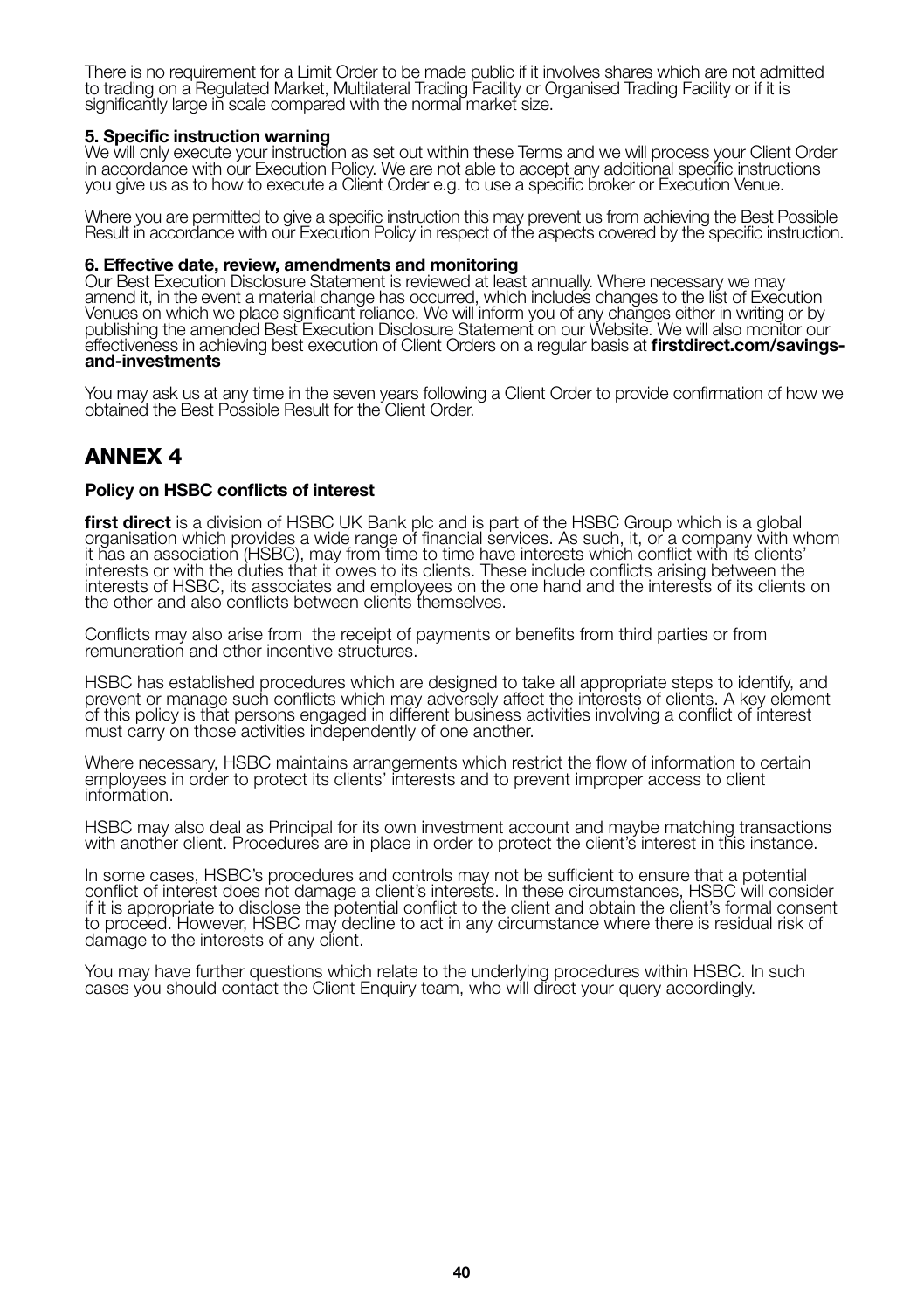## **ANNEX 5**

#### **Your Rights and Responsibilities**

We (HSBC UK Bank plc) will act as your Agent in engaging another company in our group (HSBC Bank plc) to provide you with certain dealing and execution services for the purposes of the Agreement. These services will be provided under a terms of business between us and HSBC Bank plc as amended from time to time (Terms of Business).

In this Annex, we have set out some information about your rights and responsibilities in relation to this Terms of Business, and your relationship with HSBC Bank plc generally, which is important for you to read and understand:

- The Terms of Business is a legally binding contract between us (acting as your Agent and on your<br>behalft and HSBC Bank plc.
- Under that contract, HSBC Bank plc will be entitled to treat us (and not you) as its client for certain regulatory purposes. But because we are entering into the contract as your Agent and acting on<br>your behalf, you will still be a party to the contract as a matter of law.
- vour behalf, you will still be a party to the contract as a matter of law.<br>
 As a result, you will be bound by the terms of the contract, and you will also be entitled to enforce<br>
the contract if it is breached by HSBC Ba
- 
- send you a copy of the Terms of Business in force as at that time.<br>Applicable Laws and regulatory requirements prevent us from conducting certain activities or taking<br>on certain liabilities. As a result, we are not able to of HSBC Bank plc when it provides execution and dealing services under the Terms of Business. But if you have any concerns or complaints on this front at any time, please let us know straight<br>away and we will explain how these can be dealt with.
- You should also be aware that, if you are ever dissatisfied with HSBC Bank plc's services, you always have the right to submit a complaint to it directly. Further details regarding its complaints
- procedures are available from us on request. If you are not satisfied with the way in which HSBC Bank plc deals with a complaint you have made, then you may be able to refer it to the Financial Ombudsman Service. Further information is available from us on request or from the Financial Ombudsman Service itself at at Exchange Tower,
- Harbour Exchange, London E14 9SR. (www.financial-ombudsman.org.uk).<br>HSBC Bank plc is also covered by the Financial Services Compensation Scheme (FSCS). You may be eligible to compensation from the scheme if you have a valid claim against HSBC Bank plc in respect of investment business and it cannot meet its obligations, due to insolvency. Most types of
- investment business will be covered.<br>Under the Terms of Business, HSBC Bank plc may ask us to obtain from you certain information, documents or materials (for example, where these are requested to enable HSBC Bank plc to comply with Applicable Laws or regulatory requirements, or its internal policies and procedures). If we ask you to give us something for this reason, you will need to provide it to us as quickly as<br>possible, and make sure it is complete, correct and up to date.<br>Please note that nothing in the Agreement or the Terms of
- exclude any rights or remedies you have under the general law or any regulatory regime. To be<br>clear, this includes any rights you may have against HSBC Bank plc under the Consumer Rights Act 2015 or section 138D of the Financial Services and Markets Act 2000 (in each case, as in force from time to time).

To explain further how section 138D may be relevant in practice:

- We are under a regulatory duty to take all sufficient steps to obtain the best possible result for you when executing orders on your behalf. This is known as "best execution". This is in addition to any
- contractual obligations we may owe you.<br>• We will categorise you as a retail client for the purposes of the FCA rules. This means we will have<br>• a regulatory duty to provide you with "retail quality" best execution i.e.
- and cost.<br>If this duty is breached, you may have a right to take action against us under section 138D of the Financial Services and Markets Act. In general terms, section 138D can give private persons a right to take action if they suffer loss because a relevant firm has breached certain rules made by the<br>FCA. The suffer loss because a relevant firm has breached certain rules made by the
- Over and above this, HSBC Bank plc will also have obligations under the Terms of Business. For example, it will be subject to a contractual obligation to provide you with "retail quality" best execution. Accordingly, depending on the circumstances, if there is a breach on this front, you may<br>also have a right to take action against HSBC Bank plc for this breach, although this will be under the law of contract, rather than under section 138D as explained above.

If you have any questions about the information set out in this Annex, please do not hesitate to let us know and we will do our best to help.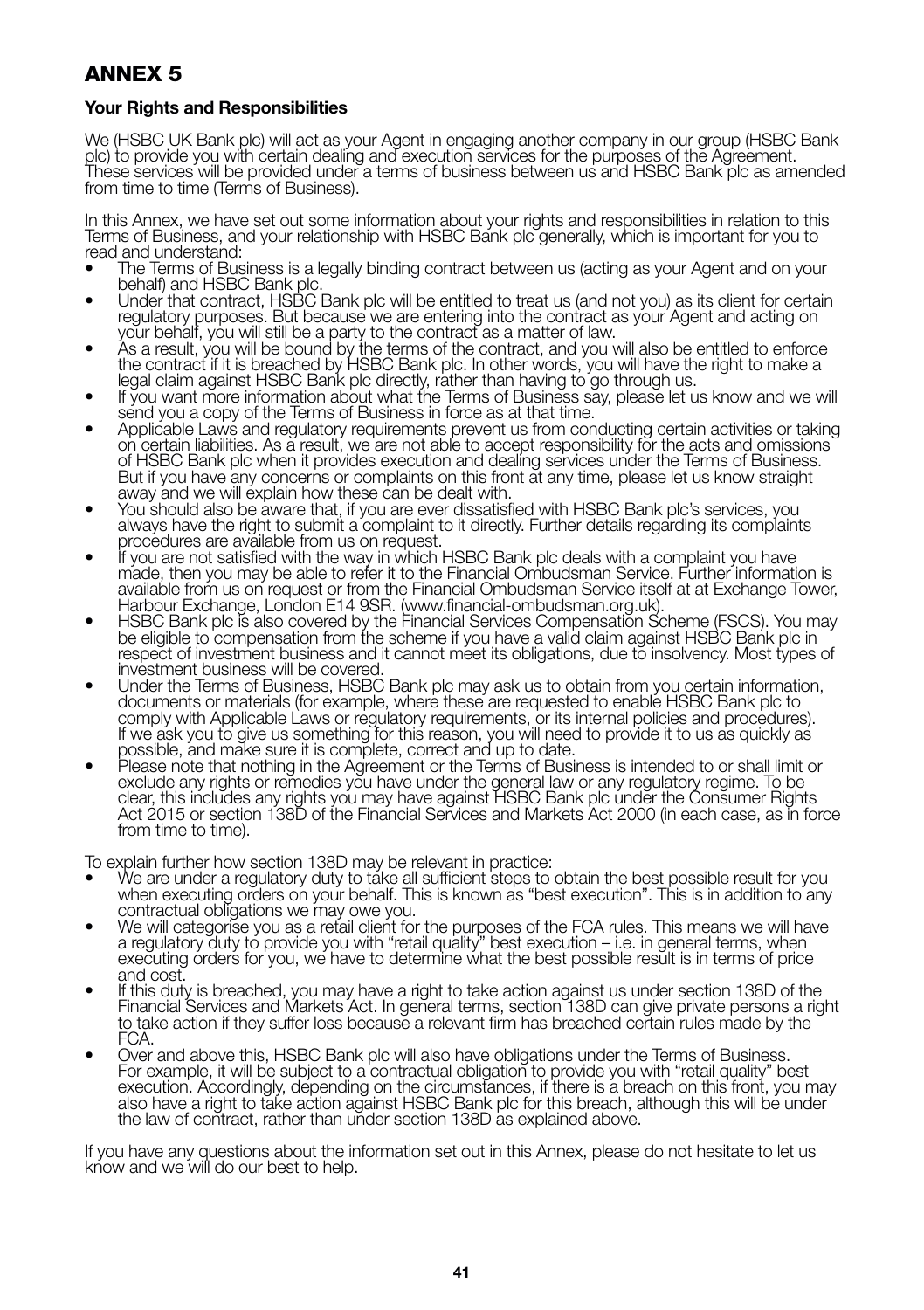## **ANNEX 6**

#### **Additional Matters**

## **Complaints**

If you are unhappy in any way with our products and services then please let us know. When we get your complaint, we'll issue you with an acknowledgment letter which includes details of our complaint handling process entitled 'Listening to your comments', which explains how we'll handle your complaint. A written copy of our complaint procedures is available on request.

If we cannot resolve your complaint in the first instance, you can refer it to:

Financial Ombudsman Service Exchange Tower Harbour Exchange London E14 9SR

Telephone: 0800 023 4567 or to call from abroad +44 20 7964 0500

Email: complaint.info@financial-ombudsman.org.uk

Website: www.financial-ombudsman.org.uk/contact-us

The Financial Ombudsman Service will generally review complaints from retail customers. However, their criteria for reviewing complaints may mean that even if you have been categorised by a provider of products and services as a Retail Client, they may not regard you as an eligible complainant.

Complaining to the ombudsman will not affect your legal rights.

If you'd like this document in another format eg large print, Braille or audio, please give us a call. For more information about how we make communicating with us accessible visit **firstdirect.com/ accessibility**

## **General Information**

**first direct** is covered by the Financial Services Compensation Scheme (FSCS). You may be eligible to compensation from the scheme if you have a valid claim against us in respect of investment business and we cannot meet our obligations. Most types of investment business are covered. Your eligible deposits (including cash balances in your settlement account) are covered separately by the FSCS. The FSCS can pay compensation to depositors if a bank is unable to meet its financial obligations. Most depositors are covered by the scheme.

In respect of deposits, an eligible depositor is entitled to claim up to the current FSCS limitfor deposits. For joint accounts each account holder is treated as having a claim in respect of their share so, for a joint account held by two eligible depositors, each depositor would have a separate claim up to the FSCS deposit limit and so the maximum amount that could be claimed in total would be twice the current FSCS deposit limit. The FSCS deposit limit relates to the combined amount in all the eligible depositor's accounts with the bank, including their share of any joint account, and not to each separate account.

**first direct** and HSBC are both trading names of HSBC UK Bank plc and customers who hold deposits under both trading names will only be eligible for one claim of up to the FSCS deposit limit in total in respect of all amounts held by HSBC UK Bank plc. For further information about the compensation provided by the FSCS (including the amounts covered and eligibility to claim) please refer to the FSCS Website www.FSCS.org.uk or call the FSCS on 0800 678 1100 or 020 7741 4100. Please note only compensation related queries should be directed to the FSCS.

**first direct** is a division of HSBC UK Bank plc. HSBC UK Bank plc is authorised by the Prudential Regulation Authority and regulated by the Financial Conduct Authority and the Prudential Regulation Authority under reference number 765112. Further information and contact details for the Financial Conduct Authority can be found on its Website at https://www.fca.org.uk/ and for the Prudential Regulation Authority on its Website at https://www.bankofengland.co.uk/prudential-regulation.

HSBC UK Bank plc is established at 1 Centenary Road, Birmingham B1 1HQ, which is its registered office. Its Company House number is 09928412.